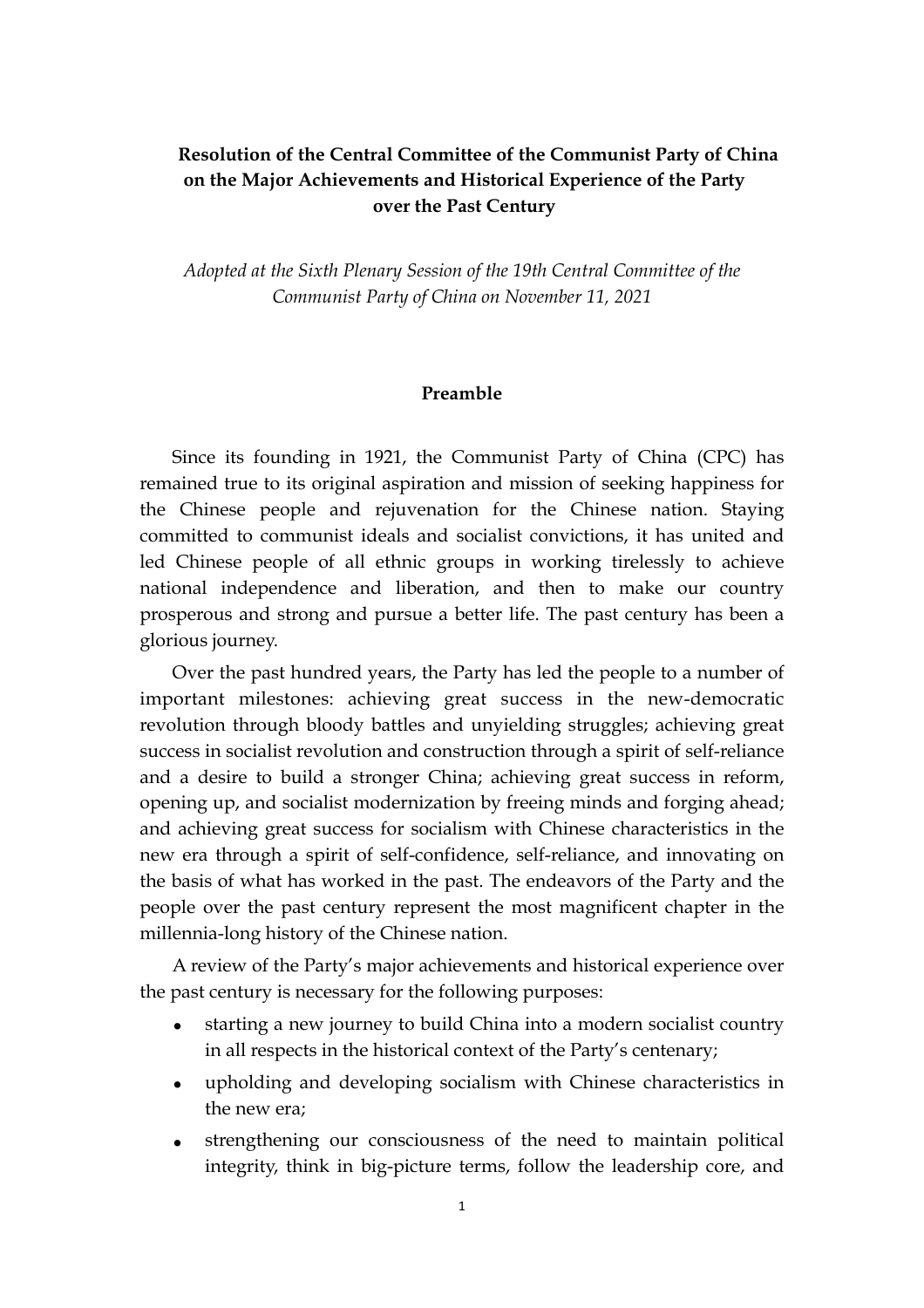keep in alignment with the central Party leadership;

- enhancing our confidence in the path, theory, system, and culture of socialism with Chinese characteristics;
- resolutely upholding Comrade Xi Jinping's core position on the Party Central Committee and in the Party as a whole and upholding the Central Committee's authority and its centralized, unified leadership to ensure that all Party members act in unison;
- advancing the Party's self-reform, building all Party members' fighting capacity, strengthening their ability to respond to risks and challenges, and maintaining the Party's vigor and vitality; and
- uniting and leading all Chinese people in making continued efforts to realize the Chinese Dream of national rejuvenation.

All Party members should uphold historical materialism and adopt a rational outlook on the Party's history. Looking back on the Party's endeavors over the past century, we can see why we were successful in the past and how we can continue to succeed in the future. This will ensure that we act with greater resolve and a stronger sense of purpose in staying true to our Party's founding mission, and that we more effectively uphold and develop socialism with Chinese characteristics in the new era.

The Party adopted the Resolution on Certain Questions in the History of Our Party at the seventh plenary session of its Sixth Central Committee in 1945 and the Resolution on Certain Questions in the History of Our Party since the Founding of the People's Republic of China at the sixth plenary session of its 11th Central Committee in 1981.

These two resolutions embody a facts-based review of major events in the Party's history, as well as important experience gained and lessons learned. These documents unified the whole Party in thinking and action at key historical junctures and played a vital guiding role in advancing the cause of the Party and the people. Their basic points and conclusions remain valid to this day.

### **I. A Great Victory in the New-Democratic Revolution**

In the period of the new-democratic revolution, the main tasks of the Party were to oppose imperialism, feudalism, and bureaucrat-capitalism, seek national independence and the people's liberation, and create the fundamental social conditions necessary for realizing national rejuvenation.

With a history stretching back more than 5,000 years, the Chinese nation is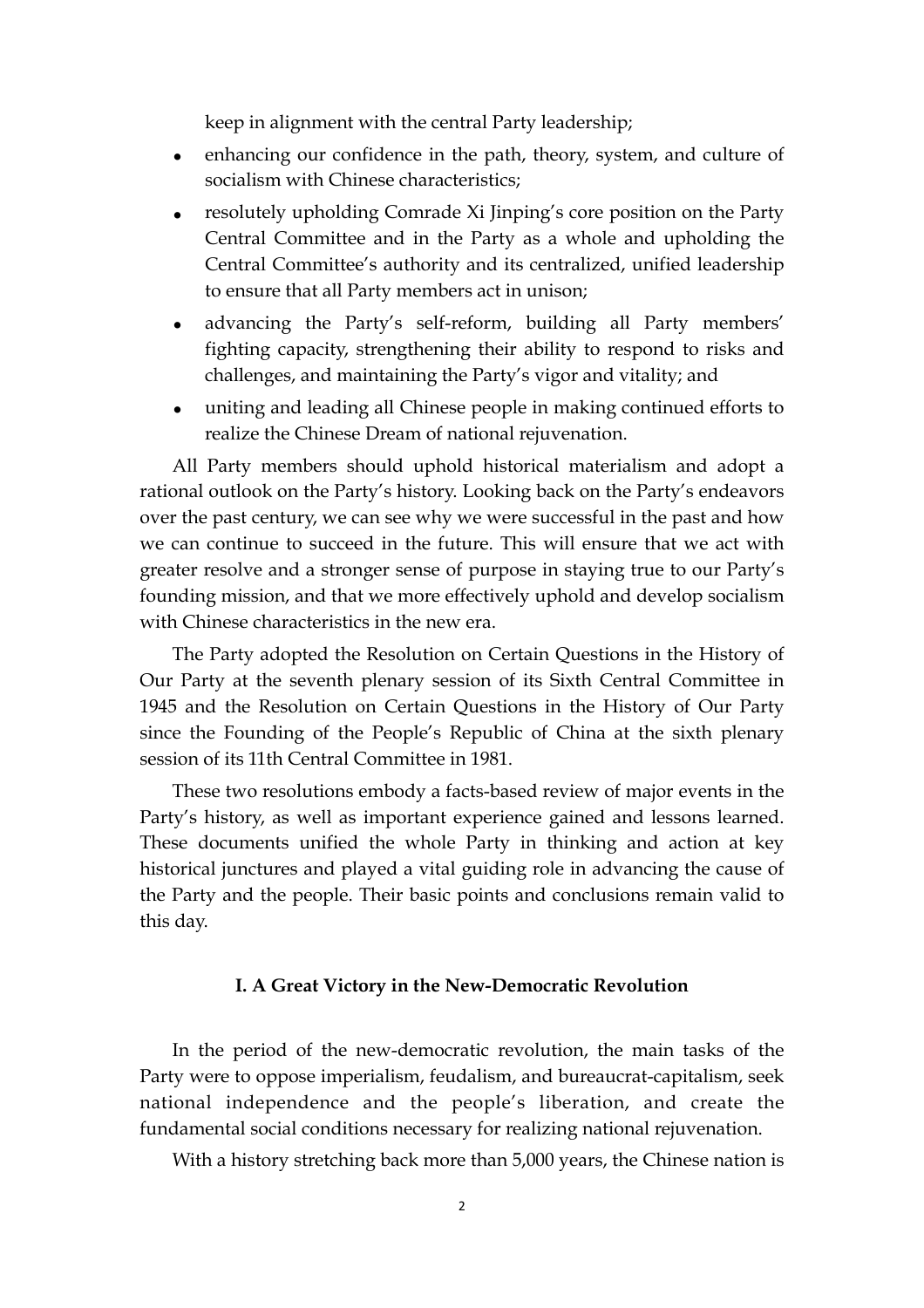a great and ancient nation that has fostered a splendid civilization and made indelible contributions to the progress of human civilization. After the Opium War of 1840, however, China was gradually reduced to a semi-colonial, semifeudal society due to the aggression of Western powers and the corruption of feudal rulers. The country endured intense humiliation, the people were subjected to untold misery, and the Chinese civilization was plunged into darkness. The Chinese nation suffered greater ravages than ever before

To save the nation from peril, the Chinese people rose to fight back, and patriots of high ideals sought to pull the nation together, putting up a heroic and moving struggle. The Taiping Heavenly Kingdom Movement, the Westernization Movement, the Reform Movement of 1898, and the Yihetuan Movement rose one after the other, and a variety of plans were devised to ensure national survival, but all of these ended in failure. The Revolution of 1911 led by Dr. Sun Yat-sen brought down the absolute monarchy that had reigned over China for thousands of years, but it failed to change the semicolonial and semi-feudal nature of Chinese society and to alter the bitter fate of the Chinese people. China was in urgent need of new ideas to lead the movement to save the nation and a new organization to rally forces of revolution.

With the salvoes of Russia's October Revolution in 1917, Marxism-Leninism was brought to China. The May 4th Movement of 1919 spurred the spread of Marxism throughout the country. Then in July 1921, as the Chinese people and the Chinese nation were undergoing a great awakening and Marxism-Leninism was becoming closely integrated with the Chinese workers' movement, the Communist Party of China was born. The founding of a communist party in China was an epoch-making event, and from then on the Chinese revolution took on an entirely new look.

The Party was keenly aware that the conflicts between imperialism and the Chinese nation, and those between feudalism and the people constituted the principal contradiction in modern Chinese society. To realize national rejuvenation, it would be essential to initiate an anti-imperialist and antifeudal struggle.

In the early days of the Party and during the Great Revolution, the Party formulated the program of the democratic revolution, launched movements of workers, youths, peasants, and women, promoted and supported the reorganization of the Chinese Kuomintang (KMT) and the founding of the National Revolutionary Army, and led the great anti-imperialist and antifeudal struggle across the country, bringing about a surge in the Great Revolution.

In 1927, the reactionary clique within the KMT betrayed the revolution,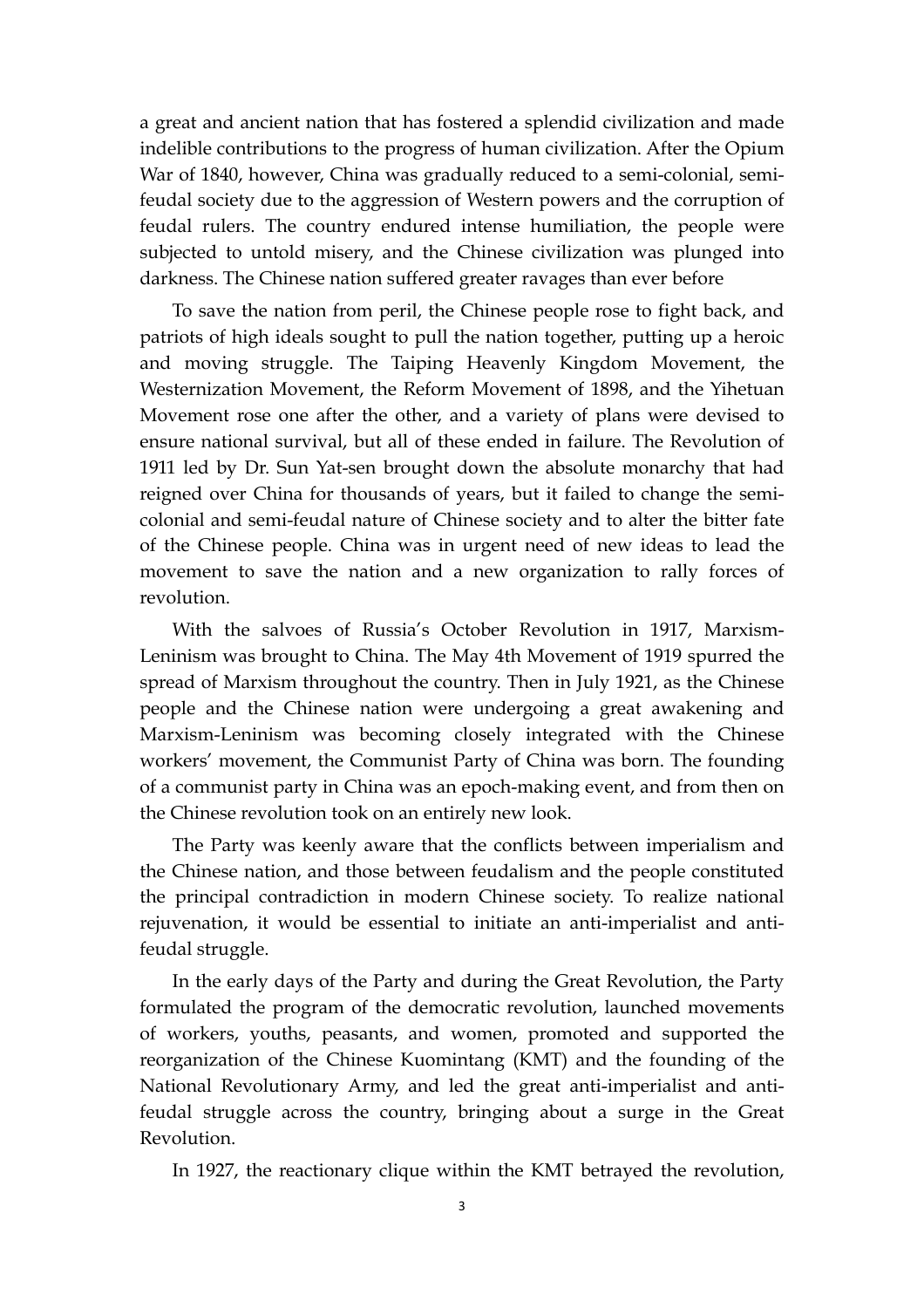brutally massacring communists and other revolutionaries. Meanwhile, the Right deviationist ideas within the Party represented by Chen Duxiu grew into Right opportunist errors and came to dominate the Party's leadership. The Party and the people were unable to mount an effective resistance, resulting in a disastrous defeat for the Great Revolution under the surprise attack of a powerful enemy.

During the Agrarian Revolutionary War, the Party realized in light of harsh realities that without revolutionary armed forces, it would be impossible to defeat armed counter-revolutionaries, win the Chinese revolution, and thus change the fate of the Chinese people and the Chinese nation. The Party would need to fight armed counter-revolution with armed revolution.

The Nanchang Uprising of 1927 fired the opening shot of armed resistance against KMT reactionaries. This marked the start of the Communist Party of China's journey to lead the revolutionary struggle independently, build the people's armed forces, and seize state power by force. Soon afterwards, the policy of carrying out agrarian revolution and organizing armed uprisings was established at the August 7th Meeting. The Party led the Autumn Harvest Uprising, the Guangzhou Uprising, and uprisings in many other areas. Due to the great disparity in strength between the enemy forces and our own, most of these uprisings ended in failure. The fact of the matter was that in view of objective conditions at the time, the Chinese communists could not follow the example of Russia's October Revolution and win nationwide revolutionary victory by taking key cities first. The Party urgently needed to find a revolutionary path compatible with China's actual conditions.

The shift from attacking big cities to advancing into rural areas was a new starting point of decisive importance in the Chinese revolution. Led by Comrade Mao Zedong, soldiers and civilians established the first rural revolutionary base in the Jinggang Mountains, where the Party led the people in overthrowing local despots and redistributing the land. The Gutian Meeting of 1929 established the principles of strengthening the Party ideologically and the military politically. As progress was made in the struggle, the Party established the Central Revolutionary Base as well as the Western Hunan-Hubei, Haifeng-Lufeng, Hubei-Henan-Anhui, Qiongya, Fujian-Zhejiang-Jiangxi, Hunan-Hubei-Jiangxi, Hunan-Jiangxi, Zuojiang-Youjiang, Sichuan-Shaanxi, Shaanxi-Gansu, and Hunan-Hubei-Sichuan-Guizhou bases. In addition, the Party also set up Party organizations and other revolutionary organizations in KMT-controlled areas and launched revolutionary mass struggles.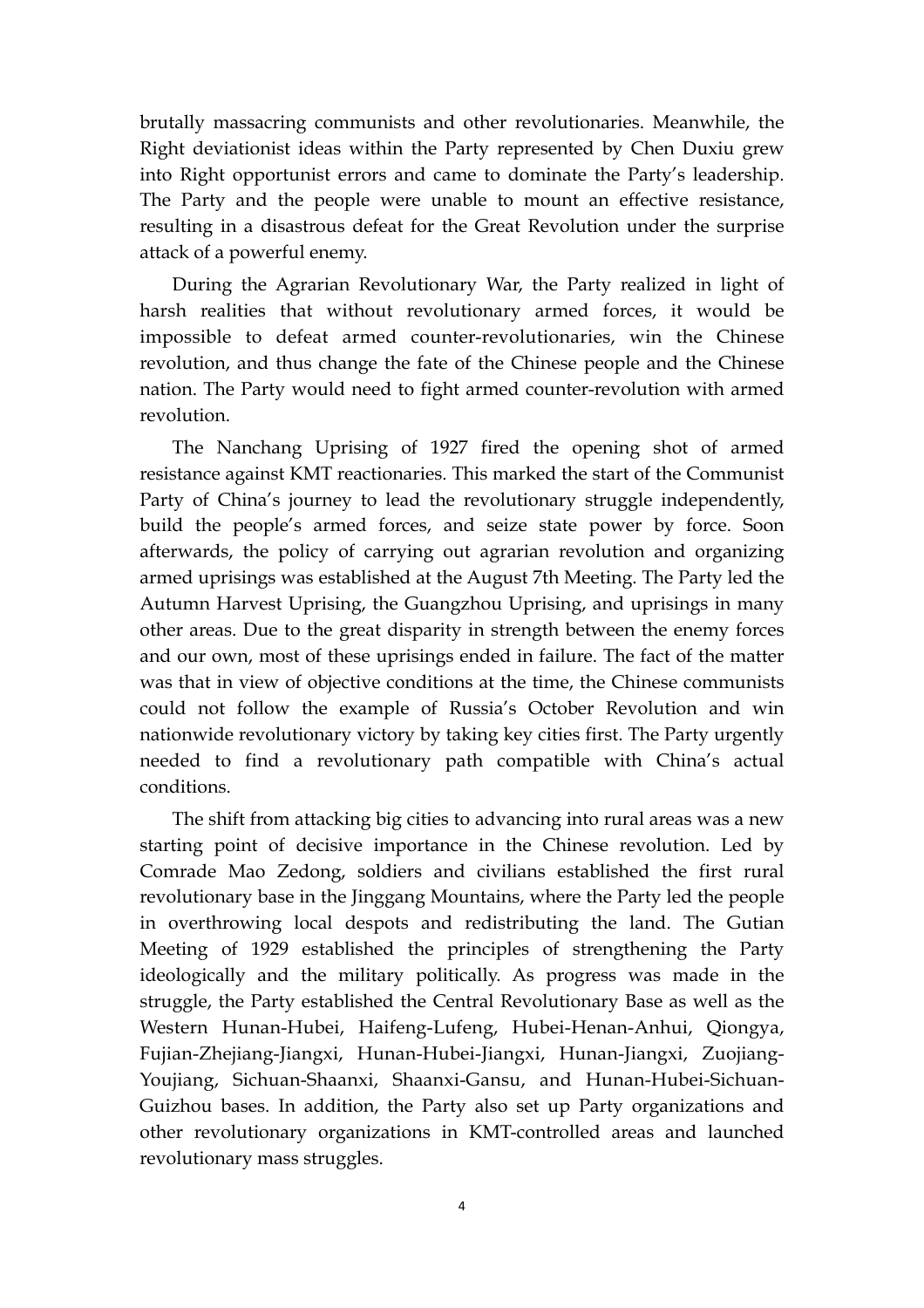However, the fifth counter-encirclement and suppression campaign in the Central Revolutionary Base ended in failure as a result of the misguided leadership of Wang Ming's "Left" dogmatism within the Party. The Red Army was forced to make a strategic shift, and arrived in northern Shaanxi Province after enduring the extraordinarily bitter and arduous journey of the Long March. The errors of the "Left" line caused enormous losses to revolutionary bases as well as revolutionary forces in KMT-controlled areas.

In January 1935, the Political Bureau of the Central Committee convened a meeting in Zunyi on the Long March, at which Comrade Mao Zedong was confirmed as the de facto leader of the Central Committee and the Red Army. The meeting laid the groundwork for establishing the leading position within the Central Committee of the correct Marxist line chiefly represented by Comrade Mao Zedong, as well as for the formation of the first generation of the central collective leadership with Comrade Mao Zedong at its core. The meeting opened a new stage in which the Party would act on its own initiative to address practical problems concerning the Chinese revolution, and saved the Party, the Red Army, and the Chinese revolution at a moment of greatest peril. It also subsequently enabled the Party to defeat Zhang Guotao's separatism, bring the Long March to a triumphant conclusion, and open up new horizons for the Chinese revolution. The Zunyi Meeting is therefore considered a pivotal turning point in the Party's history.

After the September 18th Incident in 1931 during the War of Resistance against Japanese Aggression, the conflict between China and Japan gradually overtook domestic class conflict as the issue of primary importance. As Japanese imperialists intensified their aggression against China, the country was plunged into an unprecedented national crisis. The Party was the first to propose that China should fight Japanese aggression with armed resistance, and launched extensive resistance movements. It also facilitated a peaceful settlement of the Xi'an Incident, thus playing a historic role in promoting a second period of cooperation between the KMT and the CPC and the united resistance against Japanese aggression.

Following the July 7th Incident in 1937, the Party implemented the right policy on the Chinese united front against Japanese aggression, and adhered to the line of all-out resistance. It devised and executed the strategic guidelines for a protracted war as well as a whole set of strategies and tactics for a people's war, opened up vast battlefronts behind enemy lines, and developed bases for the resistance. The Party led the Eighth Route Army, the New Fourth Army, the Northeast United Resistance Army, and other forces of the people's armed resistance in brave fighting, and they were the pillar of the entire nation's resistance until the Chinese people finally prevailed. This marked the first time in modern history that the Chinese people had won a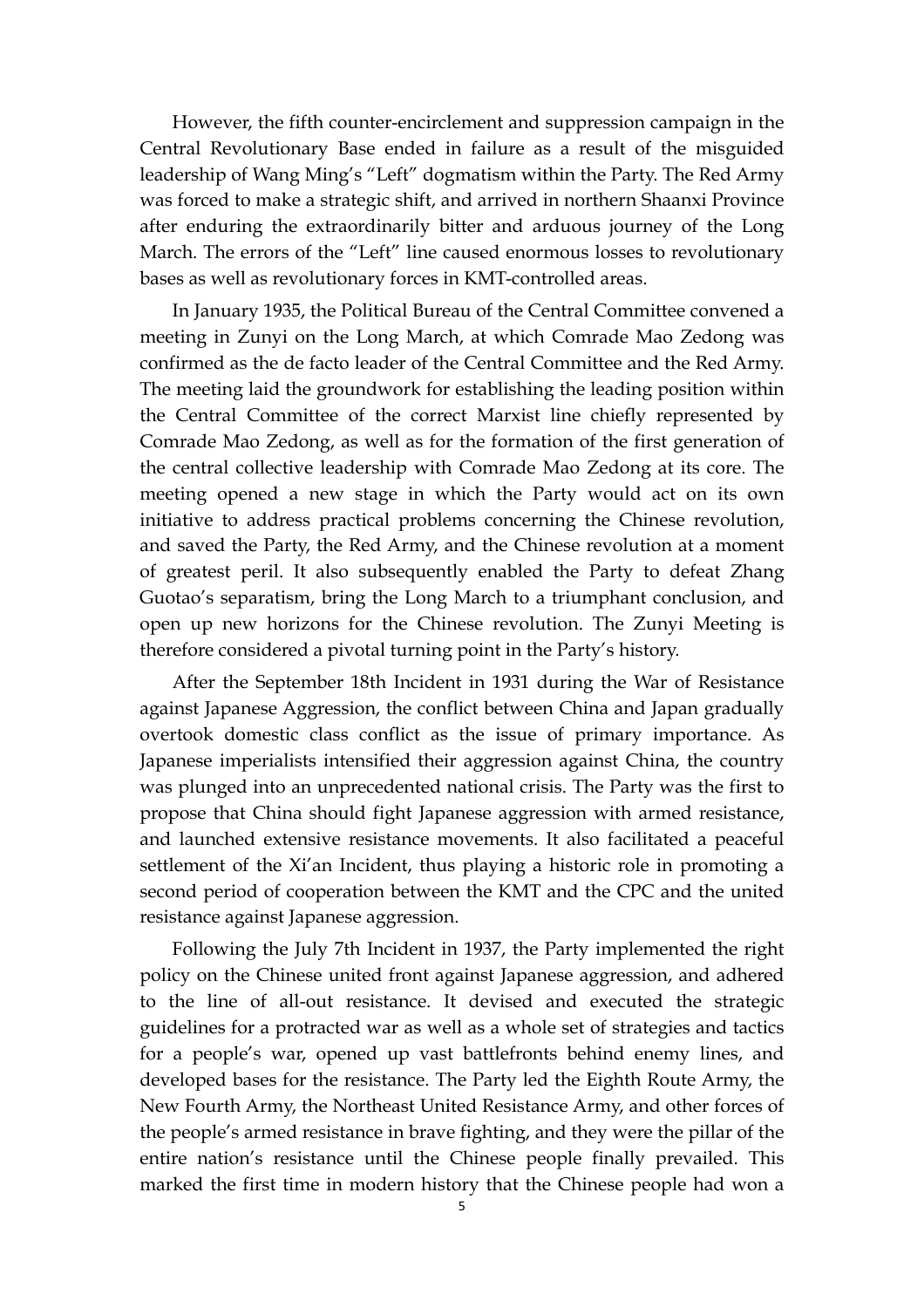complete victory against foreign aggressors in the war of national liberation, and was an important part of the global war against fascism.

During the War of Liberation, as the KMT reactionaries flagrantly launched an all-out civil war, the Party led soldiers and civilians in gradually shifting from active defense to strategic offensive. It secured victories in the Liaoxi-Shenyang, Huai-Hai, and Beiping-Tianjin campaigns as well as the Crossing-the-Yangtze Campaign, advanced triumphantly into the centralsouth, northwest, and southwest, and wiped out eight million KMT troops, thus overthrowing the reactionary KMT government and the three mountains of imperialism, feudalism, and bureaucrat-capitalism. With the support of the people, the Party-led people's army demonstrated heroic mettle and unyielding resolve as they fought to the last against these fierce enemies, making a historic contribution to the victory of the new-democratic revolution.

In the course of the revolutionary struggle, Chinese communists, with Comrade Mao Zedong as their chief representative, adapted the basic tenets of Marxism-Leninism to China's specific realities and developed a theoretical synthesis of China's unique experience which came from painstaking trials and great sacrifices. They blazed the right revolutionary path of encircling cities from the countryside and seizing state power with military force. They established Mao Zedong Thought, which charted the correct course for securing victory in the new-democratic revolution.

In the course of the revolutionary struggle, the Party carried forward its great founding spirit comprised of the following principles: upholding truth and ideals, staying true to its original aspiration and founding mission, fighting bravely without fear of sacrifice, and remaining loyal to the Party and faithful to the people. The Party initiated and advanced the great project of Party building, introduced the principle of focusing on strengthening the Party in ideological terms, and upheld democratic centralism. It stuck to the three fine styles of conduct, namely combining theory with practice, maintaining close ties with the people, and conducting criticism and selfcriticism; it developed the three important tools of the united front, armed struggle, and Party building, as it strived to build a national Marxist party of the people, which was fully consolidated in ideological, political, and organizational terms. The rectification movement—a Party-wide Marxist ideological education movement—was launched in 1942 and yielded tremendous results. The Party formulated the Resolution on Certain Questions in the History of Our Party, which helped the entire Party reach a common understanding of the basic questions regarding the Chinese revolution. At the Seventh National Congress, the correct line, principles, and policies were formulated for building a new-democratic China, and as a result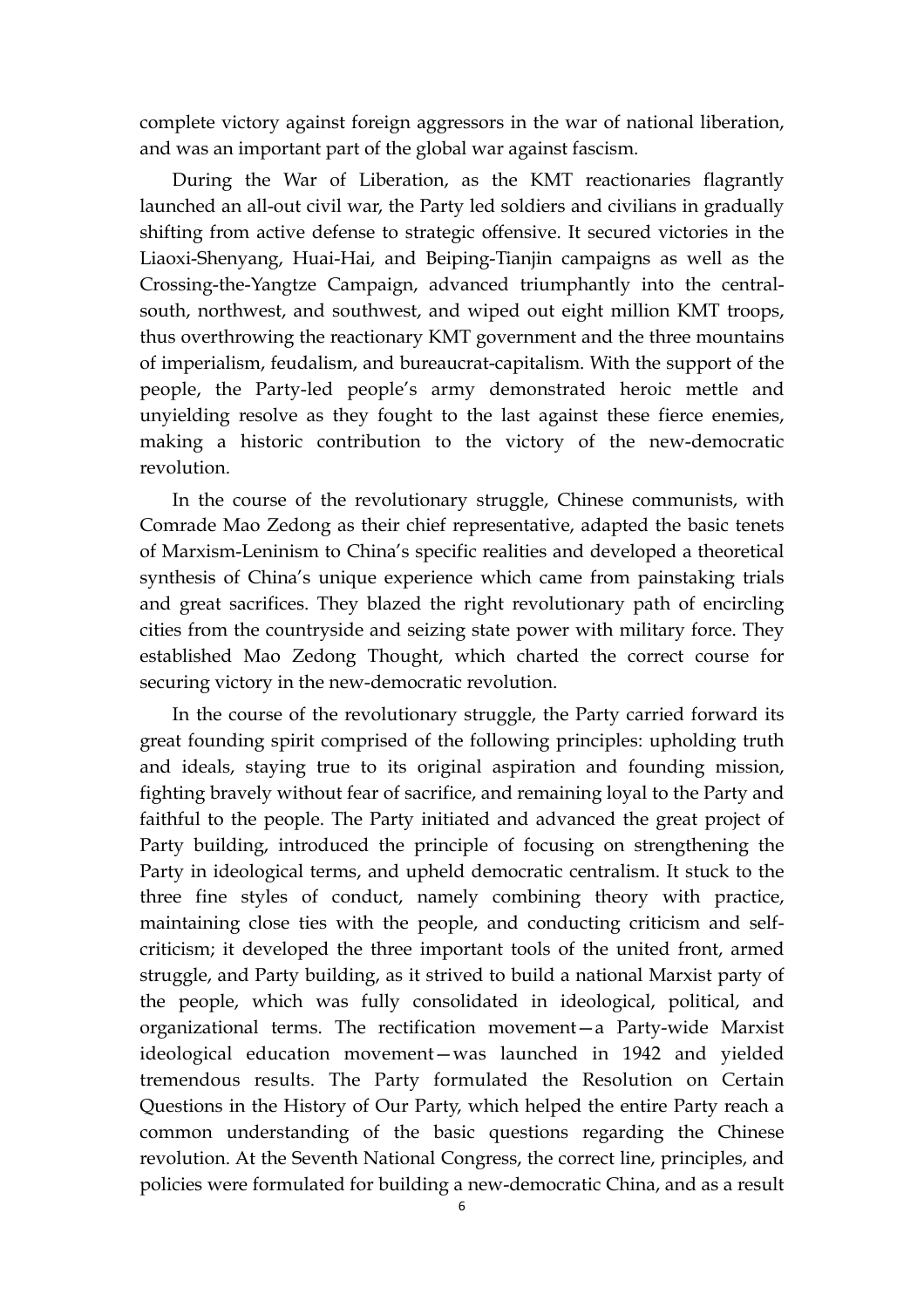the Party became united as never before in ideological, political, and organizational terms.

On October 1, 1949, the founding of the People's Republic of China was proclaimed after 28 years of bitter and courageous struggle carried out by the people under the leadership of the Party and with the active support of other political parties and democrats without party affiliation, thus realizing the independence of the Chinese nation and the liberation of the Chinese people. This put an end to China's history as a semi-colonial, semi-feudal society, to the rule of a handful of exploiters over the working people, to the state of total disunity that plagued the old China, and to all the unequal treaties imposed on our country by foreign powers and all the privileges that imperialist powers enjoyed on our land, marking the country's great transformation from a millennia-old feudal autocracy to a people's democracy. This also reshaped the world political landscape and offered enormous inspiration for oppressed nations and peoples struggling for liberation around the world.

It has been proven through practice that history and the people have chosen the Communist Party of China, and that without its leadership, it would not have been possible to realize national independence and the people's liberation. Through tenacious struggle, the Party and the people showed the world that the Chinese people had stood up and the time in which the Chinese nation could be bullied and abused was gone and would never return. This marked the beginning of a new epoch in China's development.

### **II. Socialist Revolution and Construction**

In the period of socialist revolution and construction, the main tasks of the Party were to realize the transformation from new democracy to socialism, carry out socialist revolution, promote socialist construction, and lay down the fundamental political conditions and the institutional foundations necessary for national rejuvenation.

After the founding of the People's Republic, the Party led the people in surmounting a multitude of political, economic, and military challenges. It cleared out bandits and remnant KMT reactionary forces, peacefully liberated Tibet, and unified the entire mainland. It stabilized prices, unified standards for finances and the economy, completed the agrarian reform, and launched democratic reforms in all sectors of society. It introduced the policy of equal rights for men and women, suppressed counter-revolutionaries, and launched movements against the "three evils" of corruption, waste, and bureaucracy and against the "five evils" of bribery, tax evasion, theft of state property,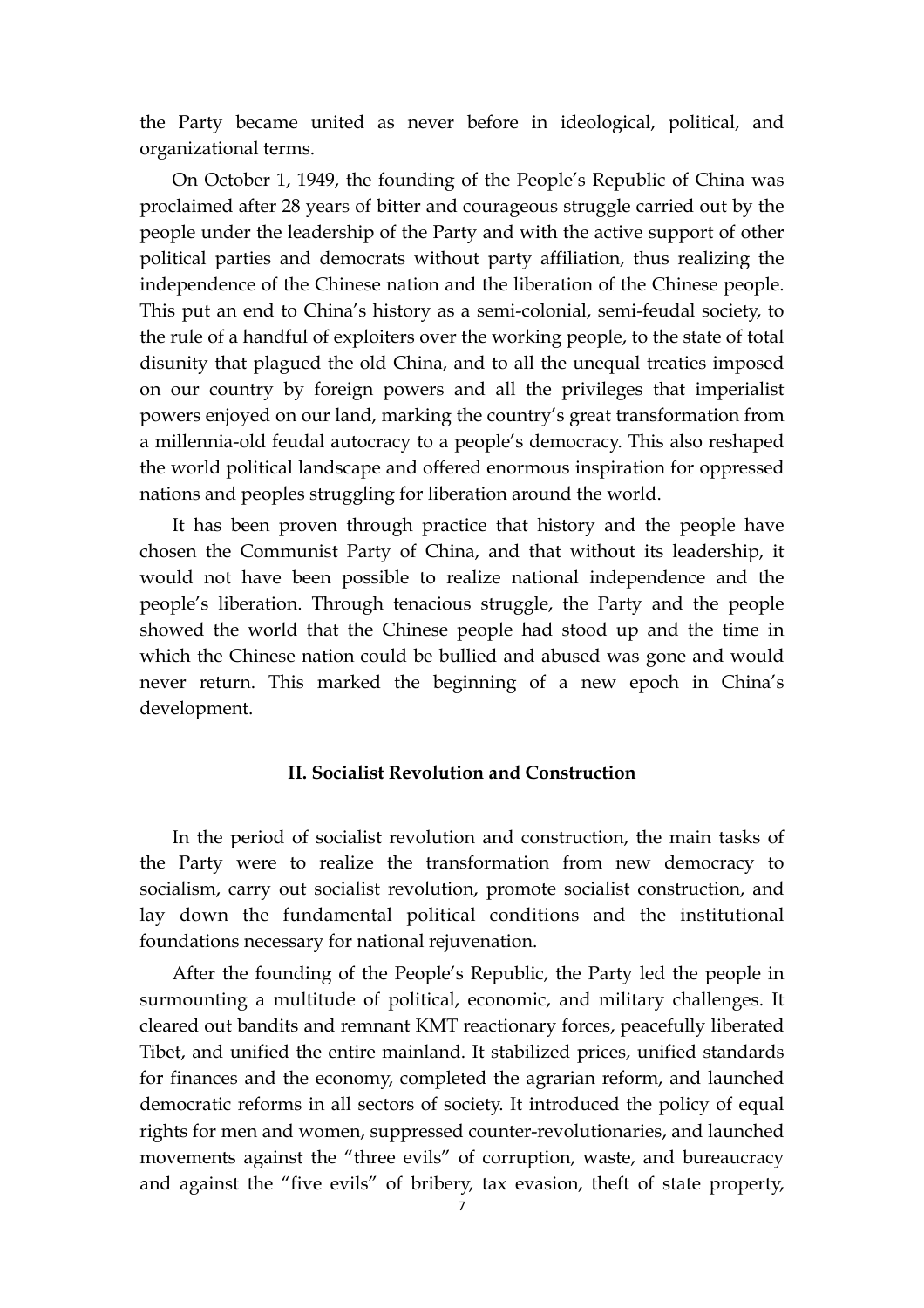cheating on government contracts, and stealing of economic information. As the stains of the old society were wiped out, China took on a completely new look.

Meanwhile, the Chinese People's Volunteers marched valiantly across the Yalu River to fight alongside the Korean people and troops. They ultimately defeated a powerful enemy that was armed to the teeth, demonstrating the gallantry of our army and our country, and the unyielding spirit of our people. China's resounding victory in the War to Resist US Aggression and Aid Korea safeguarded the security of the nascent People's Republic, and testified to its status as a major country. The new China thus gained a firm foothold amid complex domestic and international environments.

Under the Party's leadership, a government of people's democratic dictatorship was established and consolidated, which was led by the working class and based on an alliance of workers and peasants. This created the conditions necessary for the country's rapid development.

In 1949, the Common Program of the Chinese People's Political Consultative Conference (CPPCC) was passed at the CPPCC's first plenary session. In 1953, the Party officially set forth the general line for the transition period, namely gradually realizing the country's socialist industrialization and socialist transformation of agriculture, handicrafts, and capitalist industry and commerce over a fairly long period of time. In 1954, the Constitution of the People's Republic of China was adopted at the first session of the First National People's Congress. In 1956, China basically completed the socialist transformation of private ownership of the means of production, and put into practice public ownership of the means of production and distribution according to work, thus marking the establishment of the socialist economic system.

Under the Party's leadership, China established the system of people's congresses, the system of CPC-led multiparty cooperation and political consultation, and the system of regional ethnic autonomy, providing institutional guarantees for ensuring that it is the people who run the country. Under the Party's leadership, China also forged and strengthened unity among people of all ethnic groups, established and developed socialist ethnic relations based on equality and mutual assistance, and achieved and cemented unity between workers, peasants, intellectuals, and people from other social strata across the country. As a result, a broad united front was consolidated and expanded. The establishment of the socialist system laid the foundation for all of China's subsequent progress and development.

In light of the domestic situation following socialist transformation, the Party propounded at its Eighth National Congress that the main contradiction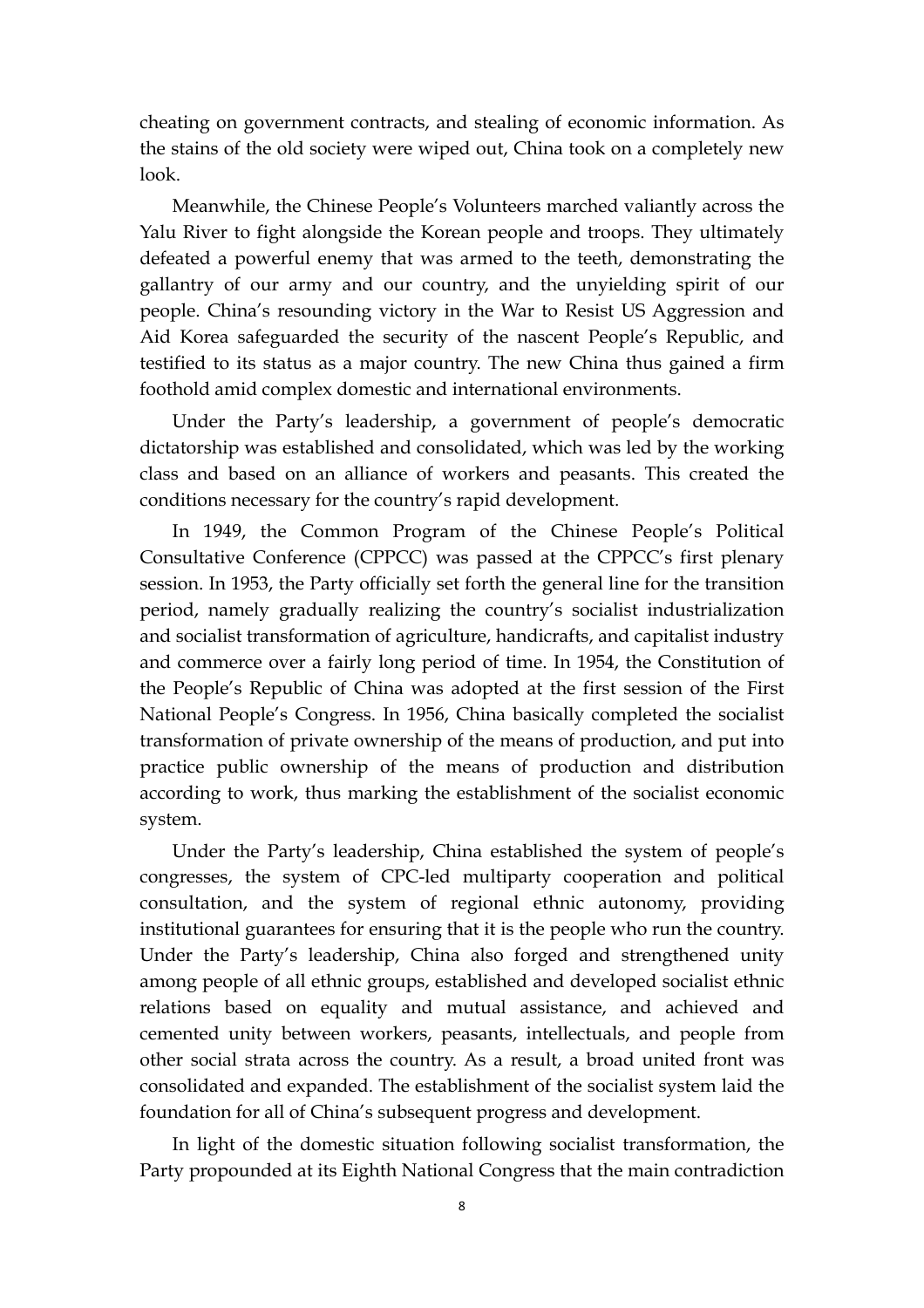in China was no longer the contradiction between the working class and the bourgeoisie, but rather that between the demand of the people for rapid economic and cultural development and the reality that the country's economy and culture fell short of the needs of the people. Therefore, the major task facing the nation was to concentrate on developing the productive forces and realize industrialization in order to gradually meet the people's growing material and cultural needs. The Party called on the people to redouble their efforts to build China step by step into a strong socialist country with modern agriculture, industry, national defense, and science and technology, and it led them in carrying out large-scale socialist construction across the board.

Through the execution of several five-year plans, an independent and relatively complete industrial system and national economic framework were established, the conditions of agricultural production were markedly improved, and impressive progress was made in social programs such as education, science, culture, health, and sports. With continuous breakthroughs in cutting-edge technologies, including nuclear weapons, missiles, and satellites, China's defense industries underwent steady growth after starting from scratch. The People's Liberation Army continued to grow in strength, expanding from ground forces alone into a composite military force comprised of the navy, air force, and other specialized units. This provided firm support for the People's Republic to consolidate the newborn people's government, establish China's position as a major country, and defend the nation's dignity.

The Party adhered to an independent foreign policy of peace, championed and upheld the Five Principles of Peaceful Coexistence, and firmly defended China's independence, sovereignty, and dignity. It provided support and assistance for other oppressed nations in seeking liberation, for newly independent countries in their pursuit of development, and for various peoples as they put up just struggles, and stood opposed to imperialism, hegemonism, colonialism, and racism. The humiliating diplomacy of the old China was put to an end.

The Party adjusted its diplomatic strategies in light of evolving circumstances, worked to restore all lawful rights of the People's Republic of China in the United Nations, opened up new horizons for China's diplomacy, and fostered commitment to the one-China principle among the international community. The Party put forward the theory of the differentiation of the three worlds and made the promise that China would never seek hegemony, earning respect and acclaim from the international community and developing countries in particular.

The Party fully foresaw the new challenges it would face after assuming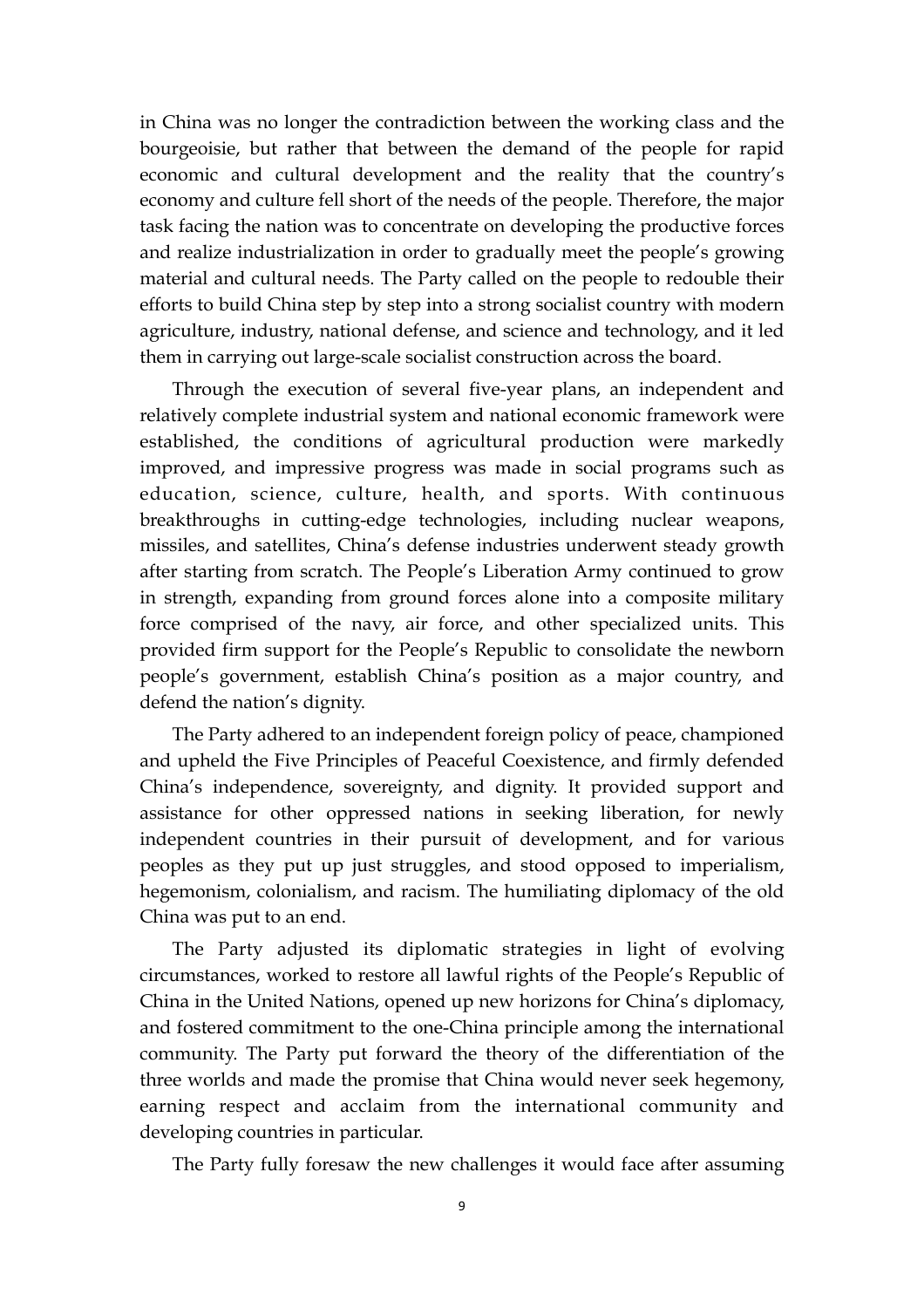power over the whole country. As early as at the second plenary session of its Seventh Central Committee which was held shortly before nationwide victory was attained in the War of Liberation, the Party called on all members to remain modest, prudent, and free from arrogance and rashness in their work, and to preserve the style of plain living and hard struggle. After the founding of the People's Republic, the Party focused on the major issue of Party building in the context of governing, and worked to strengthen the Party and consolidate Party leadership ideologically, organizationally, and in terms of conduct. The Party bolstered efforts to encourage officials to study theory and increase their knowledge, improved its capacity for exercising leadership, and demanded that all members, especially high-ranking officials, act with a greater sense of purpose to safeguard Party unity and solidarity. Rectification campaigns were carried out throughout the Party to strengthen education within the Party, consolidate primary-level organizations, raise membership requirements, and oppose bureaucratism, commandism, graft, and waste. The Party was on high alert against corruption, worked hard to prevent degeneracy among officials, and responded to corruption with firm punishment. These important measures strengthened the integrity of the Party and the solidarity of all Party members, built closer ties between the Party and the people, and accumulated essential starting experience for building a governing party.

During this period, Comrade Mao Zedong proposed a second round of efforts to integrate the basic tenets of Marxism-Leninism with China's realities. Chinese communists, with Comrade Mao Zedong as their chief representative, enriched and developed Mao Zedong Thought by taking stock of new realities, and put forward a series of important theories for socialist construction. These included recognizing that socialist society was a long historical period; strictly differentiating between two types of contradictions, namely those between the people and the enemy and those among the people, and properly dealing with these contradictions; handling the ten major relationships in China's socialist construction appropriately; finding a path to industrialization suited to China's realities; respecting the law of value; implementing the principle of long-term coexistence and mutual oversight between the Communist Party and other political parties; and applying the principle of letting a hundred flowers blossom and a hundred schools of thought contend to scientific and cultural work. These creative theoretical achievements maintain important guiding significance to this day.

Mao Zedong Thought represents a creative application and advancement of Marxism-Leninism in China. It is a summation of theories, principles, and experience on China's revolution and construction that has been proven correct through practice, and its establishment marked the first historic step in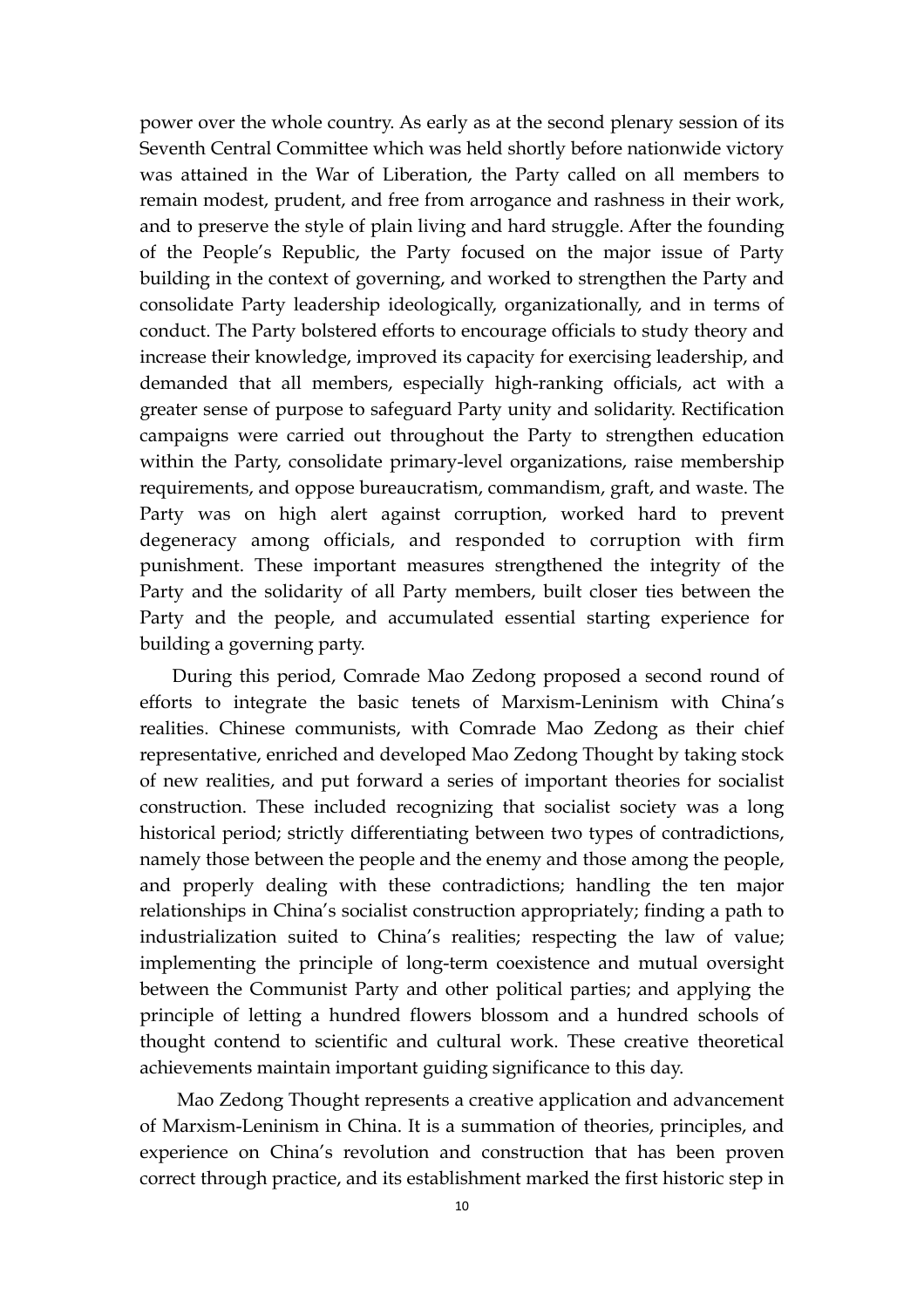adapting Marxism to the Chinese context. The living soul of Mao Zedong Thought is the positions, viewpoints, and methods embodied in its constituent parts, which are reflected in three basic points—seeking truth from facts, following the mass line, and staying independent. These have provided sound guidance for developing the cause of the Party and the people.

Regrettably, the correct line adopted at the Party's Eighth National Congress was not fully upheld. Mistakes were made such as the Great Leap Forward and the people's commune movement, and the scope of the struggle against Rightists was also made far too broad. Confronted with a grave and complex external environment at the time, the Party was extremely concerned about consolidating China's socialist state power, and made a wide range of efforts in this regard. However, Comrade Mao Zedong's theoretical and practical errors concerning class struggle in a socialist society became increasingly serious, and the Central Committee failed to rectify these mistakes in good time. Under a completely erroneous appraisal of the prevailing class relations and the political situation in the Party and the country, Comrade Mao Zedong launched and led the Cultural Revolution. The counter-revolutionary cliques of Lin Biao and Jiang Qing took advantage of Comrade Mao Zedong's mistakes, and committed many crimes that brought disaster to the country and the people, resulting in ten years of domestic turmoil which caused the Party, the country, and the people to suffer the most serious losses and setbacks since the founding of the People's Republic. This was an extremely bitter lesson. Acting on the will of the Party and the people, the Political Bureau of the Central Committee resolutely smashed the Gang of Four in October 1976, putting an end to the catastrophic Cultural Revolution.

From the founding of the People's Republic to the eve of reform and opening up, the Party led the people in completing the socialist revolution, eliminating all systems of exploitation, and bringing about the most extensive and profound social change in the history of the Chinese nation and a great transformation from a poor and backward Eastern country with a large population to a socialist country. Despite the serious setbacks it encountered in the process of exploration, the Party made creative theoretical achievements and great progress in socialist revolution and construction, which provided valuable experience, theoretical preparation, and material foundations for launching socialism with Chinese characteristics into a new historical period.

Through tenacious struggle, the Party and the people showed the world that the Chinese people were not only capable of dismantling the old world, but also of building a new one, that only socialism could save China, and that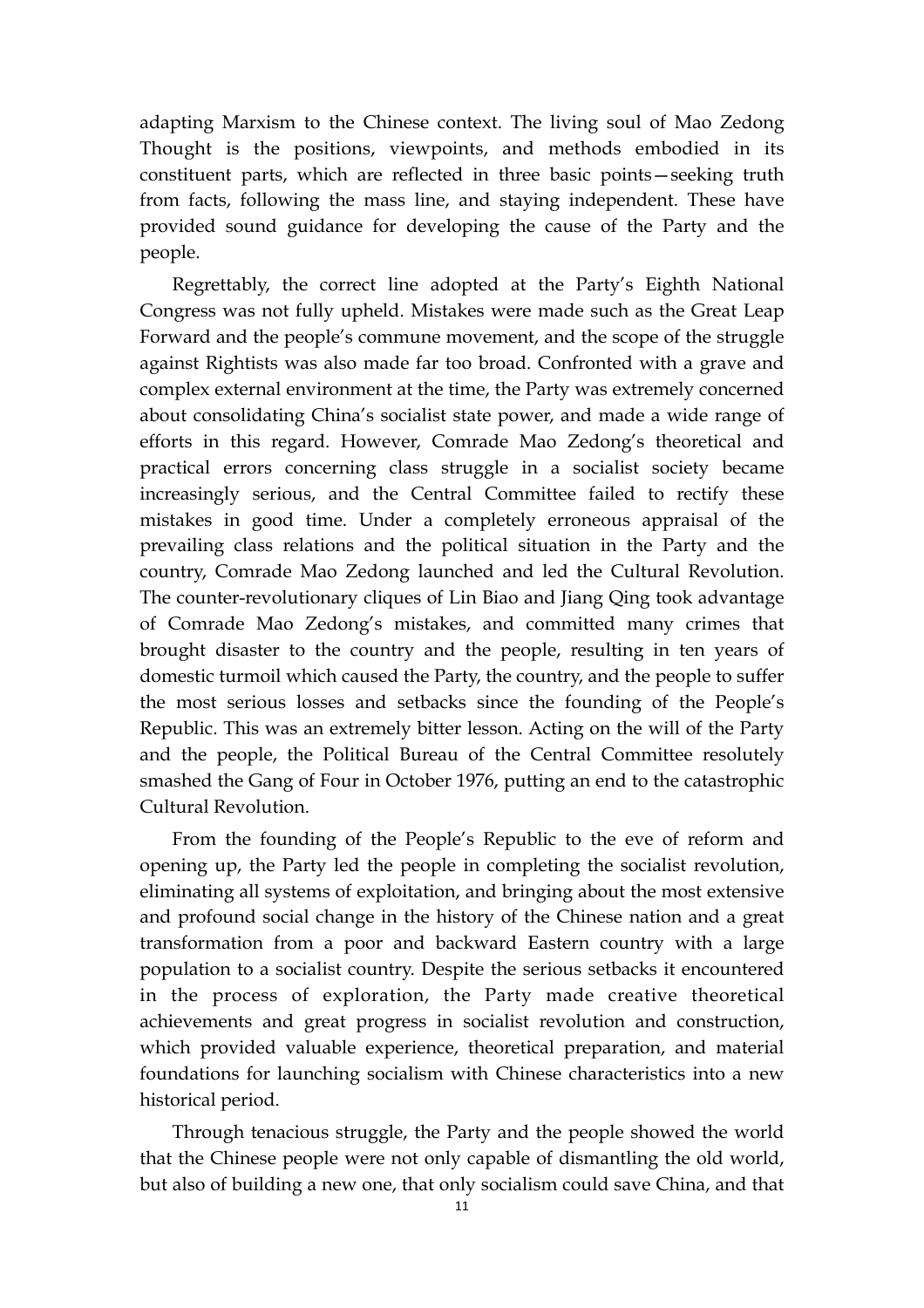only socialism could develop China.

### **III. Reform, Opening Up, and Socialist Modernization**

In the new period of reform, opening up, and socialist modernization, the main tasks facing the Party were to continue exploring a right path for building socialism in China, unleash and develop the productive forces, lift the people out of poverty and help them become prosperous in the shortest time possible, and fuel the push toward national rejuvenation by providing new, dynamic institutional guarantees as well as the material conditions for rapid development.

After the end of the Cultural Revolution, the Party stood at a crucial historical juncture in which it was confronted with the question of which course the Party and the country should take. The Party came to recognize that the only way forward was to launch a program of reform and opening up; otherwise, our endeavors in pursuing modernization and building socialism would be doomed to failure. In December 1978, the 11th Central Committee held its third plenary session. At the session the Party decisively abandoned the policy of taking class struggle as the key link, and initiated a strategic shift in the focus of the Party and country's work, thereby ushering in a new period of reform, opening up, and socialist modernization. This marked a great turning point of far-reaching significance in the Party's history since the founding of the People's Republic of China. The Party also made the momentous decision to completely renounce the Cultural Revolution. Over the more than 40 years that have passed since then, the Party has never wavered in following the line, principles, and policies adopted at this session.

After the third plenary session of the 11th Central Committee, Chinese communists, with Comrade Deng Xiaoping as their chief representative, united and led the whole Party and the entire nation in conducting a thorough review of the experience gained and lessons learned since the founding of the People's Republic. On this basis, and by focusing on the fundamental questions of what socialism is and how to build it and drawing lessons from the history of world socialism, they established Deng Xiaoping Theory, and devoted their efforts to freeing minds and seeking truth from facts. The historic decision was made to shift the focus of the Party and the country's work onto economic development and to launch the reform and opening up drive. Chinese communists brought the essence of socialism to light, set the basic line for the primary stage of socialism, and made it clear that China would follow its own path and build socialism with Chinese characteristics. They provided sensible answers to a series of basic questions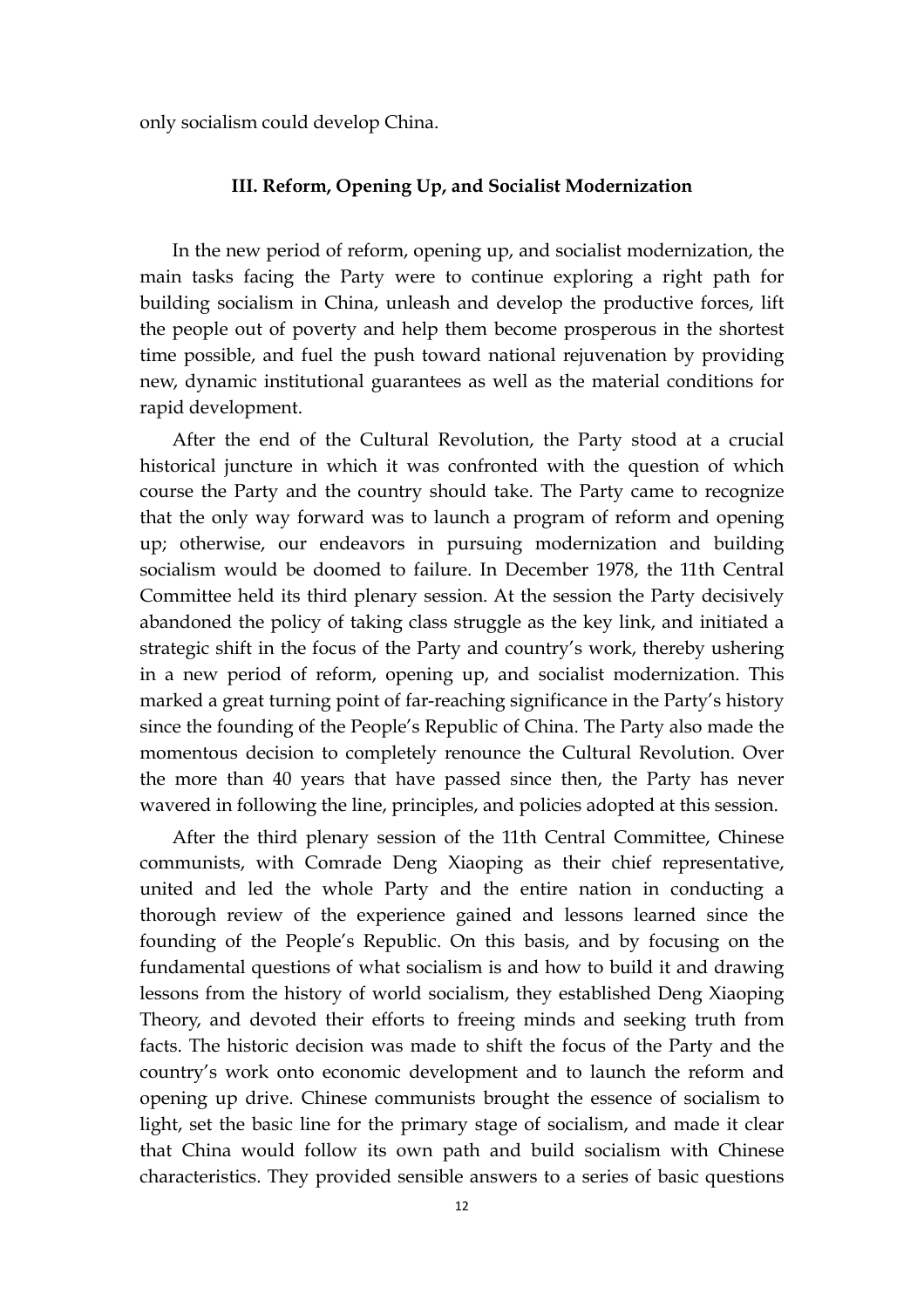on building socialism with Chinese characteristics, and formulated a development strategy for basically achieving socialist modernization by the middle of the 21st century through a three-step approach. They thus succeeded in founding socialism with Chinese characteristics.

After the fourth plenary session of the 13th Central Committee, Chinese communists, with Comrade Jiang Zemin as their chief representative, united and led the whole Party and the entire nation in upholding the Party's basic theory and line, deepening their understanding of what socialism is and how to build it, and what kind of party to build and how to build it. On this basis, they formed the Theory of Three Represents. In the face of complex domestic and international situations and serious setbacks confronting world socialism, they safeguarded socialism with Chinese characteristics, defined building a socialist market economy as an objective of reform and set a basic framework in this regard, and established a basic economic system for the primary stage of socialism under which public ownership is the mainstay and diverse forms of ownership develop together, as well as an income distribution system under which distribution according to work is the mainstay while multiple forms of distribution exist alongside it. They opened up new horizons for reform and opening up across all fronts and advanced the great new project of Party building. All these efforts helped to successfully launch socialism with Chinese characteristics into the 21st century.

After the 16th National Congress, Chinese communists, with Comrade Hu Jintao as their chief representative, united and led the whole Party and the entire nation in advancing practical, theoretical, and institutional innovation during the process of building a moderately prosperous society in all respects. They gained a deep understanding of major questions such as what kind of development to pursue and how to pursue it under new circumstances, and provided clear answers to these questions, thus forming the Scientific Outlook on Development. Taking advantage of an important period of strategic opportunity, they focused their energy on development, with emphasis on pursuing comprehensive, balanced, and sustainable development that put the people first. They worked hard to ensure and improve people's wellbeing, promote social fairness and justice, bolster the Party's governance capacity, and maintain its advanced nature. In doing so, they succeeded in upholding and developing socialism with Chinese characteristics under new circumstances.

In order to promote reform and opening up, the Party re-established the Marxist ideological, political, and organizational lines, thoroughly refuted the erroneous "two whatevers" policy, and correctly appraised the historical position of Comrade Mao Zedong and the value of Mao Zedong Thought as a scientific system. The Party made it clear that the principal contradiction in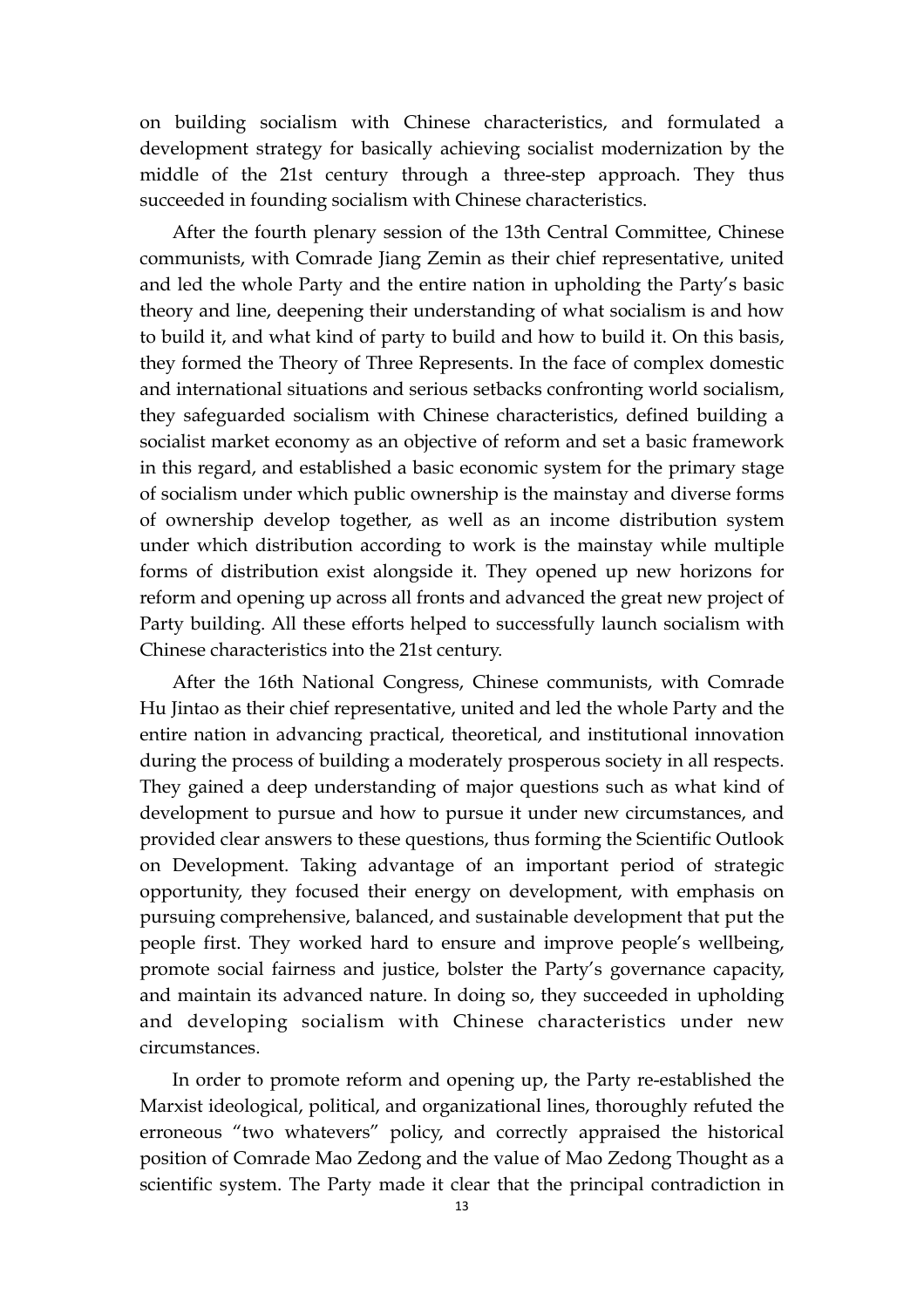Chinese society was that China's underdeveloped social production was unable to meet the ever-growing material and cultural needs of the people, and hence the central task of the Party was to resolve this contradiction. On this basis, the Party put forward the goal of building China into a moderately prosperous society.

The Party restored and formulated a series of correct policies in all fields of work, and began the process of readjusting the national economy. Under the leadership of the Party, comprehensive steps were taken to set things right ideologically, politically, and organizationally, and extensive efforts were made to redress wrongs suffered by those who were unjustly, falsely, and wrongly accused and to regulate social relations. The adoption of the Resolution on Certain Questions in the History of Our Party since the Founding of the People's Republic of China marked the successful conclusion of the Party's efforts to rectify its guiding principles.

The Party came to recognize that to open up new prospects for reform, opening up, and socialist modernization, it needed to steer the advancement of its endeavors with theoretical innovation. Comrade Deng Xiaoping once said, "When everything has to be done by the book, when thinking turns rigid and blind faith is the fashion, it is impossible for a party or a nation to make progress. Its life will cease and that party or nation will perish." With this understanding, the Party led and supported extensive discussions on the criterion for testing truth, upheld and developed Marxism in light of new practices and the features of the times, and effectively answered a series of basic questions regarding socialism with Chinese characteristics, including development path, stage of development, fundamental tasks, development drivers, development strategies, political guarantee, national reunification, diplomacy and international strategy, leadership, and forces to rely on, thereby forming the theory of socialism with Chinese characteristics and achieving a new breakthrough in adapting Marxism to the Chinese context.

At its 12th through 17th national congresses, the Party made consistent overall plans for advancing reform, opening up, and socialist modernization in view of evolving circumstances at home and abroad and new requirements for the country's development. The Central Committee convened several plenary sessions dedicated to planning major initiatives for promoting reform, development, and stability.

The introduction of the household contract responsibility system in rural areas marked the initial breakthrough in China's reform, further steps were gradually taken to reform the economic structure in the cities, and reform initiatives were then carried out across the board. Oriented toward the development of a socialist market economy, this reform gave greater and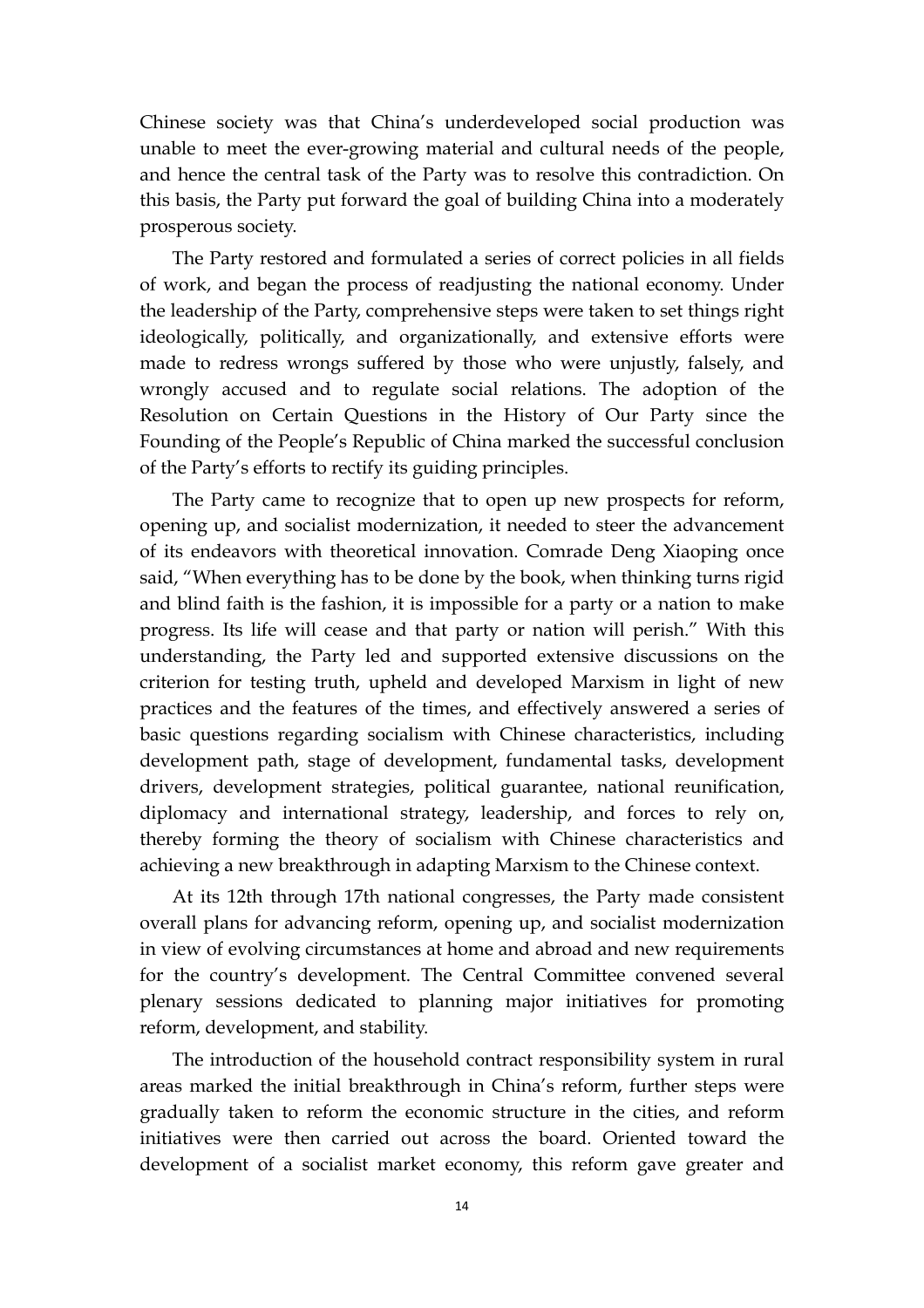broader play to the basic role of market in allocating resources, while upholding and improving China's basic economic and income distribution systems. While resolutely advancing economic structural reform, the Party simultaneously carried out political, cultural, and social structural reforms as well as institutional reforms related to Party building, which led to the formation and development of vigorous institutions and mechanisms that suited the conditions of contemporary China.

The Party designated opening up as a fundamental national policy. Under this policy, China progressed from establishing special economic zones in Shenzhen and a few other areas to opening up more parts of the country– Pudong in Shanghai, key inland cities as well as areas along the coastline, borders, the Yangtze River, and major transportation routes. It also acceded to the World Trade Organization, and went from "bringing in" to "going global." In this process, we fully utilized both domestic and international markets and resources.

With continuous progress in reform and opening up, China achieved the historic transformations from a highly centralized planned economy into a socialist market economy brimming with vitality, and from a country that was largely isolated into one that is open to the outside world across the board.

In an effort to accelerate socialist modernization, the Party led the people in promoting economic, political, cultural, and social development and made immense achievements.

The Party continued to take economic development as the central task, stood by the conviction that development is of paramount importance, and put forward the notion that science and technology constitute the primary productive force. It implemented major strategies such as invigorating China through science and education, pursuing sustainable development, and developing a quality workforce. It advanced large-scale development of the western region, revitalized old industrial bases in the northeast and other regions, promoted the rise of the central region, and supported the trailblazing development of the eastern region in an effort to promote the coordinated development of urban and rural areas and different regions. The Party promoted the reform and development of state-owned enterprises, encouraged and supported the development of the non-public sector, and accelerated the transformation of the economic growth model. It stepped up environmental protection and promoted sustained and rapid economic development. All of this enabled China's composite national strength to increase by a large margin.

Upholding the unity between the Party's leadership, the running of the country by the people, and law-based governance, the Party worked to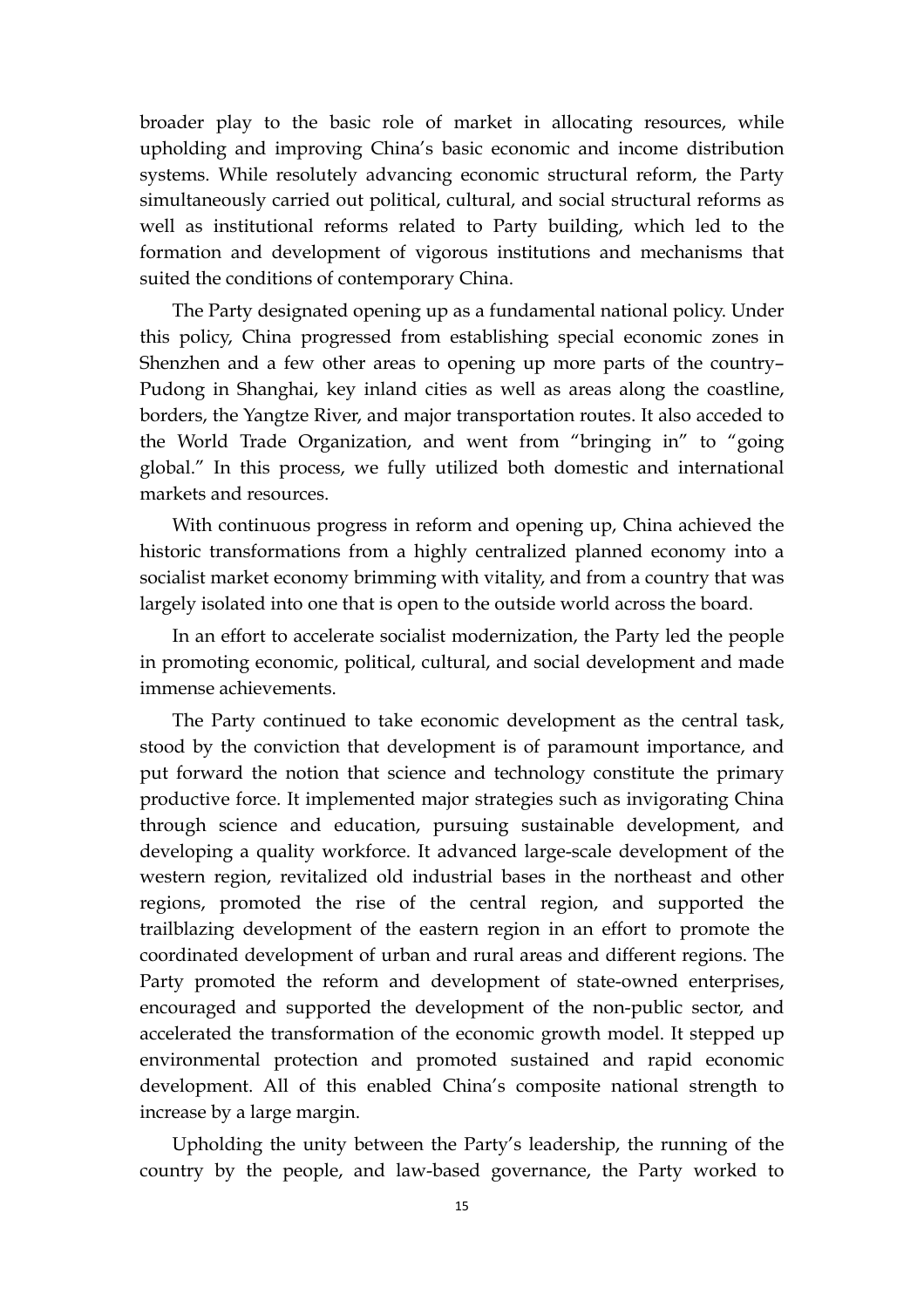develop socialist democracy and promote socialist political progress and advanced reform of the political system in a proactive and prudent manner. With a commitment to integrating the rule of law with the rule of virtue, a new Constitution of the People's Republic of China was formulated, China built itself into a socialist country under the rule of law, and a socialist system of laws with Chinese characteristics took shape. The Party made earnest efforts to respect and protect human rights and consolidated and developed the broadest possible patriotic united front.

The Party stepped up education on ideals and convictions, advanced the development of the core socialist values, promoted cultural-ethical progress, and fostered an advanced socialist culture, thus pushing socialist culture to flourish.

The Party accelerated social development with a focus on improving public wellbeing. It worked to improve people's living standards and rescinded taxes on agriculture. It devoted constant effort to ensuring access to education, employment, medical services, elderly care, and housing and to promoting social harmony and stability.

The Party put forward the overall goal of building a strong, modern, and standardized revolutionary military, and it made winning local wars in the information age the focal point in preparation for military struggle. It advanced military transformation with Chinese characteristics by following an approach of having fewer but better troops.

Facing a rapidly changing international landscape, the Party upheld the Four Cardinal Principles, eliminated all kinds of interference, and calmly responded to a series of risks and trials related to China's overall reform, development, and stability.

The late 1980s and early 1990s witnessed the demise of the Soviet Union and the drastic changes in Eastern European countries. In the late spring and early summer of 1989, a severe political disturbance took place in China as a result of the international and domestic climates at the time, and was egged on by hostile anti-communist and anti-socialist forces abroad. With the people's backing, the Party and the government took a clear stand against the turmoil, defending China's socialist state power and safeguarding the fundamental interests of the people.

The Party led the people in successfully responding to the Asian financial crisis, the global financial crisis, and other economic risks. We successfully held the 2008 Olympic and Paralympic Games in Beijing. We overcame natural disasters, such as severe flooding on the Yangtze, Nenjiang, and Songhua rivers, the devastating earthquake in Wenchuan, and the SARS epidemic. All these victories demonstrated the Party's ability to withstand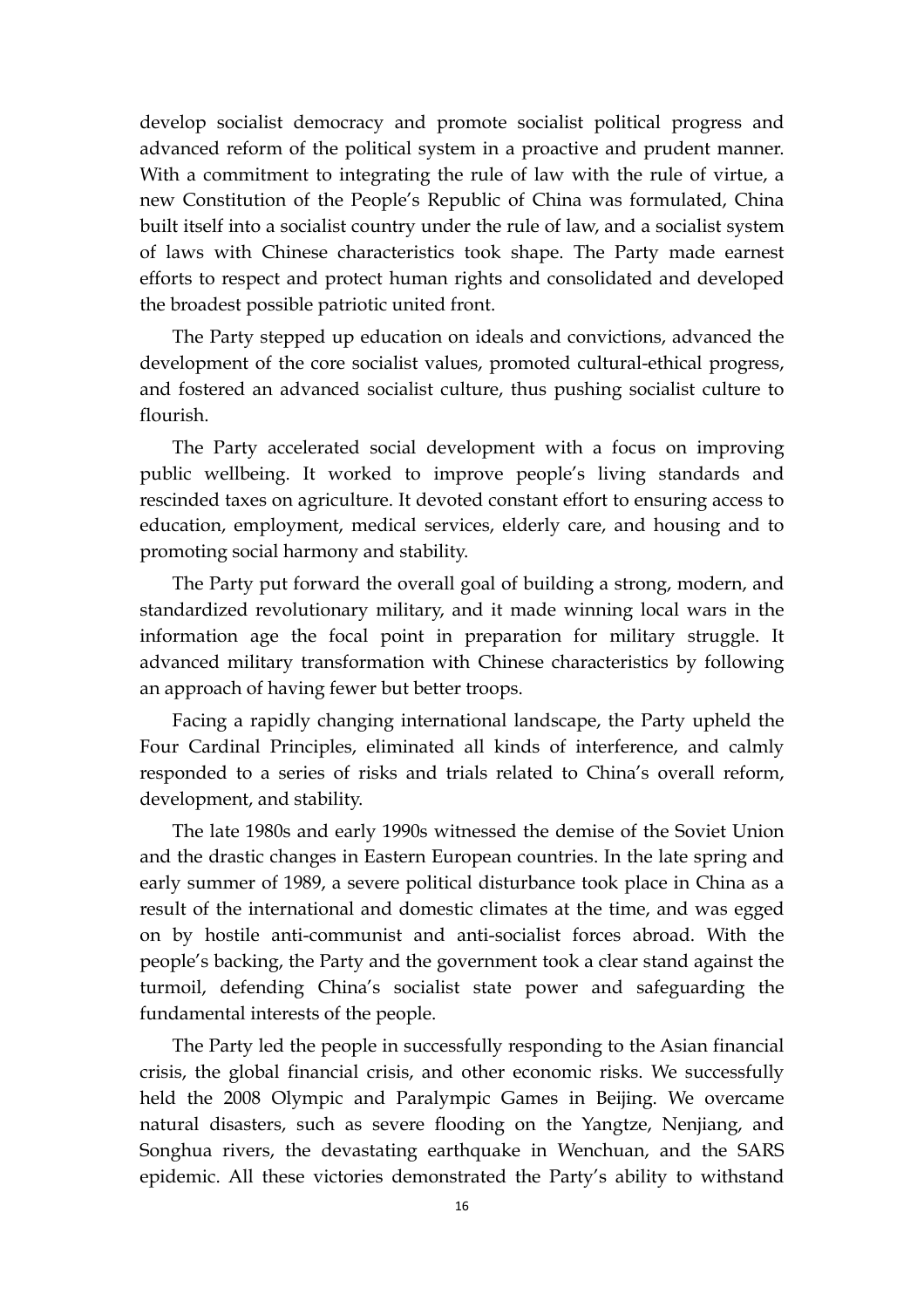risks and cope with complicated situations.

Defining national reunification as a major historical task, the Party worked tirelessly to complete it. Comrade Deng Xiaoping introduced the creative and well-conceived concept of One Country, Two Systems, paving a new path for achieving reunification through peaceful means.

Through arduous work and struggle, the Chinese government successively resumed its exercise of sovereignty over Hong Kong and Macao, thus ending a century-long history of humiliation. Since Hong Kong and Macao's return to the motherland, the central government acted in strict compliance with China's Constitution and the basic laws of the special administrative regions and maintained lasting prosperity and stability in the two regions.

Keeping in mind the big picture with regard to resolving the Taiwan question, the Party set forth the basic principles of peaceful reunification and One Country, Two Systems and facilitated agreement across the Taiwan Strait on the 1992 Consensus, which embodies the one-China principle. It advanced cross-Strait consultations and negotiations, established comprehensive and direct two-way mail, transport, and trade links across the Strait, and launched dialogues between political parties of the two sides. The Party pushed for the enactment of the Anti-Secession Law, resolutely deterred separatist forces seeking "Taiwan independence," promoted national reunification, and thwarted attempts to create "two Chinas," "one China, one Taiwan," or "Taiwan independence."

 Based on a judicious assessment of global trends and the features of the era, the Party put forward the concept that peace and development are the themes of our times. In line with this concept, China upheld its fundamental foreign policy goal of preserving world peace and promoting shared development. It adjusted its relations with other major countries, developed friendly relations with neighboring countries, and deepened friendly cooperation with other developing countries. It actively participated in international and regional affairs and created a new comprehensive and multi-layered framework for foreign relations.

The Party promoted the development of a multipolar world and the democratization of international relations and pushed economic globalization in a direction toward common prosperity. China took an unequivocal stand against hegemonism and power politics, endeavored to safeguard the interests of developing countries, worked for a new international political and economic order that would be fair and equitable, and promoted lasting peace and common prosperity in the world.

The Party has always stressed that to do a good job of governing the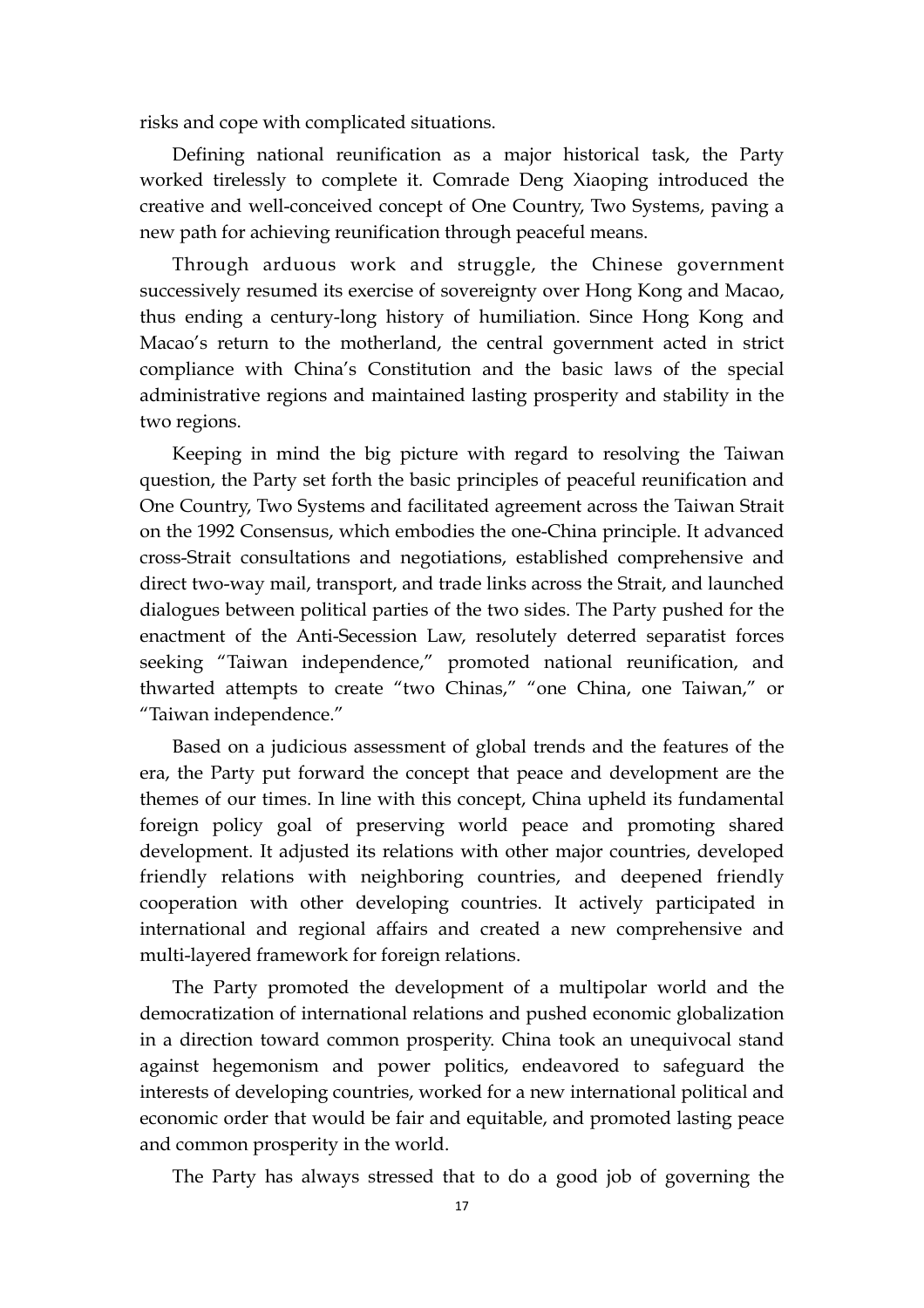country, we must first do a good job of governing the Party, and that means governing it strictly. With this in mind, it focused its efforts on strengthening the Party and launched the great new project of Party building.

The Party formulated the Code of Conduct for Intraparty Political Life, strengthened democratic centralism, promoted democracy within the Party, and normalized intraparty political activities. It launched a party-wide rectification campaign through a well-planned, step-by-step approach in order to address the problems of defects in terms of thinking, conduct, and organization within the Party. The Party also worked to fortify its ranks with the aim of cultivating younger, more revolutionary, better educated, and more specialized officials, and it made a strong point of promoting young and middle-aged officials and advancing the process of succession.

With a view to addressing the two historical challenges of improving the Party's leadership and governance and bolstering its ability to resist corruption, prevent moral decline, and withstand risks, and with its focus on enhancing its governance capacity and advanced nature, the Party made a series of decisions on major issues including strengthening its ties with the people, its style of work, and its governance capacity. It also carried out education campaigns on the importance of study, political integrity, and rectitude, on the Theory of Three Represents, on preserving the advanced nature of Party members, and on studying and applying the Scientific Outlook on Development. The Party defined efforts to improve Party conduct, uphold integrity, and combat corruption as issues concerning the very survival of the Party and the country, and pushed forward the development of systems for preventing and punishing corruption.

On the 40th anniversary of the launch of reform and opening up, the Party held a grand ceremony to mark this important event. In his address at the ceremony, Comrade Xi Jinping reviewed the great achievements made and valuable experience accumulated over those four decades. He stressed that reform and opening up represented a great awakening for the Party and a great revolution in the history of the Chinese nation's development, and he called for continued efforts to see this process through. Our country's impressive achievements in reform, opening up, and modernization attracted the whole world's attention. China achieved the historic transformation from a country with relatively backward productive forces to the world's second largest economy, and made the historic strides of raising the living standards of its people from bare subsistence to moderate prosperity in general and then toward moderate prosperity in all respects. All these achievements marked the tremendous advance of the Chinese nation from standing up to growing prosperous.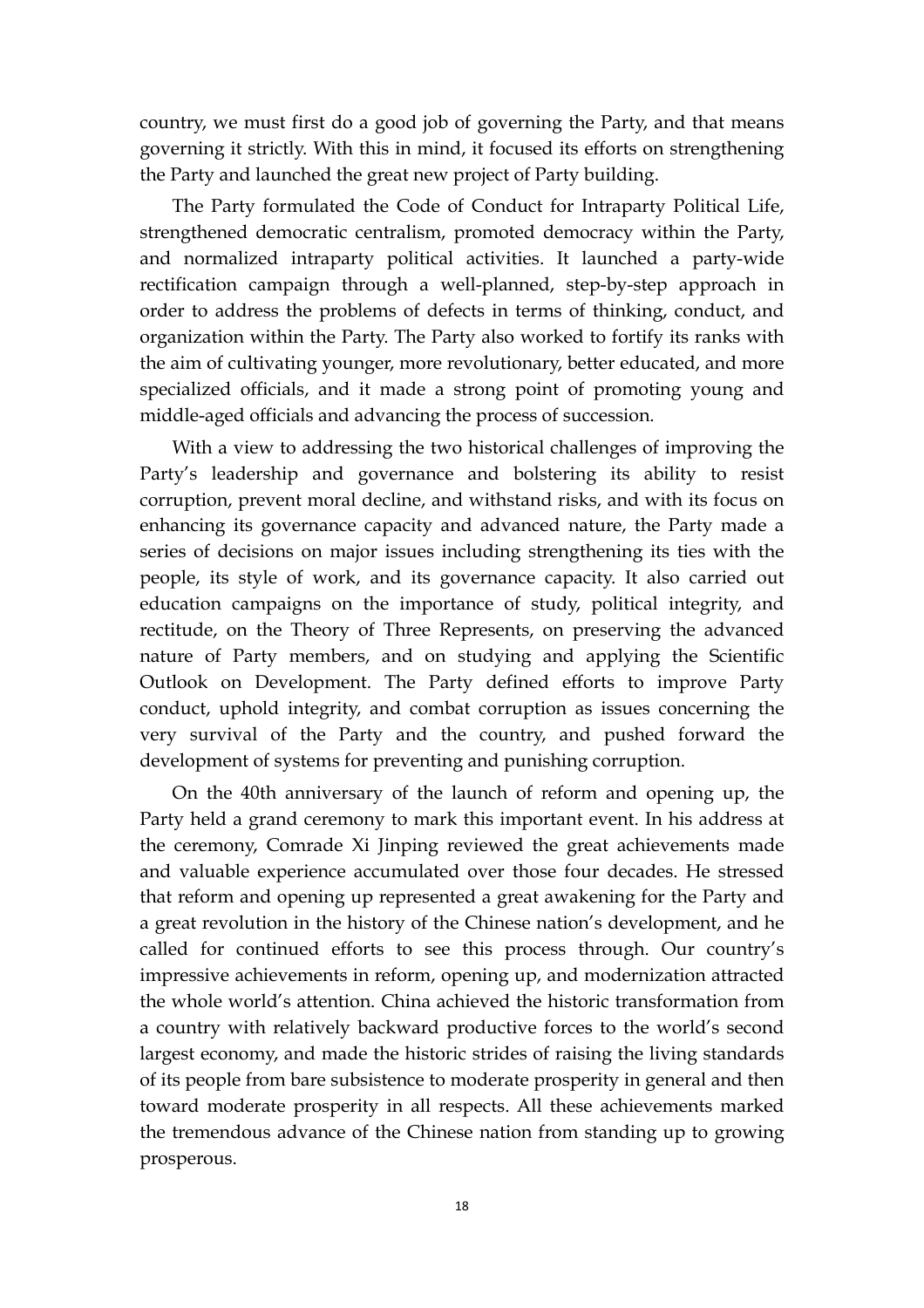Through tenacious struggle, the Party and the people showed the world that reform and opening up was a crucial move in making China what it is today, that socialism with Chinese characteristics is the correct road that has led the country toward development and prosperity, and that China has caught up with the times in great strides.

### **IV. A New Era of Socialism with Chinese Characteristics**

Following the Party's 18th National Congress, socialism with Chinese characteristics entered a new era. The main tasks facing the Party in this period are to fulfill the First Centenary Goal, embark on the new journey to accomplish the Second Centenary Goal, and continue striving toward the great goal of national rejuvenation.

The Party Central Committee with Comrade Xi Jinping at its core has implemented the national rejuvenation strategy within the wider context of once-in-a-century changes taking place in the world. It has stressed that the new era of socialism with Chinese characteristics is an era in which we will build on past successes to further advance our cause and continue to strive for the success of socialism with Chinese characteristics under new historical conditions; an era in which we will use the momentum of our decisive victory in building a moderately prosperous society in all respects to fuel all-out efforts to build a great modern socialist country; an era in which Chinese people of all ethnic groups will work together to create a better life for themselves and gradually realize the goal of common prosperity; an era in which all the sons and daughters of the Chinese nation will strive with one heart to realize the Chinese Dream of national rejuvenation; and an era in which China will make even greater contributions to humanity. This new era is a new historic juncture in China's development.

Chinese communists, with Comrade Xi Jinping as their chief representative, have established Xi Jinping Thought on Socialism with Chinese Characteristics for a New Era on the basis of adapting the basic tenets of Marxism to China's specific realities and its fine traditional culture, upholding Mao Zedong Thought, Deng Xiaoping Theory, the Theory of Three Represents, and the Scientific Outlook on Development, thoroughly reviewing and fully applying the historical experience gained since the founding of the Party, and proceeding from new realities.

Xi Jinping Thought on Socialism with Chinese Characteristics for a New Era makes the following clear:

—The leadership of the Communist Party of China is the defining feature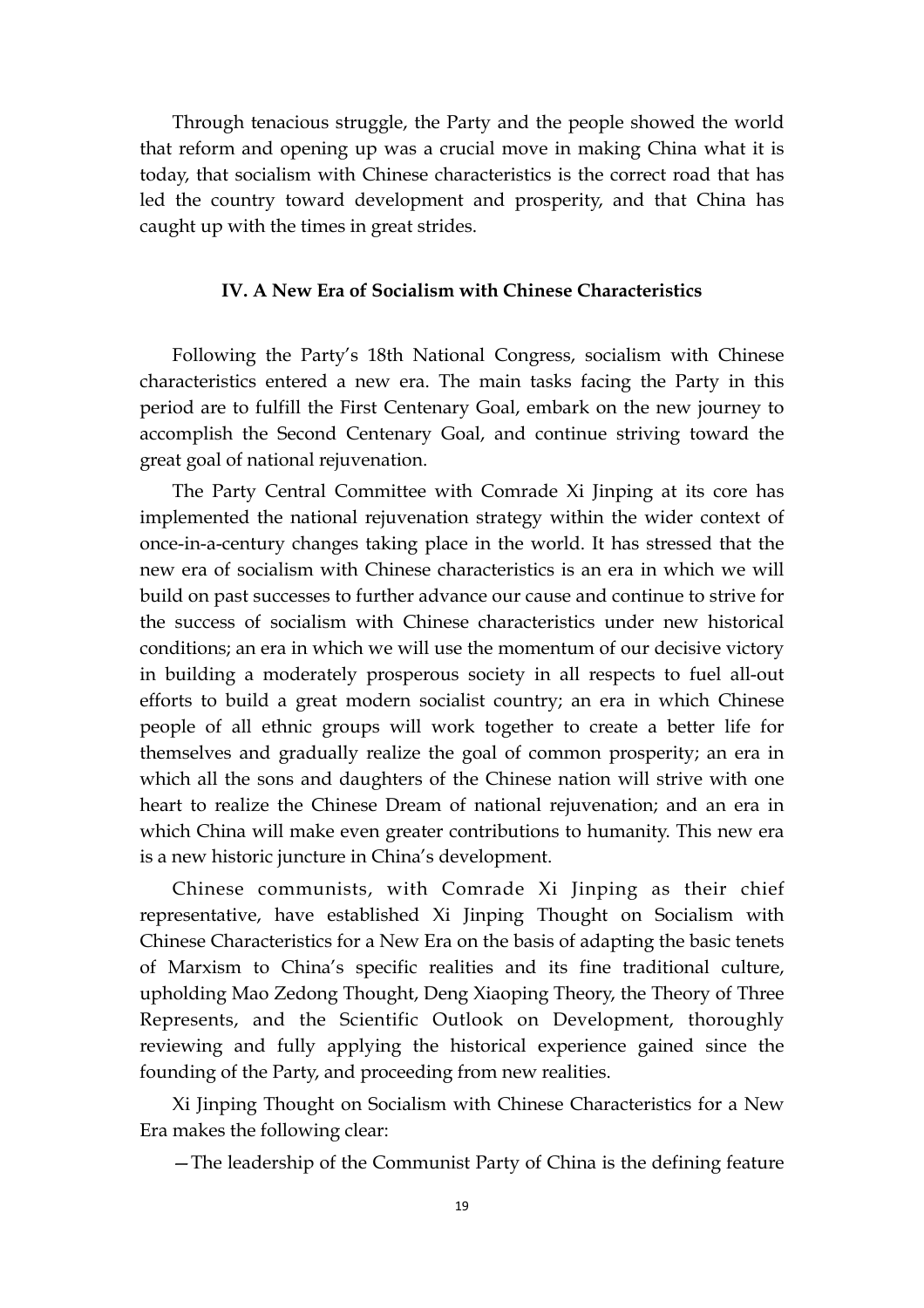of socialism with Chinese characteristics and the greatest strength of the system of socialism with Chinese characteristics, and that the Party is the highest force for political leadership. Therefore, all Party members must strengthen their consciousness of the need to maintain political integrity, think in big-picture terms, follow the leadership core, and keep in alignment with the central Party leadership; stay confident in the path, theory, system, and culture of socialism with Chinese characteristics; and uphold Comrade Xi Jinping's core position on the Party Central Committee and in the Party as a whole, and uphold the Central Committee's authority and its centralized, unified leadership.

—The overarching task of upholding and developing socialism with Chinese characteristics is to realize socialist modernization and national rejuvenation, and that on the basis of completing the goal of building a moderately prosperous society in all respects, a two-step approach should be taken to build China into a great modern socialist country that is prosperous, strong, democratic, culturally advanced, harmonious, and beautiful by the middle of the 21st century, and to promote national rejuvenation through a Chinese path to modernization.

—The principal contradiction facing Chinese society in the new era is that between unbalanced and inadequate development and the people's evergrowing needs for a better life, and the Party must therefore remain committed to a people-centered philosophy of development, develop wholeprocess people's democracy, and make more notable and substantive progress toward achieving well-rounded human development and common prosperity for all.

—The integrated plan for building socialism with Chinese characteristics covers five spheres, namely economic, political, cultural, social, and ecological advancement, and that the comprehensive strategy in this regard includes four prongs, namely building a modern socialist country, deepening reform, advancing law-based governance, and strengthening Party self-governance.

—The overall objectives of comprehensively deepening reform are to develop and improve the system of socialism with Chinese characteristics and to modernize China's system and capacity for governance.

—The overall goal of comprehensively advancing law-based governance is to establish a system of socialist rule of law with Chinese characteristics and to build a socialist rule of law country.

—China must uphold and improve its basic socialist economic system, see that the market plays the decisive role in resource allocation and the government plays its role better, have an accurate understanding of this new stage of development, apply a new philosophy of innovative, coordinated,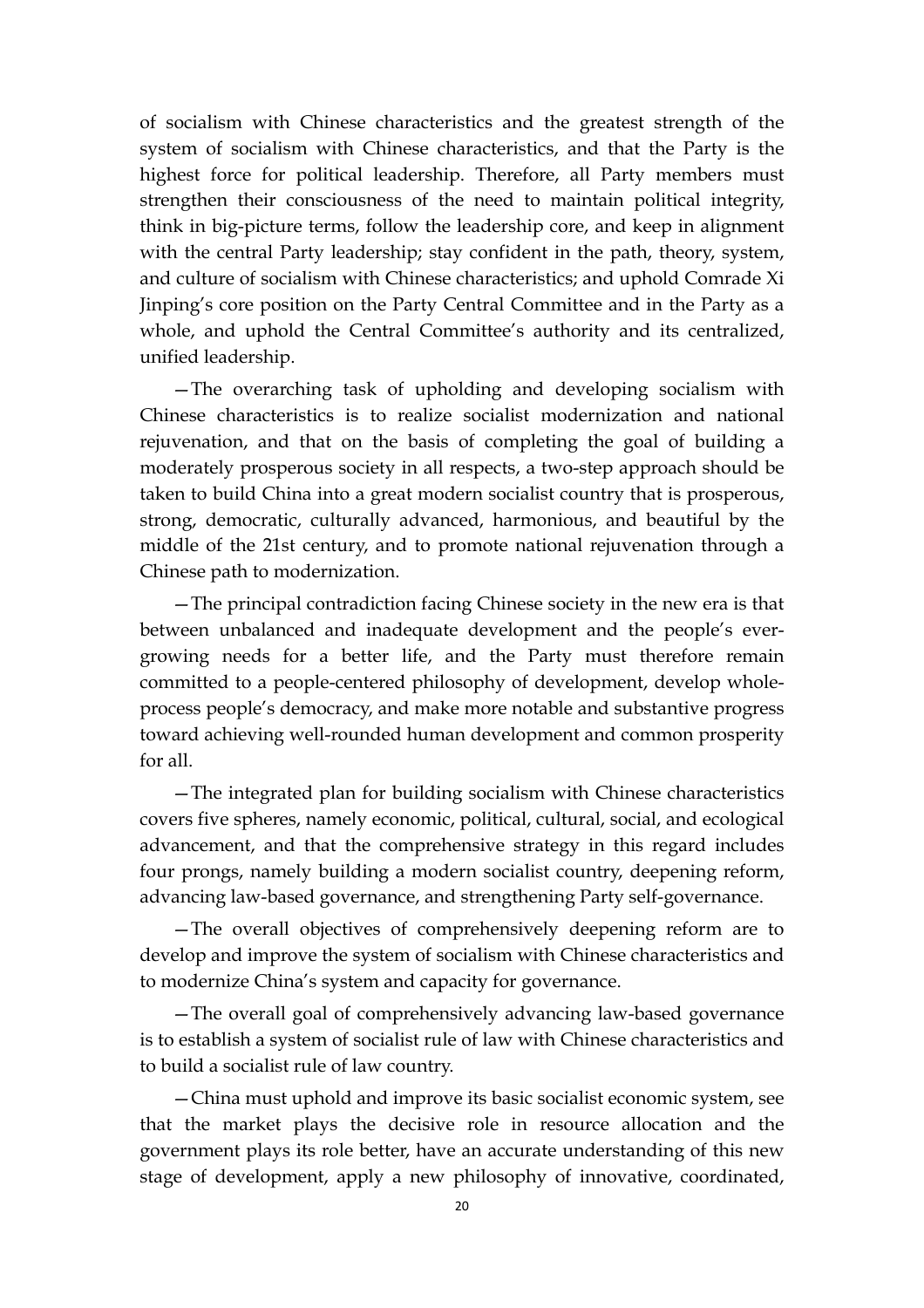green, open, and shared development, accelerate efforts to foster a new pattern of development that is focused on the domestic economy but features positive interplay between domestic and international economic flows, promote high-quality development, and balance development and security imperatives.

—The Party's goal for military development in the new era is to build the people's armed forces into world-class forces that obey the Party's command, that are able to fight and to win, and that maintain excellent conduct.

—Major-country diplomacy with Chinese characteristics aims to serve national rejuvenation, promote human progress, and facilitate efforts to foster a new type of international relations and build a human community with a shared future.

—Full and rigorous self-governance is a policy of strategic importance for the Party, and the general requirements for Party building in the new era include making all-around efforts to strengthen the Party in political, ideological, and organizational terms and in terms of conduct and discipline, with institution building incorporated into every aspect of this process, continuing the fight against corruption, and ensuring that the political responsibility for governance over the Party is fulfilled. By engaging in great self-transformation, the Party can steer great social transformation.

These strategic concepts and innovative ideas are the important outcomes of the Party's theoretical development based on a deeper understanding of the underlying laws of socialism with Chinese characteristics.

Comrade Xi Jinping, through meticulous assessment and deep reflection on a number of major theoretical and practical questions regarding the cause of the Party and the country in the new era, has set forth a series of original new ideas, thoughts, and strategies on national governance revolving around the major questions of our times: what kind of socialism with Chinese characteristics we should uphold and develop in this new era, what kind of great modern socialist country we should build, and what kind of Marxist party exercising long-term governance we should develop, as well as how we should go about achieving these tasks. He is thus the principal founder of Xi Jinping Thought on Socialism with Chinese Characteristics for a New Era. This is the Marxism of contemporary China and of the 21st century. It embodies the best of the Chinese culture and ethos in our times and represents a new breakthrough in adapting Marxism to the Chinese context. The Party has established Comrade Xi Jinping's core position on the Party Central Committee and in the Party as a whole, and defined the guiding role of Xi Jinping Thought on Socialism with Chinese Characteristics for a New Era. This reflects the common will of the Party, the armed forces, and Chinese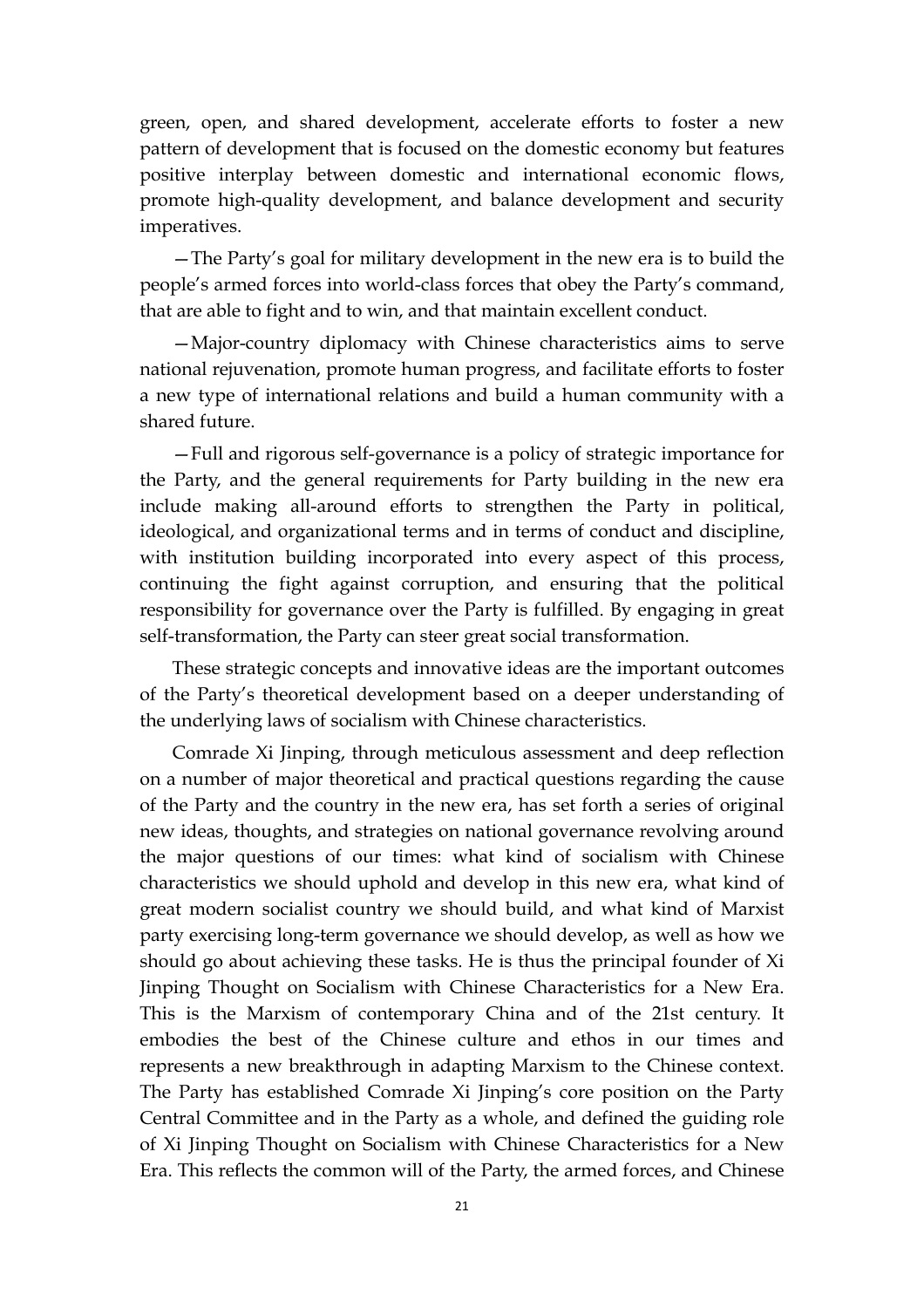people of all ethnic groups, and is of decisive significance for advancing the cause of the Party and the country in the new era and for driving forward the historic process of national rejuvenation.

The significant achievements attained in the cause of the Party and the country since the launch of reform and opening up have laid a solid foundation and created favorable conditions for developing socialism with Chinese characteristics in the new era. At the same time, however, the Party has remained soberly aware that changes in the international environment have brought about many new risks and challenges and China faces no small number of long unresolved, deep-seated problems as well as newly emerging problems regarding reform, development, and stability. Moreover, previously lax and weak governance has enabled inaction and corruption to spread within the Party and led to serious problems in its political environment, which has harmed relations between the Party and the people and between officials and the public, weakened the Party's creativity, cohesiveness, and ability, and posed a serious test to its exercise of national governance.

The Central Committee with Comrade Xi Jinping at its core has demonstrated great historical initiative, tremendous political courage, and a powerful sense of mission. Keeping in mind both domestic and international imperatives, the Central Committee has implemented the Party's basic theory, line, and policy and provided unified leadership for advancing our great struggle, great project, great cause, and great dream. Acting on the general principle of pursuing progress while ensuring stability, it has introduced a raft of major principles and policies, launched a host of major initiatives, pushed ahead with many major tasks, and overcome a number of major risks and challenges. It has solved many tough problems that were long on the agenda but never resolved and accomplished many things that were wanted but never got done. With this, it has prompted historic achievements and historic shifts in the cause of the Party and the country.

### **1. Upholding the Party's overall leadership**

Since the launch of reform and opening up, the Party has made continued efforts to strengthen and improve its leadership, providing fundamental political guarantees for the cause of the Party and the country. However, there have remained many problems within the Party with respect to upholding its leadership such as a lack of clear awareness and vigorous action as well as weak, ineffective, diluted, and marginalized efforts in implementation. In particular, the Central Committee's major decisions and plans were not properly executed as some officials selectively implemented the Party's policies or even feigned agreement or compliance and did things their own way.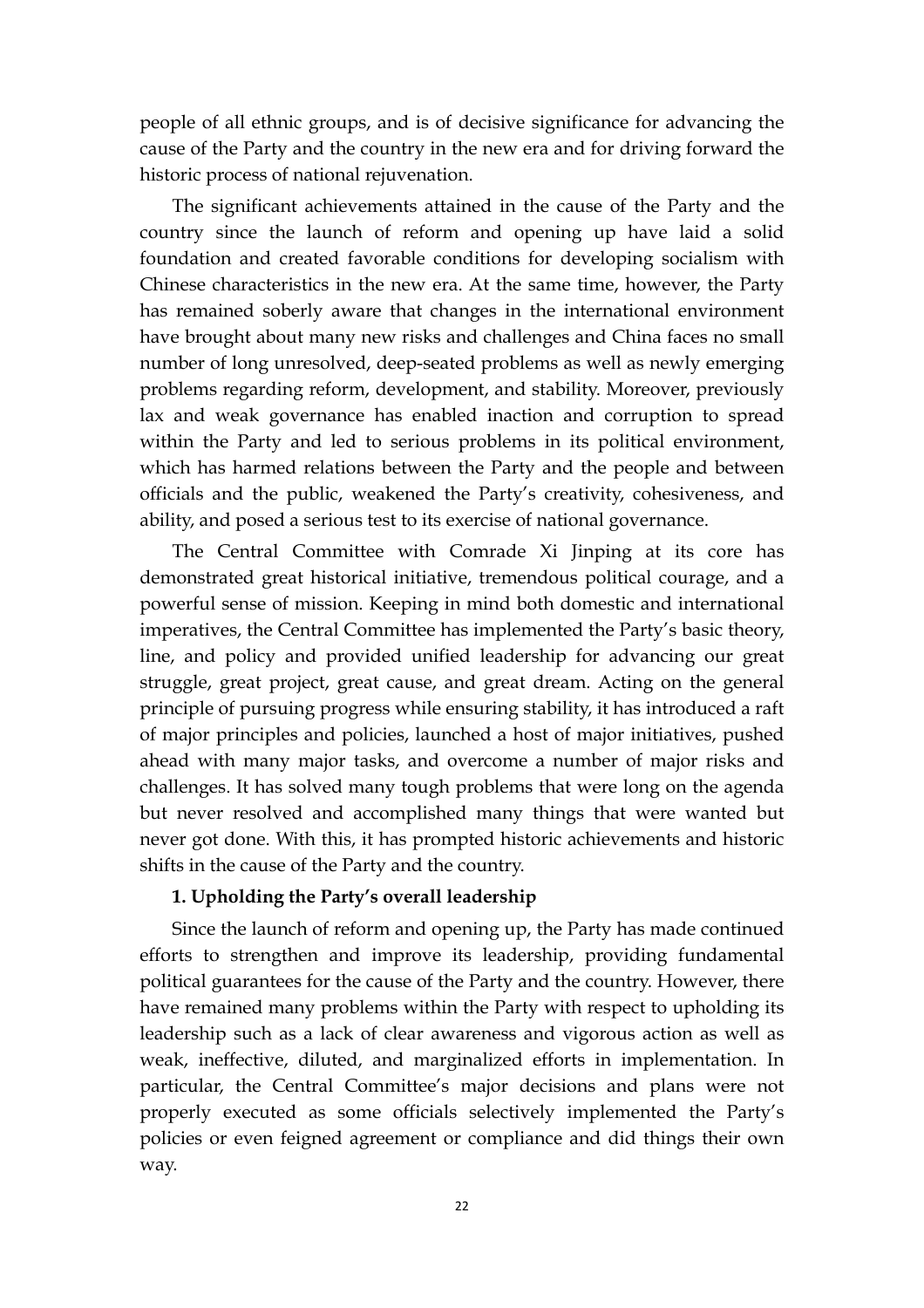The Central Committee with Comrade Xi Jinping at its core has made it clear that the leadership of the Party is the foundation and lifeblood of the Party and the country, and the pillar upon which the interests and wellbeing of all Chinese people depend. All Party members must maintain a high degree of unity with the Central Committee ideologically, politically, and in action. We need to enhance our capacity to conduct sound, democratic, and law-based governance, and ability to chart our course, craft overall plans, design policy, and promote reform. We must ensure that the Party fully exerts its core role in providing overall leadership and coordinating the efforts of all sides.

The Party has clearly stated that it exercises overall, systemic, and integrated leadership, and that its lifeblood lies in maintaining its solidarity and unity. The centralized, unified leadership of the Central Committee is the highest principle of the Party's leadership, and upholding and strengthening this is the common political responsibility of each and every Party member. In upholding Party leadership, all Party members must, first and foremost, take a clear stance in maintaining political integrity to ensure that the whole Party obeys the Central Committee.

The Code of Conduct for Intraparty Political Life under New Circumstances was approved at the sixth plenary session of the 18th Central Committee. The regulations of the Political Bureau on upholding and strengthening the centralized, unified leadership of the Central Committee were also issued. These documents were designed to strictly enforce the Party's political rules and discipline, to counteract and prevent self-centered behavior, decentralism, liberalism, departmentalism, and the "nice-guy" mentality, to cultivate a positive and healthy intraparty political culture, and to foster a sound political ecosystem featuring honesty and integrity within the Party.

The Central Committee has required leading officials to improve their capacity for political judgment, thinking, and implementation; to remain mindful of the country's most fundamental interests; and to be loyal to the Party, obey its command, and fulfill their duties to it.

The Party has strengthened its leadership systems. It has improved the institutions for Party leadership over the people's congresses, the government, the CPPCC, the supervisory, judicial, and procuratorial organs of the state, the armed forces, people's organizations, enterprises and public institutions, primary-level people's organizations for self-governance, and social organizations, thereby ensuring that the Party plays its role of providing leadership in all these organizations.

The Party has practiced democratic centralism. It has put in place sound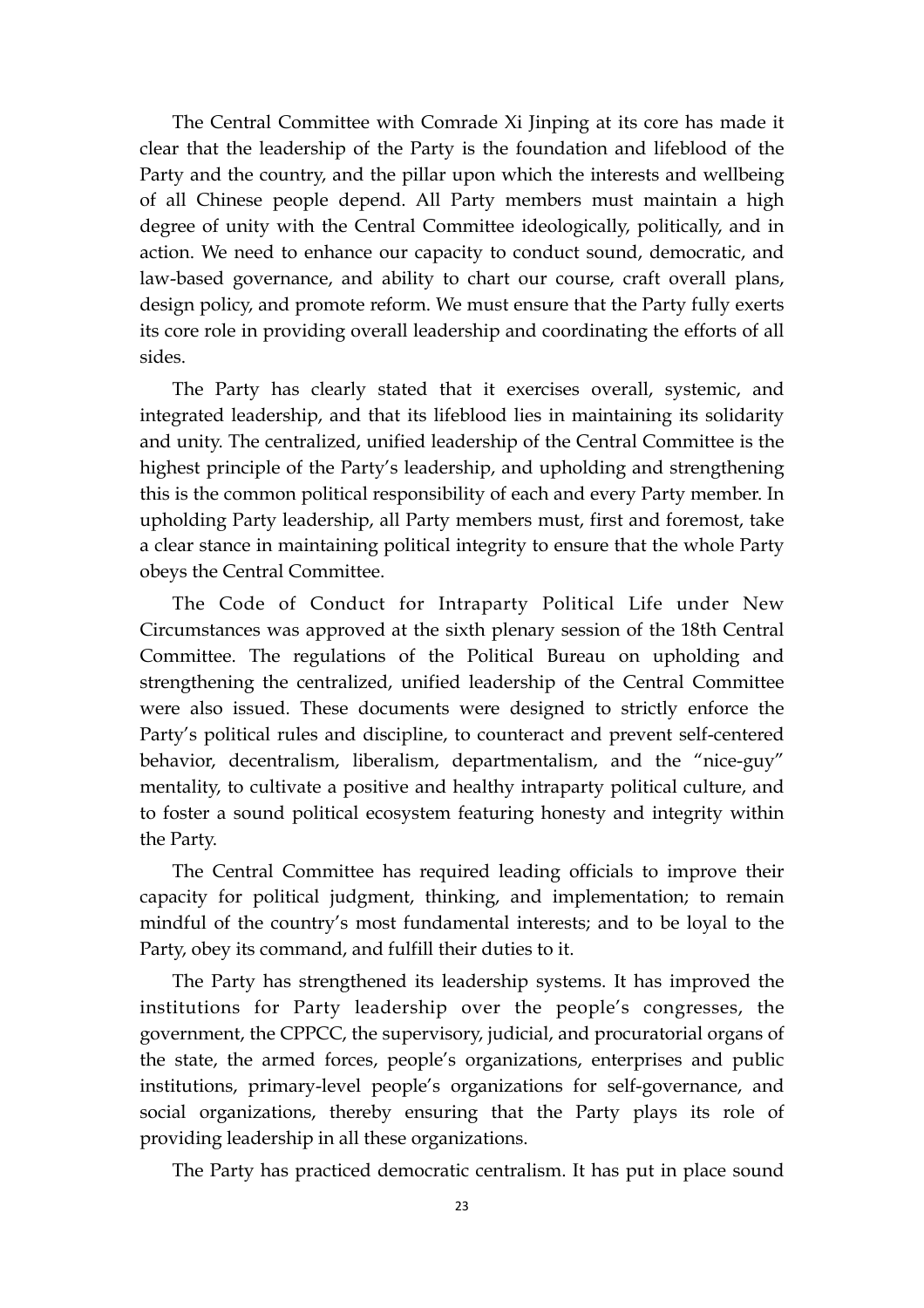systems for ensuring its leadership over major work of the state. The functions and roles of the Central Committee's decision-making, deliberative, and coordinating institutions have been strengthened, and the mechanisms for ensuring implementation of the Central Committee's major policies have been improved. The Party has strictly implemented the system for requesting instructions from and submitting reports to the Central Committee; tightened political oversight and inspection; investigated and handled cases of deviation from the Party's line, principles, and policies as well as instances in which the Party's centralized, unified leadership has been undermined; and rid the Party of members who acted duplicitously. All these measures have helped ensure that the whole Party maintains a high degree of unity with the Central Committee in terms of political stance, political orientation, political principles, and political path.

Since the 18th National Congress, the Party Central Committee's authority and its centralized, unified leadership have remained robust, the Party's leadership systems have improved, and the way in which the Party exercises its leadership has become more refined. There is greater unity among all Party members in terms of thinking, political resolve, and action, and the Party has significantly boosted its capacity to provide political leadership, give guidance through theory, organize the people, and inspire society.

### **2. Exercising full and rigorous self-governance**

Since the launch of reform and opening up, the Party has upheld the principle of the Party exercising effective self-supervision and practicing strict self-governance, making notable progress in Party building.

However, there was a certain period in which we failed to supervise Party organizations effectively or govern them with the necessary stringency. This resulted in a serious lack of political conviction among some Party members and officials, misconduct in the selection and appointment of personnel in some localities and government departments, a blatant culture of pointless formalities, bureaucratism, hedonism, and extravagance, and a prevalence of privilege-seeking attitudes and behavior. To be more specific, some officials engaged in cronyism and ostracized those outside of their circle; some formed self-serving cliques; some anonymously lodged false accusations and fabricated rumors; some sought to buy popular support and rig elections in their favor; some promised official posts and lavished praise on each other for their promotions; some did things their own way and feigned compliance with policies while acting counter to them; and some got too big for their boots and made presumptuous comments on the decisions of the Central Committee. Such misconduct interwoven with political and economic issues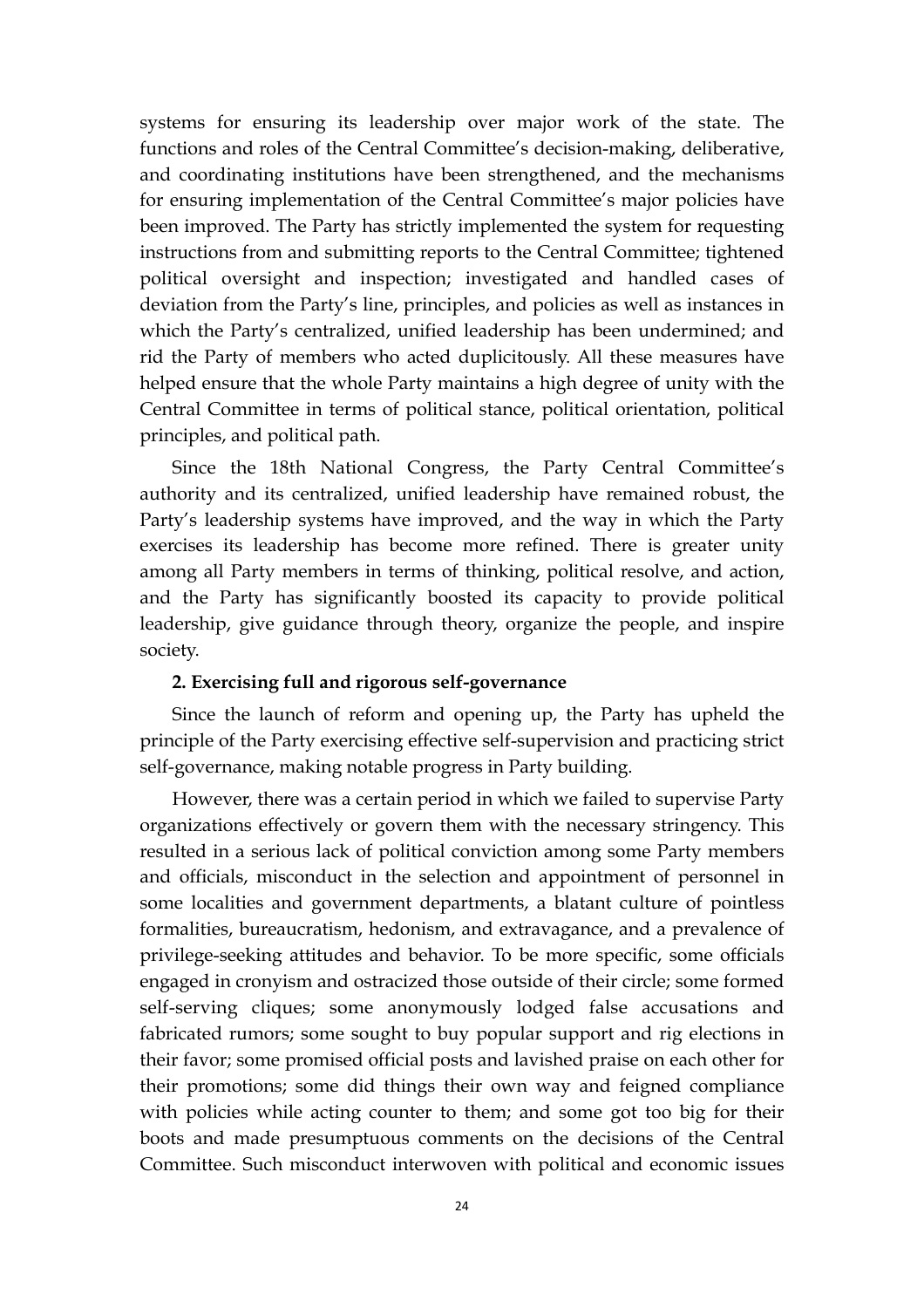led to a startling level of corruption that damaged the Party's image and prestige and severely undermined relations between the Party and the people and between officials and the people, arousing the discontent and indignation of many Party members, officials, and members of the public.

Comrade Xi Jinping emphasized that it takes a good blacksmith to make good steel and that China's success hinges on the Party, especially on the Party's efforts to exercise effective self-supervision and full and rigorous selfgovernance. With this understanding, we must make strengthening the Party's long-term governance capacity and its advanced nature and integrity the main tasks, make enhancing the Party politically the guiding principle, make firm commitment to the Party's ideals, convictions, and purpose the foundation, and make harnessing the whole Party's enthusiasm, initiative, and creativity the focus of our efforts. We must keep improving the efficacy of Party building and build the Party into a vibrant Marxist governing party that stays at the forefront of the times, enjoys the wholehearted support of the people, has the courage to reform itself, and is able to withstand all tests.

With the attitude and resolve to make Party building an unceasing endeavor, the Party has practiced rigorous self-governance and put the spotlight on leading officials, the "key few." It has worked to ensure that responsibilities for taking charge and exercising supervision over selfgovernance are properly fulfilled, bolstered the enforcement of oversight, discipline, and accountability, and integrated the requirement for full and strict self-governance into all aspects of Party building. The Central Committee has convened meetings on Party building in various sectors and made effective plans in this regard, thus promoting all-around progress in Party building.

The Central Committee has consistently stressed that our Party comes from the people, has its roots among the people, and is dedicated to serving the people. Once the Party becomes disengaged from the people, it will lose its vitality. To exercise strict self-governance in all respects, we must first address issues concerning Party conduct that the people are strongly concerned about.

For this purpose, the Central Committee started with formulating and enforcing an eight-point decision on improving Party and government conduct and worked to improve the Party's style of work through a top-down approach, with members of the Political Bureau and leading officials taking the lead. The Political Bureau holds meetings every year to hear reports on implementation of the eight-point decision and to engage in criticism and self-criticism on this subject.

With the persistence to keep hammering away, the Central Committee has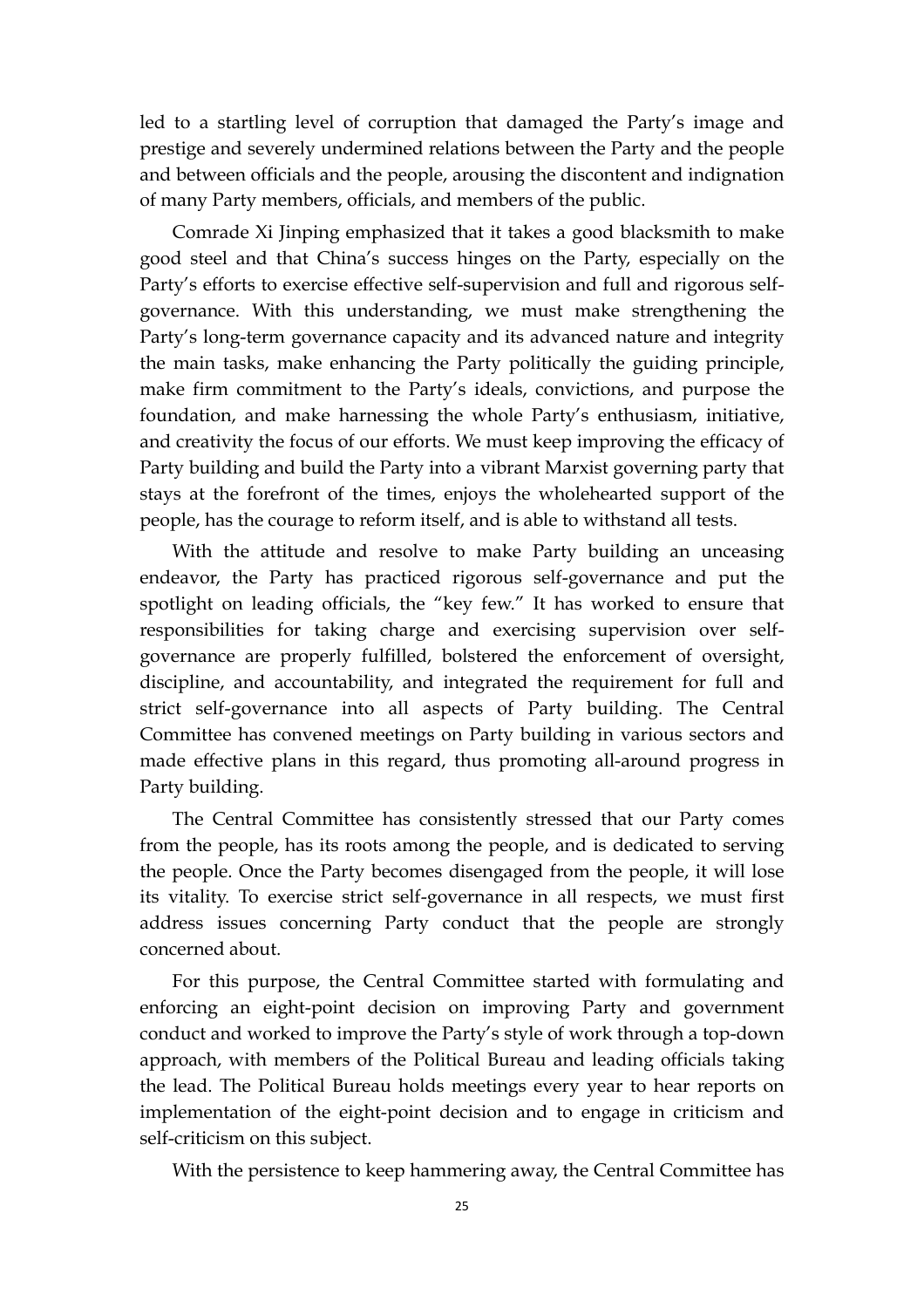made consistent efforts to tackle pointless formalities, bureaucratism, hedonism, and extravagance. It has opposed privilege-seeking attitudes and behavior, shut down extravagant and wasteful spending and use of public funds for non-work-related gifts, dining, or travel, and worked to solve prominent problems that invite a strong public response or harm the public's interests. The Central Committee has reduced burdens at the primary level, and encouraged frugality while opposing wasteful spending. Thanks to these efforts, certain unhealthy tendencies that were once considered impossible to control have been reined in, and certain problems that had long plagued us have been remedied, while Party, government, and social conduct have significantly improved.

The Party has always stressed that the whole Party must maintain firm ideals and convictions, well-constructed organizational systems, and strict rules and discipline.

Our faith in Marxism, the great ideal of communism, and the common ideal of socialism with Chinese characteristics are our source of strength and the anchor of our political soul as Chinese communists, and they constitute the ideological foundation for maintaining the Party's unity. The Central Committee has stressed that ideals and convictions are like essential nutrients; without them, we would become frail and susceptible to corruption, greed, degeneracy, and decadence.

The Party has remained committed to integrating efforts to strengthen the Party ideologically with those to bolster self-governance through institutional building. In recent years, it has launched campaigns for advancing study and implementation of the mass line; for pushing Party members to be strict with themselves in practicing self-cultivation, exercising power, and maintaining self-discipline and to be earnest in their thinking, work, and behavior; for requiring Party members to study the Party Constitution, Party regulations, and General Secretary Xi Jinping's major policy addresses and to meet Party standards; for raising awareness of the need to stay true to the Party's founding mission; and for encouraging study of the Party's history. Through these efforts, the Party aims to equip its members with its new theories and to turn itself into a learning party. It has worked to educate and guide Party members and officials, especially leading officials, so that they can keep the roots of their convictions healthy and strong and absorb the mental nutrients they need to maintain the right line in their thinking, and ultimately preserve their political character and the backbone of their identity as communists.

The Party has introduced and implemented an organizational line for the new era. It has specified a set of criteria for good officials, which include firm convictions, devotion to serving the people, a strong and pragmatic work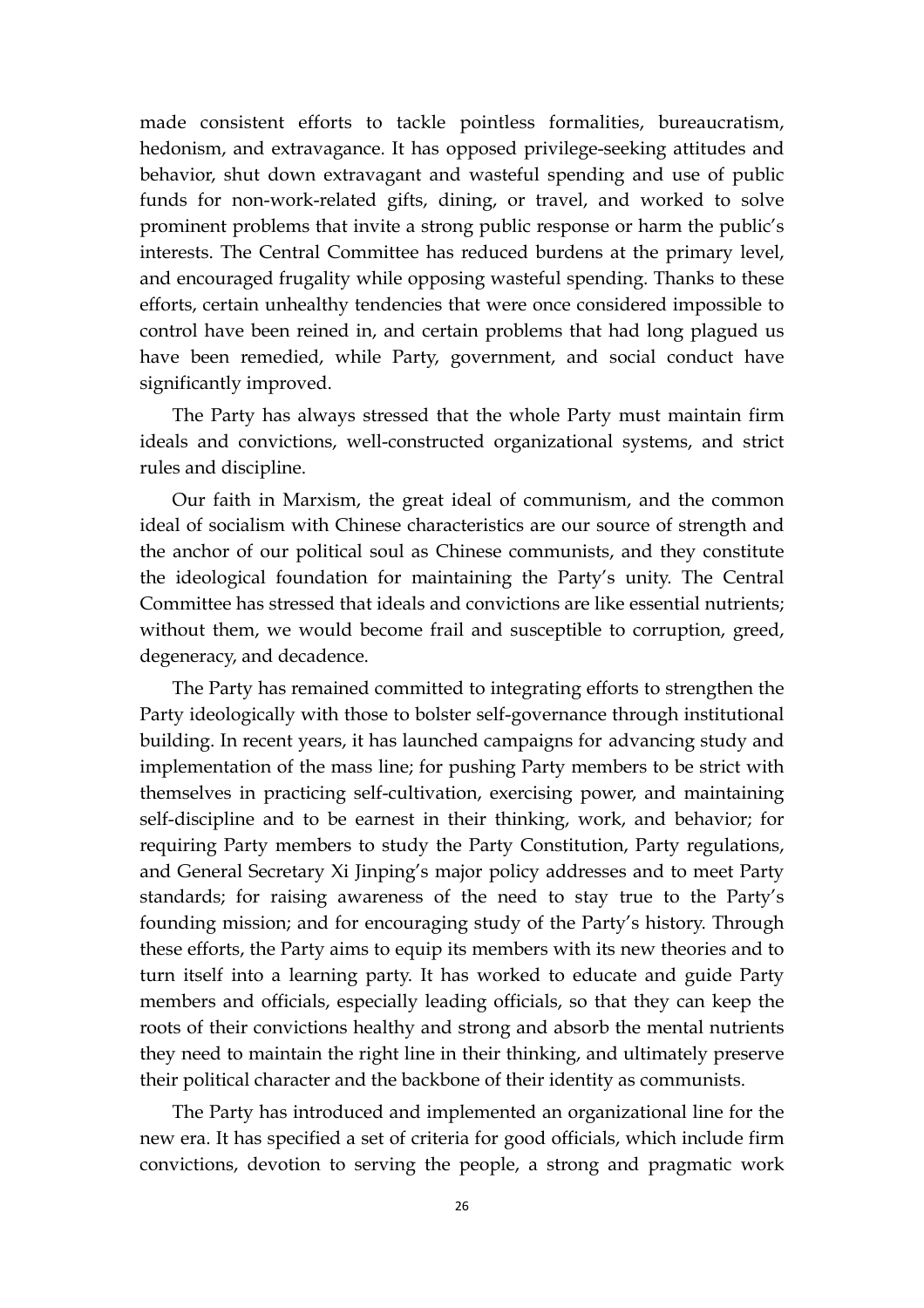ethic, a willingness to take responsibility, and a commitment to being clean and honest. In appointing officials, the Party has adopted a rational approach with a greater emphasis on political integrity. It has adhered to the principle of selecting officials on the basis of both integrity and ability, with greater weight given to the former, and on the basis of merit regardless of background, and it is intent on appointing those who are dedicated, impartial, and upright. The Party has opposed the selection of officials solely on the basis of votes, assessment scores, GDP growth rates, or age, or through open popularity contests. It has strengthened the role of Party organizations in exercising leadership and final oversight in order to rectify misconduct in the selection and appointment of officials.

The Party has mandated that leading officials at all levels cultivate a proper worldview, outlook on life, and sense of values, all of which serve as the "master switch" for their conduct, and that they appreciate the power entrusted to them, manage it well, and use it prudently. They must willingly submit to the oversight from all sides, share the Party's concerns at all times, make contributions to the country, and work for the people's wellbeing.

The Party has adhered to the principle of the Party supervising personnel, pursued a more proactive, open, and effective personnel policy, implemented the strategy of invigorating China by developing a quality workforce in the new era, and moved faster to build world-class hubs for talent and innovation, thus bringing together the brightest minds from all corners.

The Party has constantly strengthened its organizational system with a focus on improving the organizational capacity of Party organizations and enhancing their political and organizational functions. By attaching greater attention to the primary level, the Party has promoted full coverage for its organizational framework and initiatives.

<span id="page-26-1"></span>The Party has upheld the principles that Party discipline should be even more stringent than the law and that discipline and law enforcement efforts should go hand in hand. It has conducted four forms of oversight over disciplinecompliance,<sup>[1](#page-26-0)</sup> strengthened political and organizational discipline, and promoted stricter observance of discipline on all fronts. The Party has remained committed to exercising rule-based governance over the Party, strictly abided by the Party Constitution, and developed a sound system of intraparty regulations. It has worked to ensure strict compliance with all

<span id="page-26-0"></span> $<sup>1</sup>$  $<sup>1</sup>$  $<sup>1</sup>$  The four forms are: 1) criticism and self-criticism activities and oral and written inquiries which</sup> are to be conducted regularly, to ensure that those who have committed minor misconduct are made to "redden and sweat"; 2) light penalties and minor organizational adjustments to official positions, which are to be applied in the majority of cases; 3) heavy penalties and major adjustments to official positions, which are to be applied in a small number of cases; and 4) investigation and prosecution, which are to be undertaken in a very small number of cases involving serious violations of discipline and suspected criminal activity.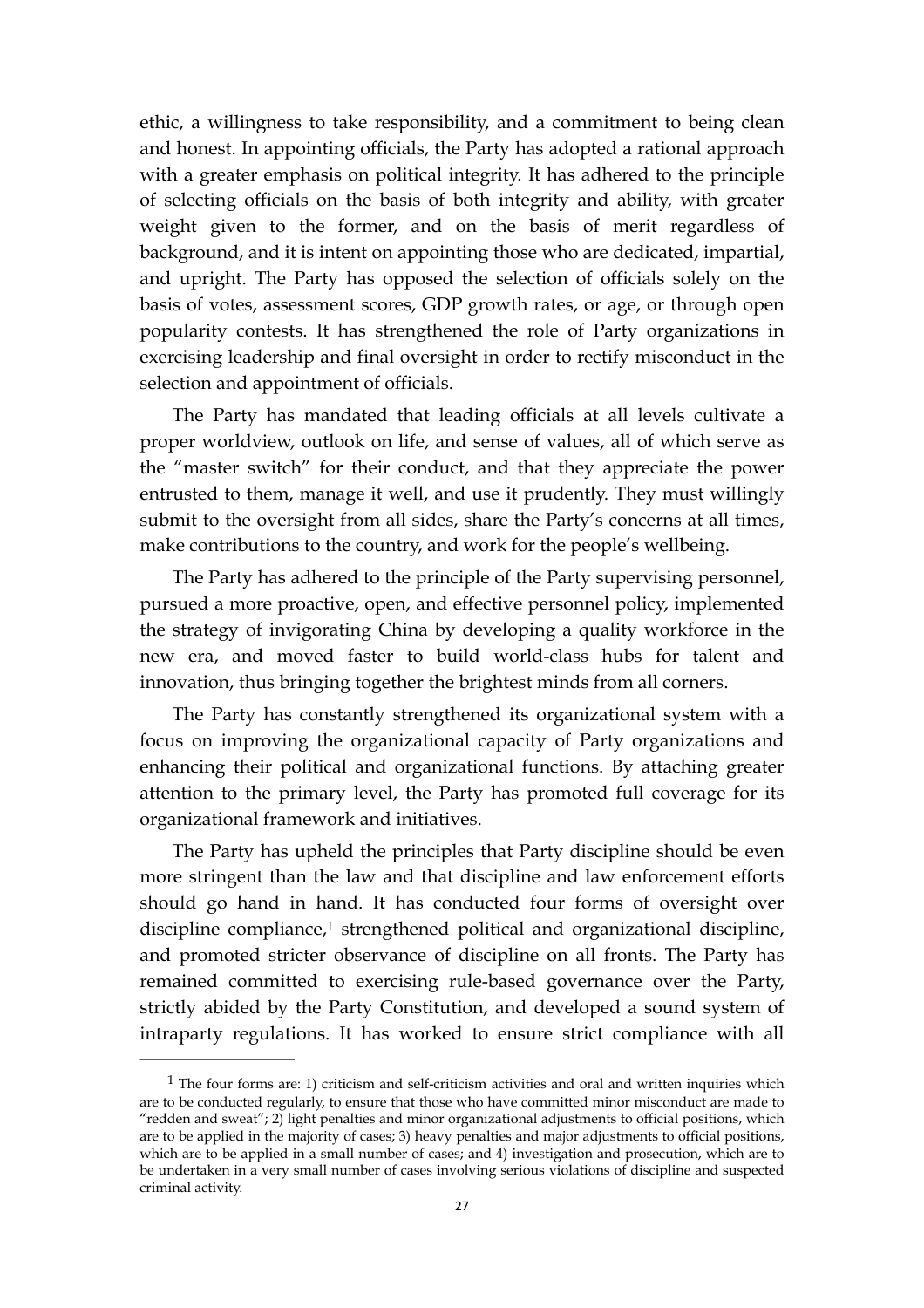Party institutions, and to make Party building efforts more rationallyconceived, institutionalized, and procedure-based.

The Central Committee has stressed that corruption is the greatest threat to the Party's long-term governance. The fight against corruption is a major political struggle that the Party cannot and must not lose. If we let a few hundred corrupt officials slip through the cracks, we would let down all 1.4 billion Chinese people. We must confine power to an institutional cage and ensure that powers are properly defined, standardized, constrained, and subject to oversight in accordance with discipline and the law.

The Party has made integrated efforts to see that officials do not have the opportunity, desire, or audacity to engage in corruption. It has used punishment as a deterrent, strengthened institutional constraints, and promoted heightened consciousness, so as to ensure that the powers conferred by the Party and the people are always used for the people's benefit. The Party insists that no place is out of bounds, no ground is left unturned, and no tolerance is shown in the fight against corruption. It has imposed tight constraints, maintained a firm stance, and strengthened longterm deterrents against corruption. It has punished both those who take bribes and those who offer them and ensured that every case is investigated and all perpetrators of corruption are punished. The Party has shown the determination to adopt powerful remedies and the courage to take painful measures for the sake of the bigger picture, and taken firm action to "take out tigers," "swat flies," and "hunt down foxes."

The Party has intensified efforts to address corruption that occurs on the people's doorsteps, hunt down corrupt officials who fled overseas and recover state assets they had stolen, and root out all corrupt officials. The Party has focused on dealing with cases involving both political and economic corruption, prevented interest groups from arising within the Party, and investigated and punished corrupt officials such as Zhou Yongkang, Bo Xilai, Sun Zhengcai, and Ling Jihua for their serious violations of Party discipline and the law.

The Party has taken the lead in improving Party and state oversight systems, promoted the establishment of the National Commission of Supervision and local supervisory commissions at all levels, and developed an oversight network that facilitates coordination in disciplinary inspections conducted at different levels and mechanisms for promoting coordination between various types of oversight with intraparty oversight playing the main role. Through these efforts, we have strengthened checks and oversight on the exercise of power.

By taking resolute action since the 18th National Congress, we have given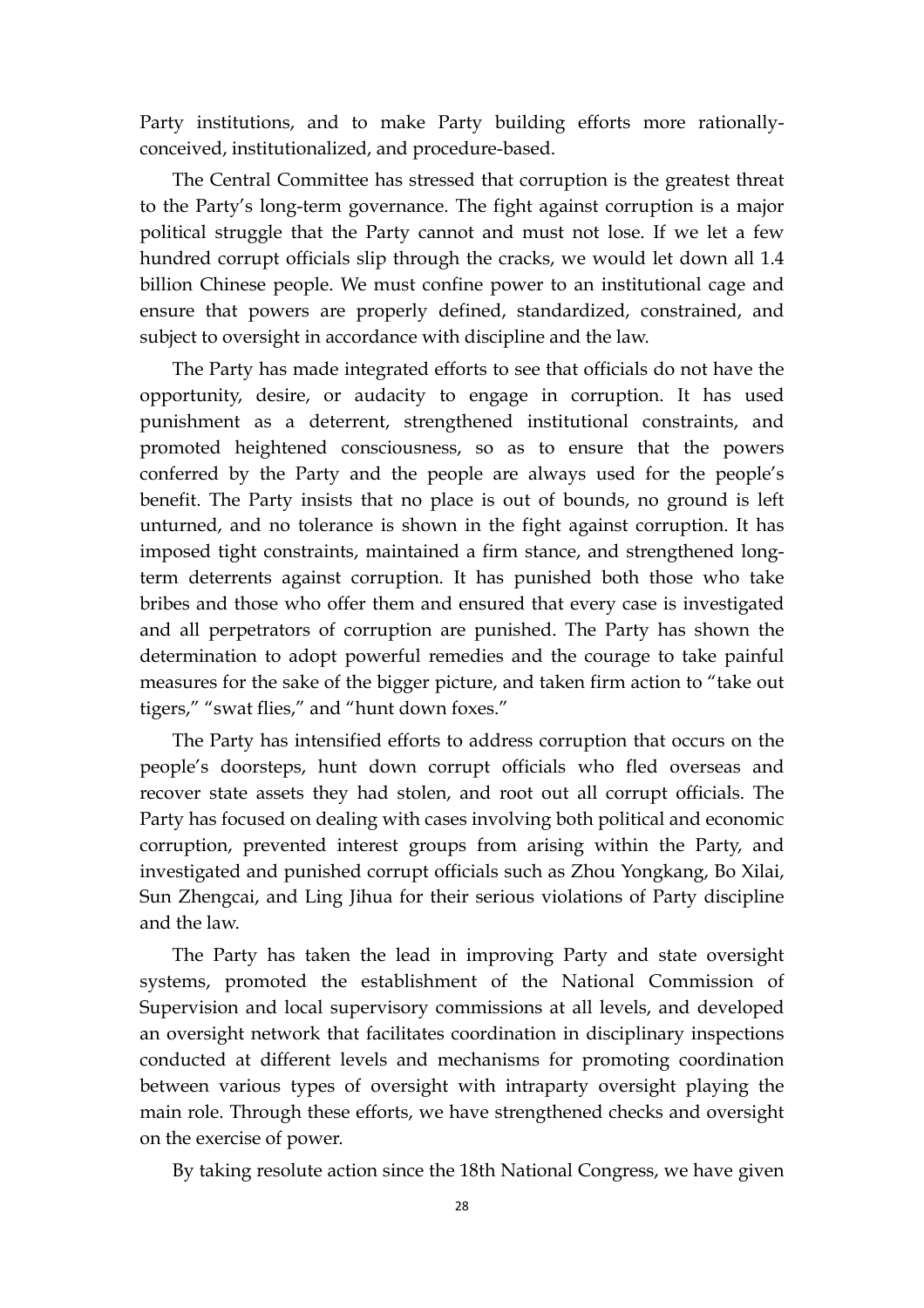full play to the role of full and strict Party self-governance in providing political guidance and guarantees, significantly strengthened the Party's ability to improve and reform itself and maintain its integrity, and addressed the problem of lax and weak governance over Party organizations at the fundamental level. An overwhelming victory has been achieved in the fight against corruption, and this momentum has been consolidated across the board. As serious potential dangers in the Party, the country, and the military have been rooted out, our Party has grown stronger through revolutionary tempering.

#### **3. Pursuing economic development**

Since the launch of reform and opening up, the Party has concentrated on economic development as the central task, and led the people in working diligently to bring about a miracle of rapid growth. China's economic strength has thus risen by a significant margin.

However, there existed problems such as undue emphasis on the rate and scale of growth in some localities and sectors and an extensive growth model. They, combined with the impact from sluggish world economy in the aftermath of the global financial crisis, led to a stack-up of institutional and structural problems in China's economy. Imbalanced, uncoordinated, and unsustainable development hence became a glaring issue.

The Central Committee determined that China's economy had reached a new normal of development, and was transitioning from a stage of highspeed growth to a stage of high-quality development. Our traditional growth model could no longer be sustained in the face of a complex situation in which we must deal with a slowdown in economic growth, make painful structural adjustments, and absorb the effects of previous economic stimulus policies all at once.

The Central Committee noted that applying a new development philosophy represented a profound shift affecting China's overall development. The GDP growth rate could not serve as the sole yardstick of success for development. Rather, it was imperative to achieve high-quality development in which innovation is the primary driver, coordination is an endogenous trait, eco-friendly growth prevails, openness to the world is the only way, and shared growth is the ultimate goal, with a view to propelling transformative changes in the quality, efficiency, and impetus of economic development.

The Party stepped up strategic planning and unified leadership over economic work, and improved its institutions and mechanisms for leading economic development. Through the fifth plenary session of the 18th Central Committee, the 19th National Congress, the fifth plenary session of the 19th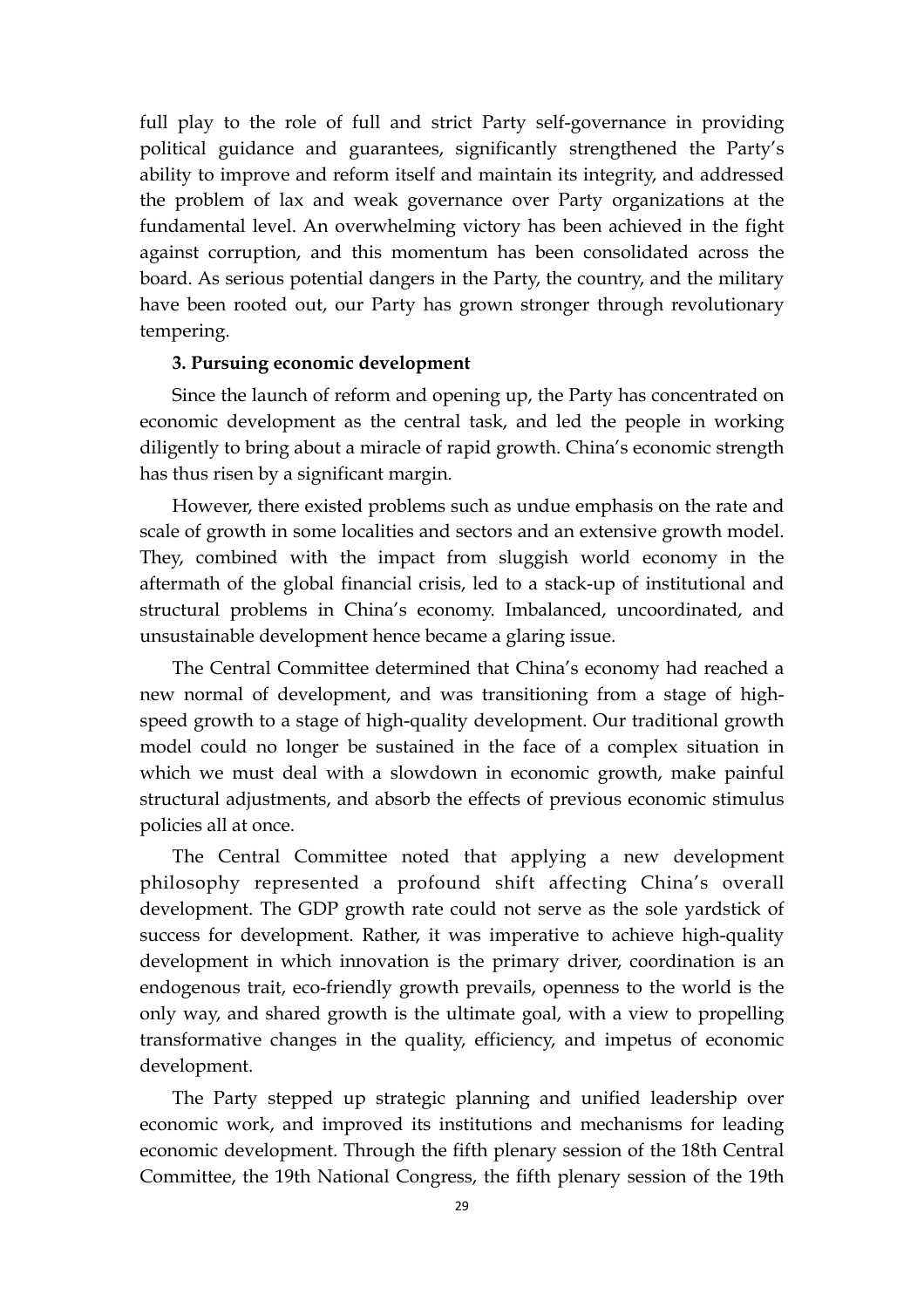Central Committee, and a series of central economic work conferences, it rolled out new plans and made major decisions in this regard. They were as follows: focusing on the main theme of high-quality development and the main task of supply-side structural reform; building a modern economic system; expanding domestic demand as a strategic priority; and fighting effectively in the three critical battles against potential risk, poverty, and pollution.

The Party has worked with unswerving commitment to consolidate and develop the public sector and to encourage, support, and guide the development of the non-public sector. It has prompted state capital and stateowned enterprises to grow stronger, better, and larger, established a modern enterprise system with Chinese characteristics, and worked to make the public sector more competitive, innovative, risk-resilient, and capable of exerting a greater level of influence and control over the economy. A cordial and clean relationship has been cultivated between government and business, and steps have been taken to facilitate the healthy growth of the non-public sector and encourage those working in this sector to achieve success.

The Party has been committed to the innovation-driven development strategy. It has made self-reliance in science and technology the strategic pillar for the country's development and developed a new system for mobilizing the resources nationwide for this purpose. It has strengthened China's capabilities in strategic science and technology, intensified basic research, and spurred breakthroughs and original innovation on core technologies in key fields. The Party has bolstered the creation, protection, and application of intellectual property rights, and moved faster to build China into a country of innovators and a global leader in science and technology.

The Party has carried out supply-side structural reform on all fronts. It has worked to cut overcapacity, reduce excess inventory, deleverage, lower costs, and shore up weaknesses, and implemented the principles of consolidating gains made in this regard, strengthening the dynamism of micro entities, upgrading industrial chains, and ensuring unimpeded flows in the economy. It has increased efforts to build China into a manufacturer of quality, build a modern industrial system, expand the real economy, and develop the digital economy.

The Party has improved its macroeconomic governance, adopted innovative ideas and approaches in macroeconomic regulation, shown greater initiative in macro policymaking, and implemented a proactive fiscal policy and a prudent monetary policy. The Party has pressed forward with efforts to streamline administration, delegate power, improve regulation, and upgrade services. Steps have been taken to ensure food, energy, and resource security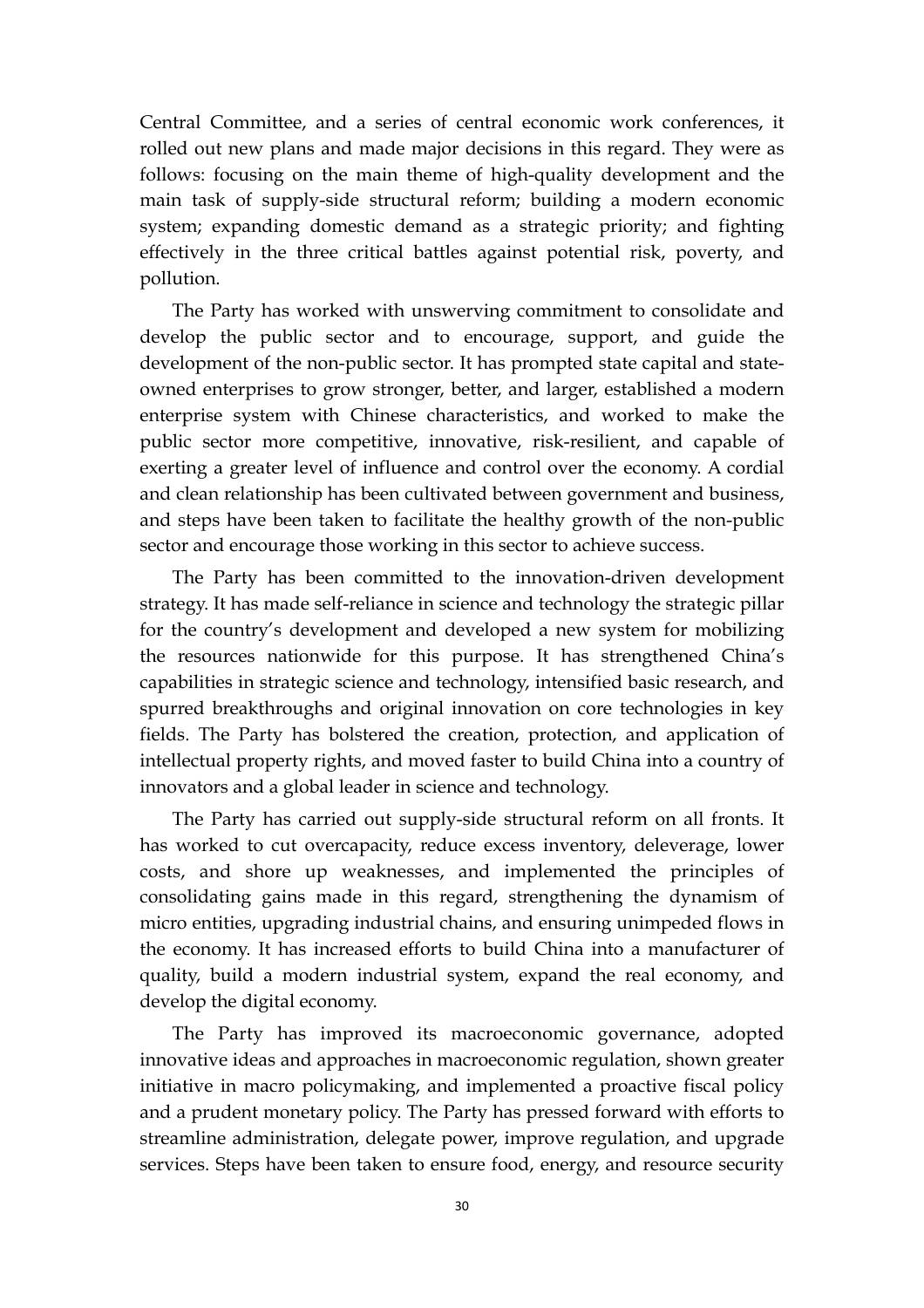as well as the security of industrial and supply chains. The Party has worked to ensure that the financial sector better serves the real economy, strengthened financial regulation across the board, taken measures to prevent and defuse economic and financial risks, and stepped up market supervision and antimonopoly regulation. The Party has also taken measures to prevent runaway expansion of capital, maintain order in the market, galvanize market entities of all types, especially micro, small, and medium enterprises, and protect the rights and interests of workers and consumers.

The Party has introduced a coordinated regional development strategy. It has promoted coordinated development of the Beijing-Tianjin-Hebei region, the development of the Yangtze Economic Belt and the Guangdong-Hong Kong-Macao Greater Bay Area, integrated development in the Yangtze River Delta, ecological protection and high-quality development in the Yellow River basin, and high-quality construction of Xiongan New Area to a high standard. The Party has prompted a new phase in the large-scale development of the western region, new breakthroughs in the revitalization of the northeast, and high-quality development of the central region, and encouraged the eastern region to accelerate its pace of modernization. The Party has provided assistance for improving working and living conditions in old revolutionary base areas, areas with large ethnic minority populations, border areas, and impoverished areas. It has promoted a new, people-centered type of urbanization and improved urban planning, development, and management.

The Party has always made issues relating to agriculture, rural areas, and rural residents a top priority. It has introduced a rural revitalization strategy and accelerated the modernization of agriculture and rural areas. It has adopted a food crop production strategy based on farmland management and the application of technology, implemented the strictest possible system for the protection of farmland, and worked to increase self-reliance in seed technology and ensure that China's seed resources are self-supporting and under better control. With all these efforts, the Chinese people's food supply has remained firmly in their own hands.

Since the 18th National Congress, our economic development has become much more balanced, coordinated, and sustainable. China's GDP has exceeded 100 trillion yuan, while per capita GDP has topped US\$10,000. China's economic strength, scientific and technological capabilities, and composite national strength have reached new heights, and our economy is now on a path of higher-quality development that is more efficient, equitable, sustainable, and secure.

#### **4. Deepening reform and opening up**

After the third plenary session of the 11th Central Committee, China's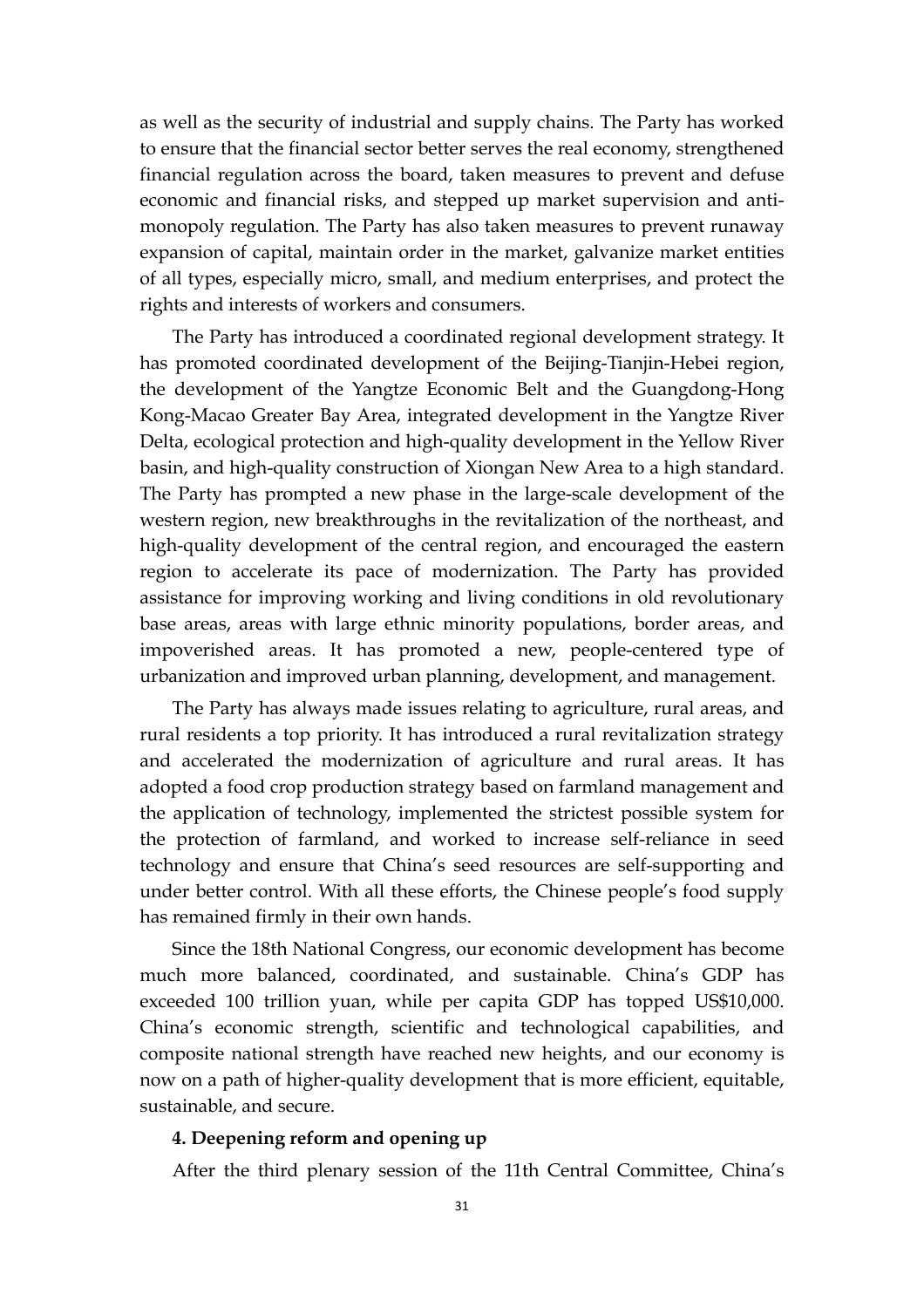reform and opening up embarked on a remarkable course and scored achievements that captured the attention of the world. Nevertheless, as practice changed, certain deep-seated institutional problems and impediments from vested interests became increasingly evident. China's reform thus entered a critical phase fraught with tough challenges.

The Central Committee is keenly aware that evolving in practice, freeing minds, and reform and opening up are processes without end. Reform is always ongoing and can never be completed, and halting or reversing course would get us nowhere. Therefore, it is imperative to deepen reform in all areas through greater political courage and wisdom, to be well prepared to tackle tough issues and brave risky areas, to make institutional development a priority, to increase interconnectivity and synergy between reforms in different sectors, and to clear a path forward for reform by cutting away institutional barriers on all sides.

At its third plenary session, the 18th Central Committee made arrangements for reforms of economic, political, cultural, and social systems and those pertaining to ecological conservation, national defense and the armed forces, and Party building. It defined the overall objectives, key strategic targets, ranking of priorities, focal points, working mechanisms, methods of implementation, timetable, and roadmap for the endeavor of comprehensively deepening reform.

The third plenary session of the 11th Central Committee was an epochmaking event that ushered in the new period of reform, opening up, and socialist modernization. In the same way, the third plenary session of the 18th Central Committee was also of epoch-making significance. It enabled the transformation of reform from trials and breakthroughs limited to certain areas into an integrated drive being advanced across the board, and thus marked the beginning of a new stage in China's reform and opening up.

The Party has worked to ensure that reform stays on the right path, that it is inspired and guided by the objectives of promoting social fairness and justice and improving people's wellbeing, that it follows a problem-oriented approach, and that it focuses on further freeing minds, unleashing and developing the productive forces, and unlocking and boosting social dynamism. The Party has strengthened top-level design and overall planning, pursued reform in a more systemic, holistic, and coordinated manner, stimulated people's creativity, and deepened and consolidated reforms in key areas.

The Party has taken swift yet steady steps to promote and deepen reform in all areas, scoring multiple breakthroughs in the process. As we have gone from laying foundations and defining initial structures, to making overall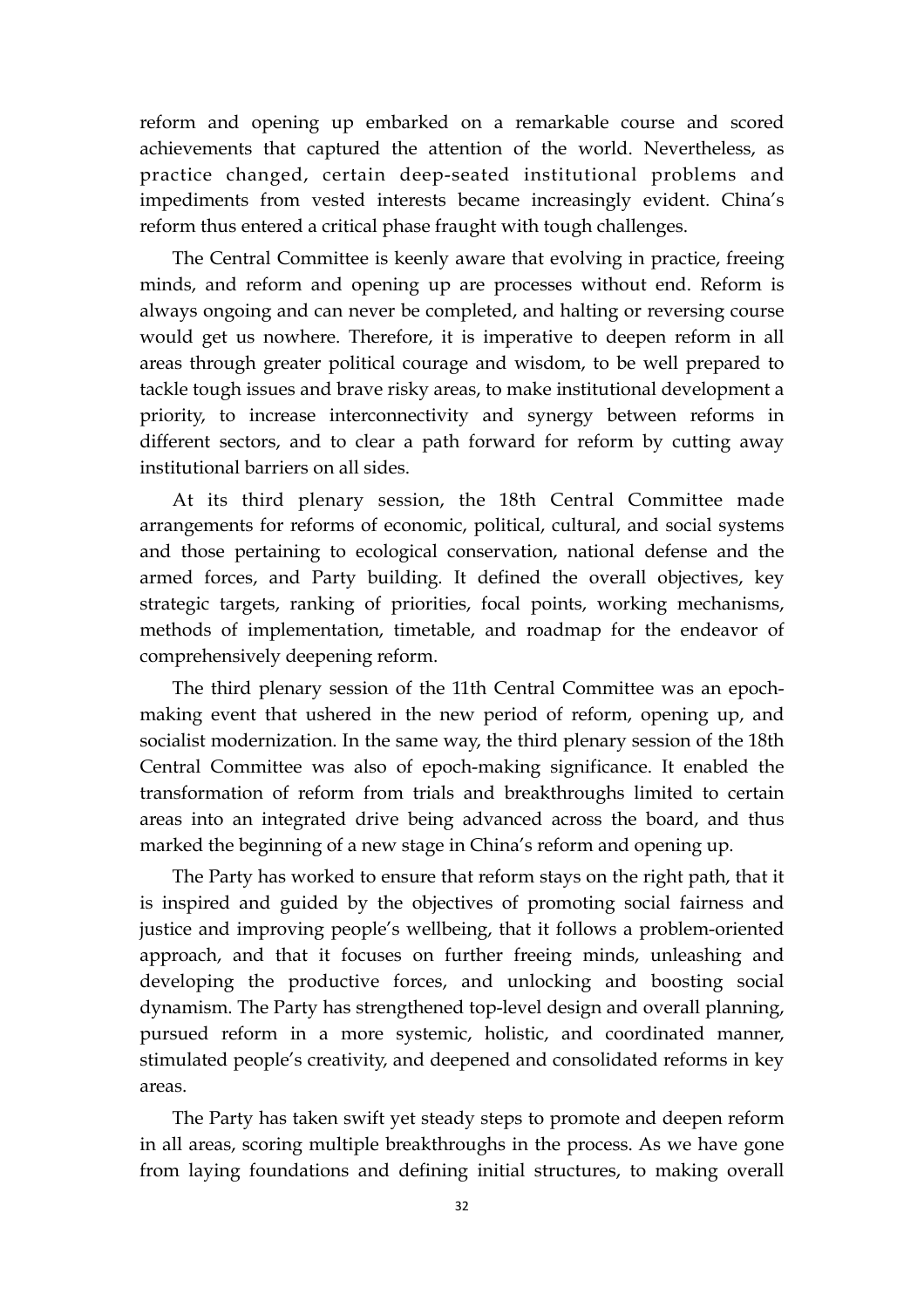progress and building momentum, to achieving systematic integration and efficient coordination, we have seen basic institutional frameworks put in place in various areas, and witnessed historic, systemic, and holistic transformation in multiple fields.

The Central Committee is keenly aware that opening the door brings progress, while closing it leaves one behind. For China's development to gain the upper hand, seize the initiative, and have a good future, it is essential that we follow the tide of economic globalization, leverage the strengths of China's massive market, and pursue a more proactive opening up strategy. Adhering to the principle of achieving shared growth through consultation and collaboration, China has promoted high-quality development of the Belt and Road Initiative (BRI). We have advanced a large number of cooperation projects with significant implications for fueling economic development and improving people's lives in countries along the BRI routes, and worked to build the BRI into an initiative of peace, prosperity, openness, green development, and innovation that brings different civilizations closer, and a widely welcomed public good and platform for international cooperation in today's world.

While ensuring that its efforts to open up internally and externally reinforce each other and better integrating the "bringing in" and "going global" strategies, China has worked to promote trade and investment liberalization and facilitation, build a globally oriented network of highstandard free trade zones, including pilot free trade zones and the Hainan Free Trade Port, and expand opening up on the institutional level in terms of rules, regulations, management, and standards. Through these efforts, we are advancing opening up on a larger scale, across more areas, and in greater depth, and establishing an open economy that is diverse, balanced, secure, and efficient and brings benefit to all. In this way, China is consistently building new and greater strengths in international economic cooperation and competition.

Since its 18th National Congress, the Party has consistently promoted broader and deeper reform across the board. The system of socialism with Chinese characteristics is now more mature and well-defined, and the modernization of China's system and capacity for governance has reached a higher level. The cause of the Party and the country now radiates with fresh vitality.

### **5. Advancing political work**

Since the launch of reform and opening up, the Party has led the people in keeping to the path of socialist political advancement with Chinese characteristics and developing socialist democracy, and has achieved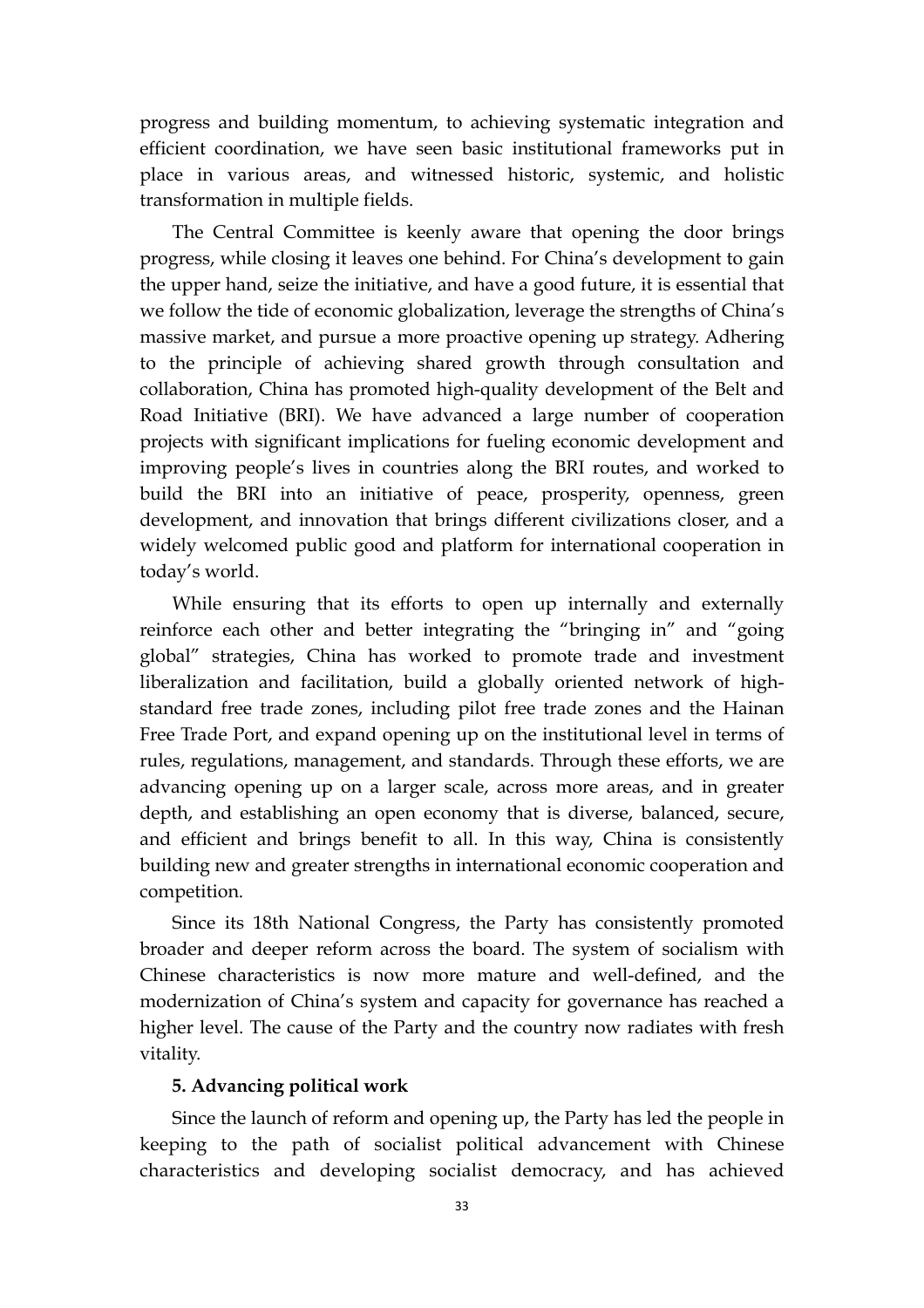substantial progress in this regard. Learning lessons from successes and failures in political development both at home and abroad, the Party has become deeply aware of the following: to have full confidence in the system of socialism with Chinese characteristics, we must first and foremost foster strong confidence in the political system of socialism with Chinese characteristics; to promote socialist democracy and socialist political advancement, we must ensure that the political system of socialism with Chinese characteristics is deeply rooted in China; and mechanical copying of the political systems of other countries will get us nowhere, and could potentially lead our country to ruin.

We must uphold the unity between the Party's leadership, the running of the country by the people, and law-based governance. Efforts must be made to actively develop whole-process people's democracy, and advance comprehensive, extensive, and coordinated development of the systems and institutions through which the people run the country. We must establish diverse, unimpeded, and well-organized democratic channels, diversify forms of democracy, and expand the people's orderly political participation at all levels and in various fields, so as to ensure that China's governance and institutions in all sectors give full expression to the will of the people, protect their rights and interests, and spark their creativity. We must remain on guard against the erosive influence of Western trends of political thought, including the so-called constitutionalism, alternation of power between political parties, and separation of powers.

With a view to maintaining the long-term governance of the Party and the long-term stability of the country, the 19th Central Committee at its fourth plenary session outlined an overall plan for upholding and improving the system of socialism with Chinese characteristics and modernizing China's system and capacity for governance, and also laid out major plans for upholding and improving the fundamental, basic, and important systems that underpin socialism with Chinese characteristics.

The Central Committee has stressed the importance of upholding the principal position of the people and ensuring their law-based participation in democratic elections, consultations, decision-making, management, and oversight.

The Party has worked to uphold and improve the system of people's congresses. We have supported and safeguarded the right of the people to exercise state power through people's congresses, supported people's congresses in exercising their statutory powers of enacting laws, conducting oversight, making decisions, and appointing and removing officials, and conducted decisive investigations of vote rigging and election bribery cases.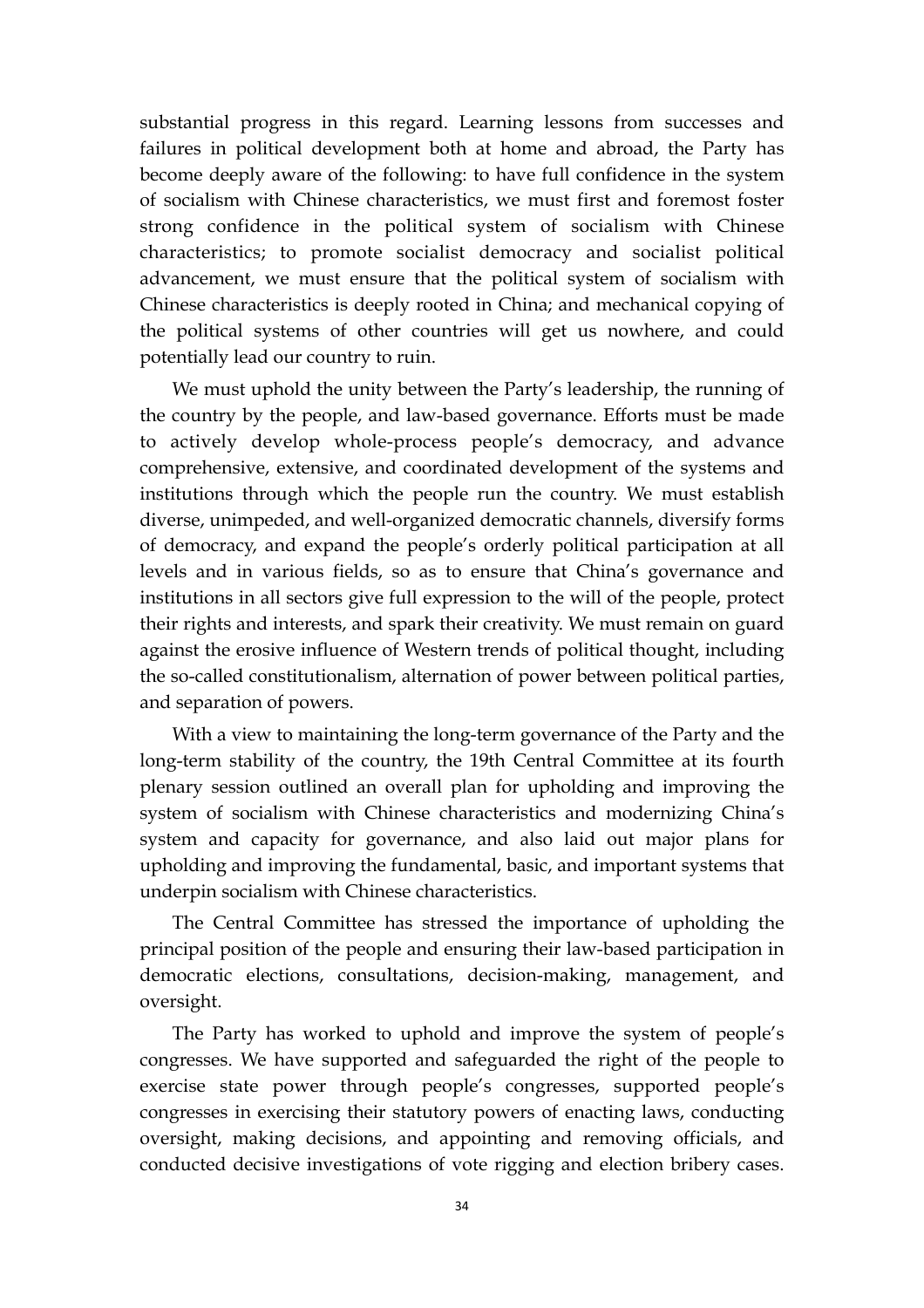Through these efforts, we have upheld the authority and dignity of the system of people's congresses, and given full play to its role as China's fundamental political system.

The Party has worked to uphold and improve the system of CPC-led multiparty cooperation and political consultation, and to improve systems through which the central committees of other political parties conduct special oversight over the implementation of major decisions and plans and make suggestions directly to the CPC Central Committee. We have stepped up institutional development in promoting the CPPCC's role as a specialized consultative body, advanced extensive, multilevel, and institutionalized development of socialist consultative democracy, and put in place a system of consultative democracy with Chinese characteristics.

The Party has worked to consolidate government and improve democracy at the primary level, and to increase transparency in administration in order to protect the people's rights to be informed, to participate, to be heard, and to exercise oversight.

We have further reformed Party and government institutions to achieve thorough and systematic restructuring of their functions. In this process, we have followed the principles of upholding the Party's overall leadership, committing to a people-centered approach, promoting greater optimization, coordination, and efficiency, and ensuring law-based governance in all dimensions.

The Party has worked to uphold and improve the system of regional ethnic autonomy, followed a correct and uniquely Chinese path to dealing with ethnic affairs, and made fostering a strong sense of community for the Chinese nation the main task in its work related to ethnic affairs. The Party has established policies for the governance of Tibet and Xinjiang in the new era, consolidated and developed socialist ethnic relations characterized by equality, solidarity, mutual assistance, and harmony, and pushed for all ethnic groups to work together in pursuit of common development and prosperity.

In line with the Party's basic policy on religious affairs, we have upheld the principle that religions in China must be Chinese in orientation, and provided active guidance for the adaptation of religions to socialist society.

The Party has worked to build a broad united front with the goal of expanding common ground and the convergence of interests and creating a mighty force to drive our push toward national rejuvenation.

The Party has promoted reform and innovation within trade unions, Chinese Communist Youth League organizations, women's federations, and other people's organizations with the objectives of strengthening their political consciousness, their advanced nature, and their ability to represent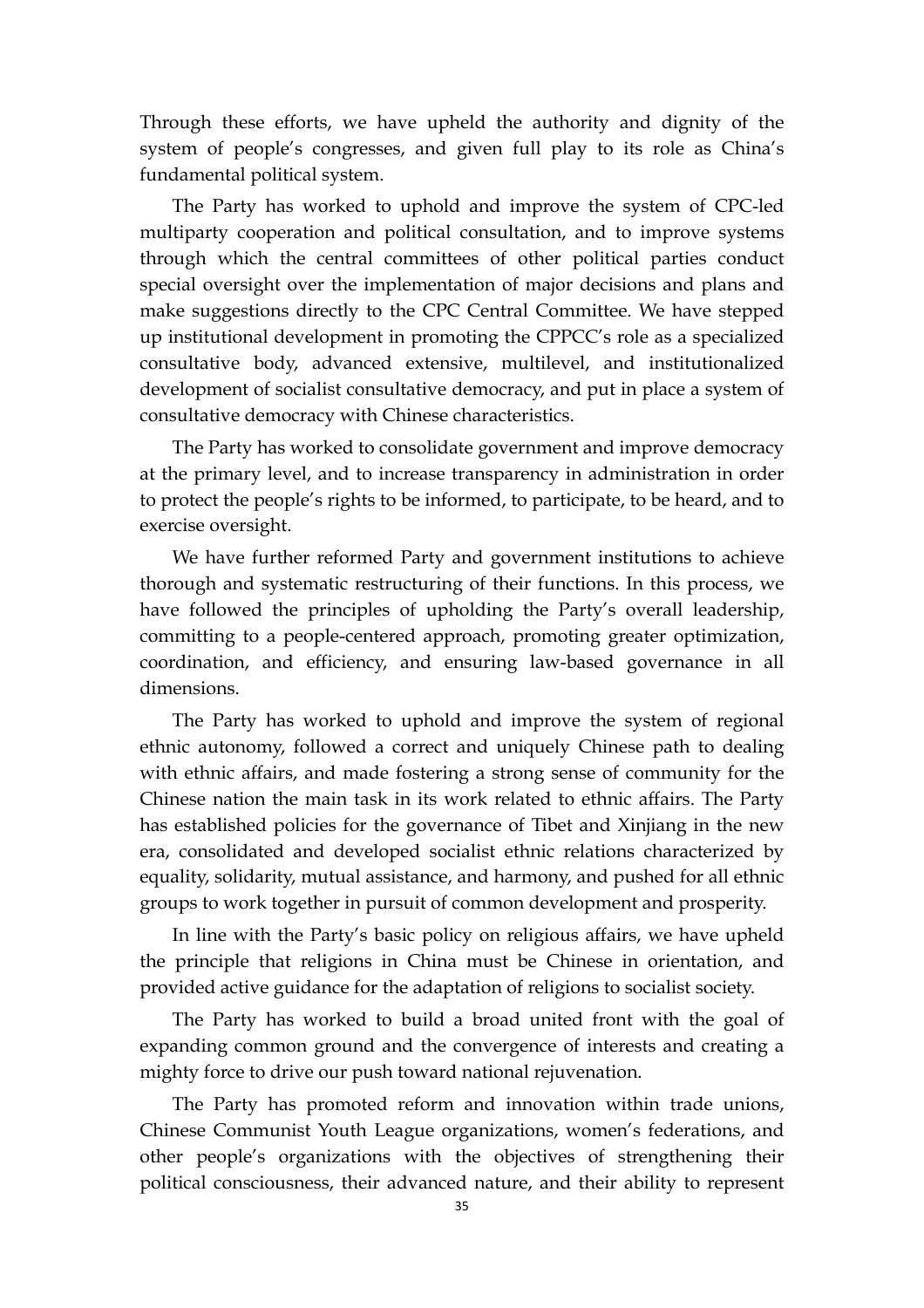the people, so that these organizations can play their role more effectively.

We have worked to promote human rights in all areas, with top priority given to safeguarding the people's rights to subsistence and development.

Since the 18th National Congress, we have made sweeping progress in improving the institutions, standards, and procedures of China's socialist democracy, and given better play to the strengths of the Chinese socialist political system. As a result, our political stability, unity, and dynamism have been reinforced and grown stronger.

### **6. Comprehensively advancing law-based governance**

Since the launch of reform and opening up, the Party has upheld lawbased governance and kept advancing socialist rule of law. However, we have also faced serious problems such as laws being ignored or not being strictly enforced, lack of judicial impartiality, and violations of the law going unpunished, while judicial corruption occurring from time to time. Some judicial and law-enforcement personnel have bent the law for personal gain, or even provided shelter for criminals. These phenomena have seriously undermined the authority of the law, and had a negative impact on social fairness and justice.

The Party is deeply aware that power is a double-edged sword. If it is wielded in accordance with the law and rules, it can bring benefit to the people, but if it is abused, it will invariably bring disaster to the country and the people.

The Central Committee has stressed that when the rule of law prevails, the country will prosper, but should it weaken, the country will descend into chaos. Comprehensively advancing law-based governance is an essential requirement and important guarantee for socialism with Chinese characteristics; it is also a profound revolution in China's governance. Lawbased governance and law-based exercise of state power begin with compliance with the Constitution. We must remain committed to the path of socialist rule of law with Chinese characteristics; implement Chinese socialist rule of law theory; pursue coordinated progress in law-based governance, law-based exercise of state power, and law-based government administration; promote integrated development of the country, the government, and society based on the rule of law; and comprehensively enhance people's awareness of the need to respect, study, and abide by the law and their ability to apply the law.

At the fourth plenary session of the 18th Central Committee and the central conference on the rule of law, dedicated efforts were made to analyze the issue of advancing law-based governance in all respects. Top-level designs and major plans were put forward on ensuring sound legislation, strict law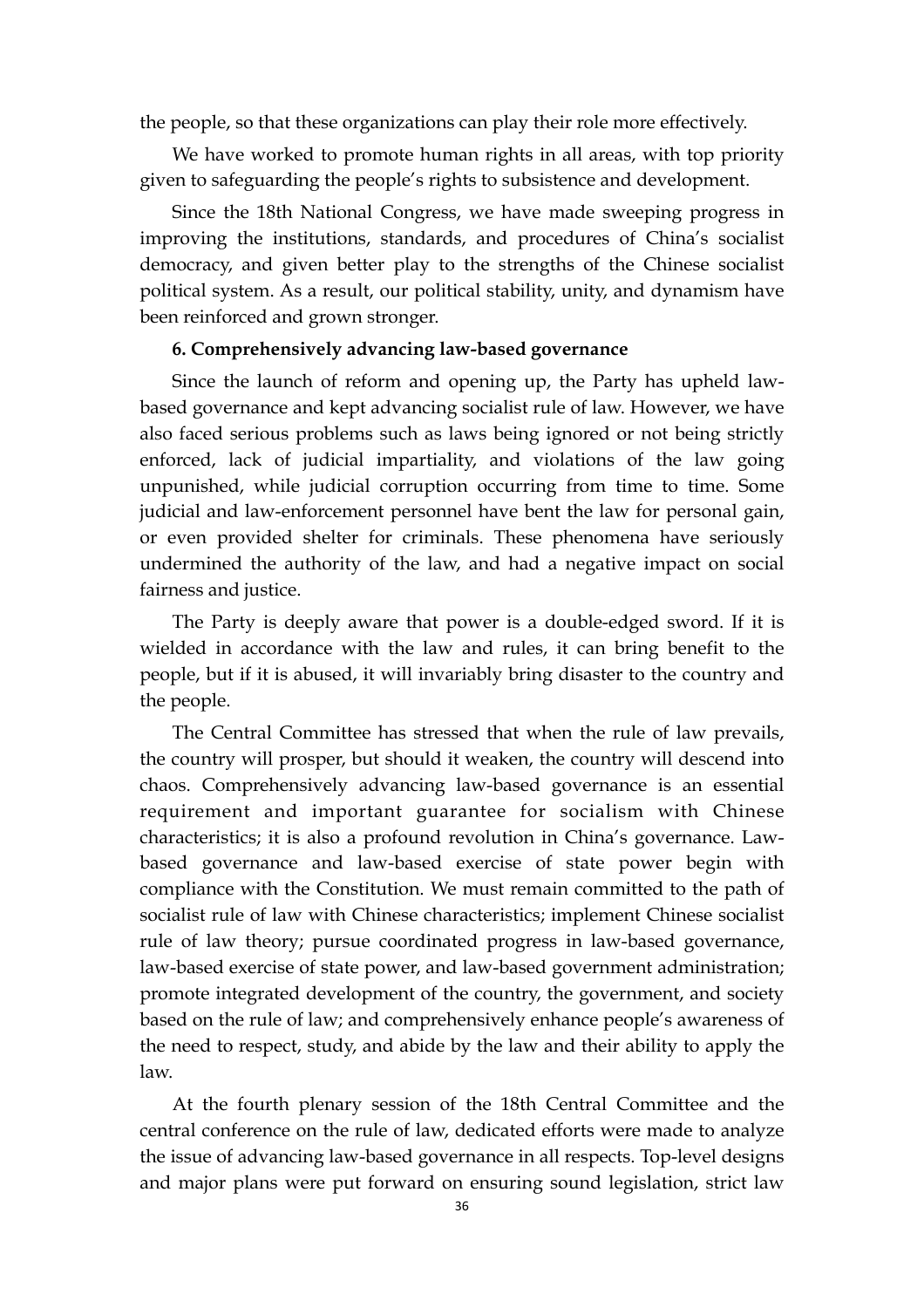enforcement, impartial administration of justice, and observance of law by all. Coordinated progress was made in advancing the development of the system of laws and regulations, the system for enforcing the rule of law, the system for overseeing the rule of law, the system for guaranteeing the rule of law, and the system of Party rules and regulations.

The Party has emphasized that since the people make up the broadest and deepest foundation for comprehensively advancing law-based governance, we must ensure that their interests and wishes are reflected, their rights are protected, and their wellbeing is enhanced in every aspect throughout the entire process of law-based governance. We must protect and promote social fairness and justice, and work to ensure that the people feel fairness and justice prevails in every law, every law enforcement decision, and every judicial case.

The Party has led efforts to improve systems and mechanisms for ensuring full enforcement of the Constitution. We have established the system of pledging allegiance to the Constitution, and promoted the spirit of socialist rule of law. We have enhanced the ability of state institutions to perform their duties in accordance with the law, boosted the ability of officials at all levels to think and act under the guidance of the rule of law as they work to solve problems and promote development, and raised awareness about the rule of law throughout society.

Amendments to the Constitution have been adopted; laws including the Civil Code, the Foreign Investment Law, the National Security Law, and the Supervision Law have been formulated; revisions have been made to the Legislation Law, the National Defense Law, and the Environmental Protection Law; and legislation has been stepped up in key, emerging, and foreignrelated fields. All these efforts have accelerated the improvement of the socialist system of laws with Chinese characteristics, at the heart of which is the Constitution.

The Party has led efforts to deepen reform of the judicial system, with the focus on enforcement of judicial accountability, and to advance all-around reform in the judicial, procuratorial, and public security domains. Checks and oversight on law enforcement and judicial activities have been strengthened; action has been taken to educate and consolidate judicial, procuratorial, and public security personnel; unjust and erroneous rulings have been redressed in accordance with the law; and vigorous measures have been taken to punish corruption in law enforcement and judicial work. All these efforts have contributed to ensuring the justice, integrity, efficiency, and authority of law enforcement and judicial work.

Since the 18th National Congress, the system of socialist rule of law with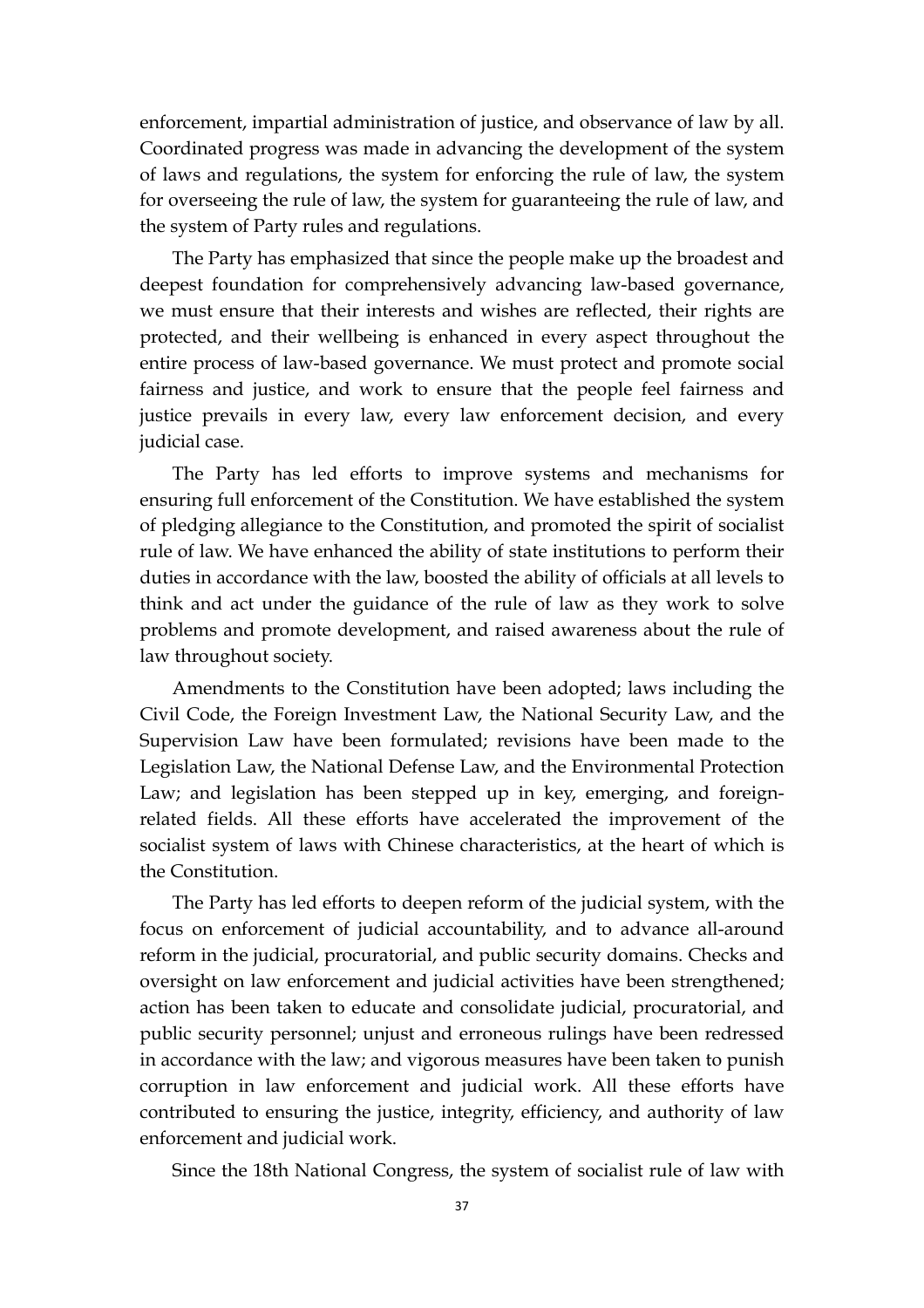Chinese characteristics has constantly been improved, solid progress has been made in advancing the rule of law in China, the rule of law has played a greater role in consolidating foundations, ensuring stable expectations, and delivering long-term benefits, and the Party's ability to lead and govern the country through law-based methods has been notably enhanced.

### **7. Driving cultural advancement**

Since the launch of reform and opening up, the Party has attached equal emphasis to material progress and cultural-ethical progress. As a result, socialist culture has thrived, the national spirit has been lifted, and national solidarity has grown stronger. At the same time, however, misguided ideas have often cropped up, such as money worship, hedonism, ultraindividualism, and historical nihilism, online discourse has been rife with disorder, and certain leading officials have demonstrated ambiguity in their political stance and a lack of fighting spirit. These phenomena all have a serious impact on people's thinking and the environment for public discourse.

The Party has maintained an accurate perspective on the trends of collisions taking place worldwide between different ideas and cultures, as well as of the profound changes in Chinese people's ways of thinking. It has stressed that ideological work shapes the collective mind of a country and forges the soul of a nation, and that confidence in one's culture, which is a broader, deeper, and more fundamental form of self-confidence, is the most essential, profound, and enduring source of strength for the development of a country and a nation. Without a thriving culture and firm confidence in it, the Chinese nation cannot achieve rejuvenation.

We must adhere to a people-centered approach in ideological work, uphold socialism with Chinese characteristics, rally public support, foster a new generation with sound values and ethics, develop Chinese culture, and build a better national image. We must have a firm hold on leadership in ideological work, develop socialist ideology that has the power to unite and inspire the people, and build China into a country with a strong socialist culture. We must ignite the cultural creativity of the whole nation, and bolster the Chinese spirit, Chinese values, and Chinese strength in order to consolidate the common ideological foundation for the concerted efforts of all Party members and all Chinese people.

With a focus on addressing the issue of lax Party leadership in the ideological sphere, the Party has replaced faulty practices with effective ones in an effort to clear up muddy waters. It has made arrangements on a number of strategic issues of guiding significance in the ideological sphere, and established and upheld a fundamental system for ensuring the guiding role of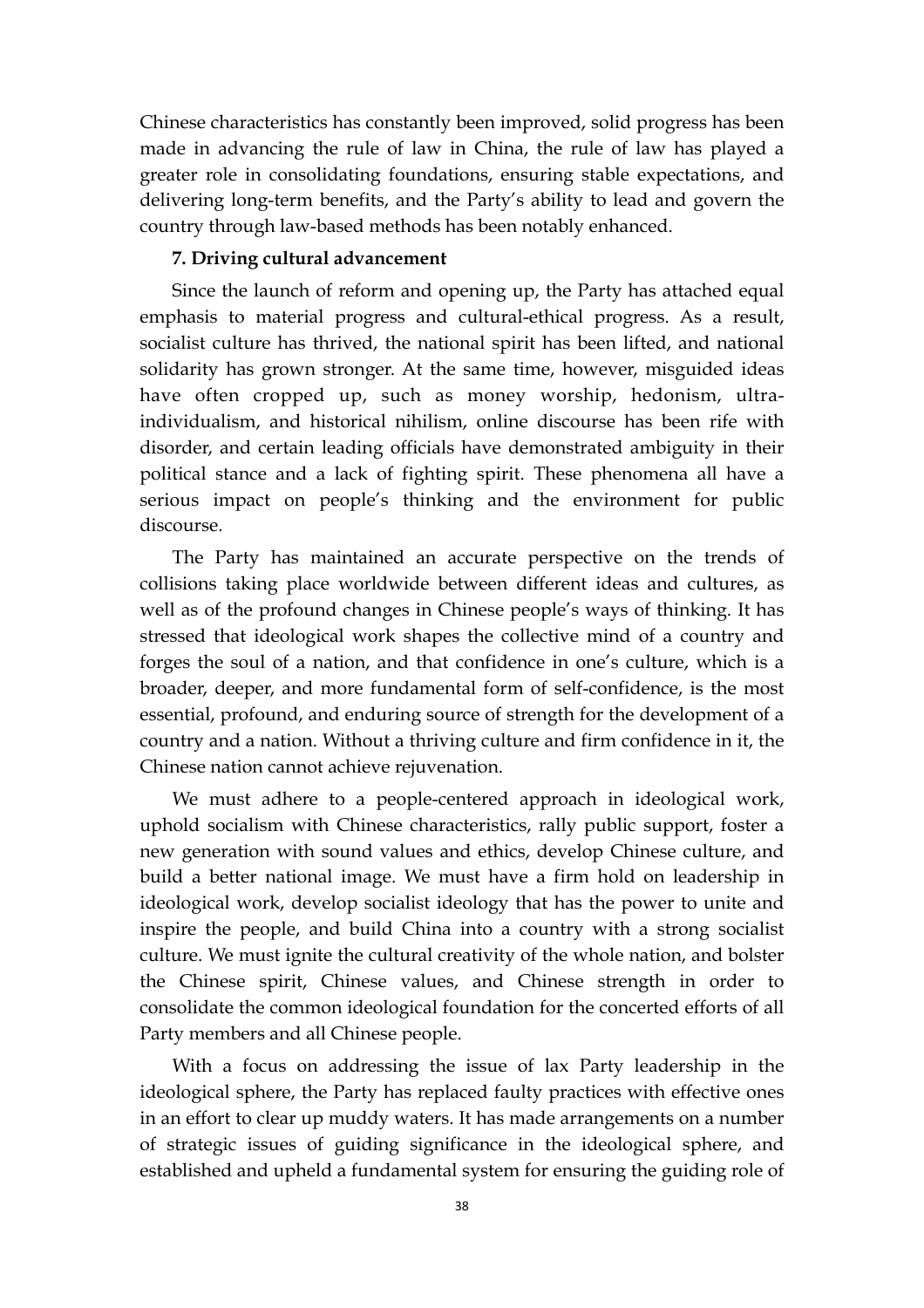Marxism in the ideological domain. By strengthening the responsibility system for ideological work, the Party has engaged all members in improving communication and outreach. Under this system, every Party member is charged to do their best to fulfill their duties, to be proactive in their work, and to take a clear stand against erroneous views.

In intensifying its efforts to improve communication and outreach, the Party has started with the most fundamental issues. It convened a national conference on communication and outreach, as well as forums on literature and art, the Party's press and public communications work, cybersecurity and IT application, philosophy and social sciences, and ideological and political work at institutions of higher learning. Through these events, it has clarified its principles and stance on a number of fundamental issues, distinguished right from wrong regarding theories, and kept its work on the right track. As a result, a healthy trend is gathering steam in the sphere of ideology and culture.

The Party endeavors to use its new theories to equip its members, educate the people, and guide practice. It has worked harder to study and develop Marxist theory, and made advances in constructing disciplinary, academic, and discourse systems for philosophy and social sciences with Chinese features.

The Party puts heavy emphasis on developing and creating new means of communication. It has promoted integrated development of media, and worked to strengthen the penetration and credibility of the media and its ability to guide and influence. The Central Committee has made it clear that failure in the cyberspace domain will spell disaster for the Party's long-term governance. The Party therefore attaches great importance to the Internet as the main arena, battleground, and frontline of the ideological struggle. It has improved the leadership and management systems for the Internet, regulated the cyberspace according to the law, and strived to foster a clean online environment.

The Party has guided cultural development with the core socialist values, and paid close attention to nourishing the roots and forging the soul of our nation with advanced socialist culture, revolutionary culture, and China's fine traditional culture. It has carried out extensive public awareness activities on socialism with Chinese characteristics and the Chinese Dream, promoted regular and institutionalized education on ideals and convictions, and improved the system of ideological and political work. We have established sound systems of Party and state awards and honors, instituted Martyrs' Day, carried out initiatives to raise the public's cultural-ethical standards, built centers for promoting cultural and ethical advancement in the new era, and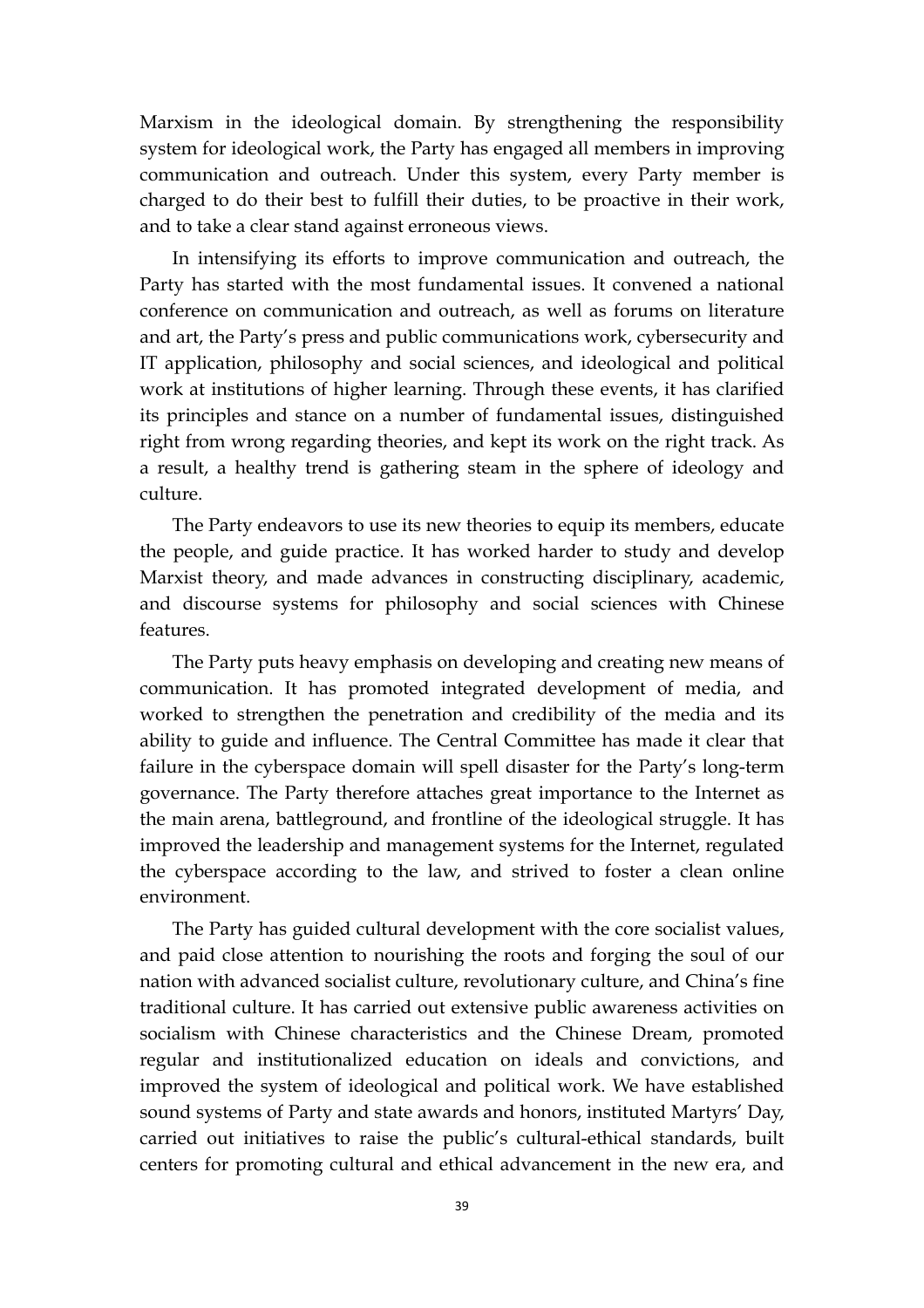nurtured a love of learning among our people.

The Party has encouraged the people to study the history of the Party, the People's Republic of China, reform and opening up, and the development of socialism, and built the Museum of the Communist Party of China. It has also organized events to celebrate the centenary of the Party, the 70th anniversary of the founding of the People's Republic, the 90th anniversary of the founding of the People's Liberation Army, and the 40th anniversary of the launch of reform and opening up; to commemorate the 70th anniversary of victory in the Chinese People's War of Resistance against Japanese Aggression and the global war against fascism; and to mark the 70th anniversary of the Chinese People's Volunteers' departure for Korea to resist US aggression and aid Korea. These events vividly illustrated the solidarity of our Party and our people and the strength of our country and our military while championing China's underlying values and spreading positive energy throughout society.

Putting social benefits first while also stressing economic returns, the Party has advanced all-around development of cultural programs and industries. Art and literature are flourishing, and public cultural services have improved, providing people with richer cultural nourishment.

The Central Committee has stressed that China's fine traditional culture is a prominent strength of our nation that enables us to gain a firm footing amidst global cultural interaction. We must adapt to new conditions so that we can carry on our traditional culture in the new era. For this purpose, we have launched projects to pass on and develop our fine cultural traditions, promoted their creative transformation and development, raised public awareness of the importance of preserving our cultural heritage, and stepped up preservation efforts.

We have accelerated work to strengthen our international communication capacity, with the goal of telling well China's stories and the Party's stories, making China's voice heard, and promoting exchanges and mutual learning between civilizations. Our cultural soft power and the appeal of Chinese culture have increased significantly.

Since the 18th National Congress, we have seen a sweeping and fundamental shift in the ideological domain, a notable boost in confidence in our culture among all Party members and all Chinese people, and a major increase in cohesiveness throughout society. All of this has provided solid ideological guarantees and powerful inspiration for opening up new horizons for the cause of the Party and the country in the new era.

### **8. Promoting social advancement**

 Since the launch of reform and opening up, the Chinese people have witnessed notable improvements in their living standards and in social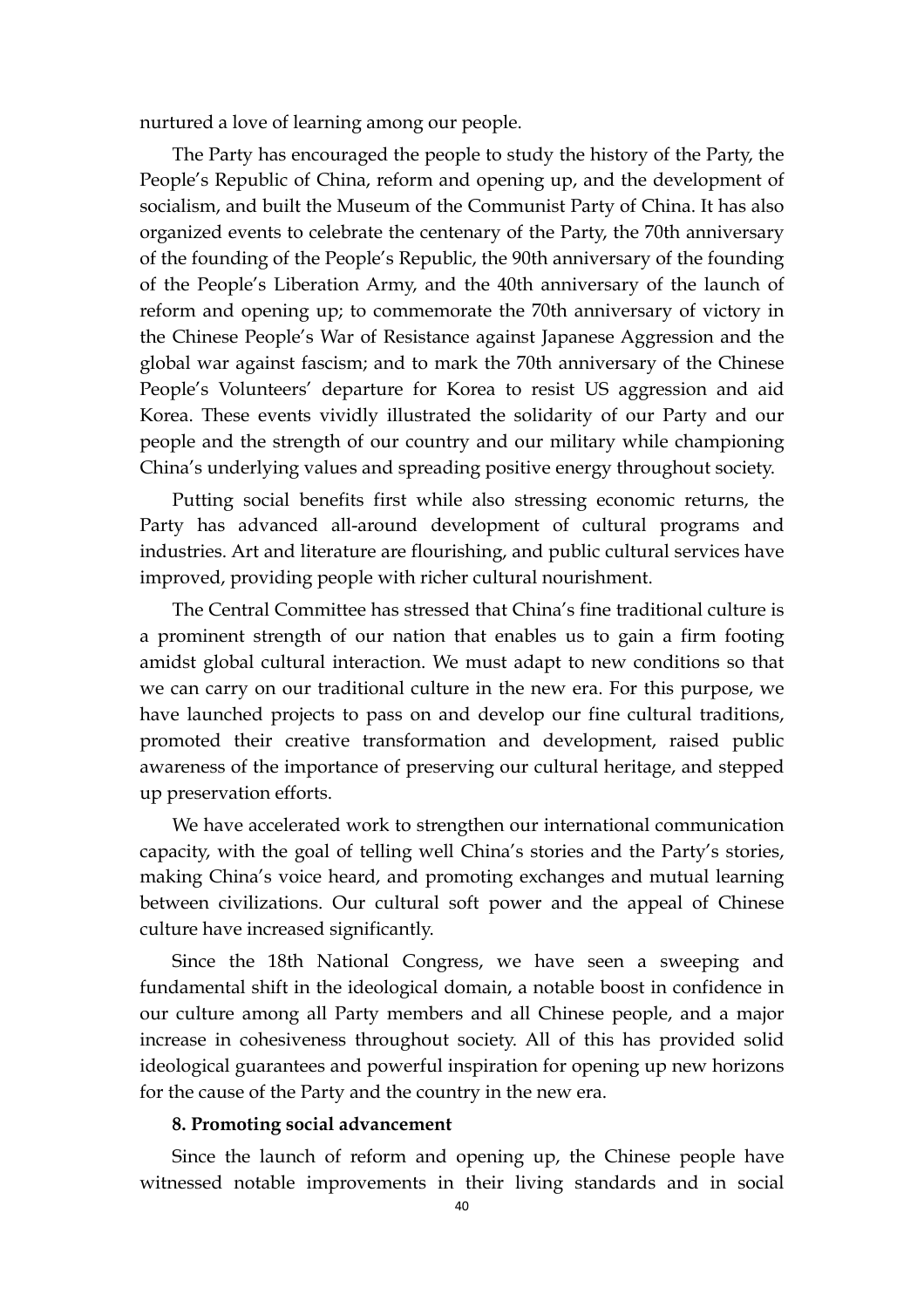governance. Meanwhile, in pace with the changing times and social progress, they have developed an increasingly strong desire for a better life and growing demands for democracy, rule of law, fairness, justice, security, and a better environment.

The Central Committee has stressed that satisfying the people's aspirations for a better life is the goal of all the Party's work; that improving the people's wellbeing is an essential requirement in the Party's commitment to serving the public good and governing for the people; that ensuring a better life for the people is the immutable aim of all the Party's endeavors; and that addressing inadequacies in support for people's basic needs and solving the most pressing difficulties of great concern to the people are urgent tasks in advancing social development.

We must, therefore, strengthen social development by laying stress on ensuring and improving people's wellbeing. We must do everything within our capacity and keep working year by year to tackle one issue after another. In particular, we need to make steady progress in ensuring people's access to childcare, education, employment, medical services, elderly care, housing, and social assistance, and we need to strengthen social governance by developing new practices, so that the people will have a more robust, solid, and sustainable sense of fulfillment, happiness, and security.

In the push to moderate prosperity, the Party was deeply aware that raising the living standards of rural residents was critical. Only by securing a victory in the fight against poverty, which is a fundamental task in building a moderately prosperous society in all respects, could China fulfill its First Centenary Goal. Therefore, extraordinary moves were needed to advance the fight against poverty with greater resolve, more targeted approaches, and more powerful measures.

To this end, the Party introduced a strategy of targeted poverty alleviation and set the objectives of guaranteeing food and clothing needs and ensuring access to compulsory education, basic medical services, and safe housing for the impoverished rural population. It applied a responsibility system whereby heads of Party and government bodies pledged themselves to win the fight against poverty in their localities. The whole Party, the entire nation, and all sectors of society were mobilized in the most extensive and aggressive anti-poverty campaign in human history. As they tackled the most daunting challenges and surmounted the most difficult obstacles, the Chinese people forged a great spirit in the fight against poverty.

Since the 18th National Congress, 832 counties, 128,000 villages, and nearly 100 million rural residents that fell below the current poverty line have been lifted out of poverty. China has thus achieved the poverty reduction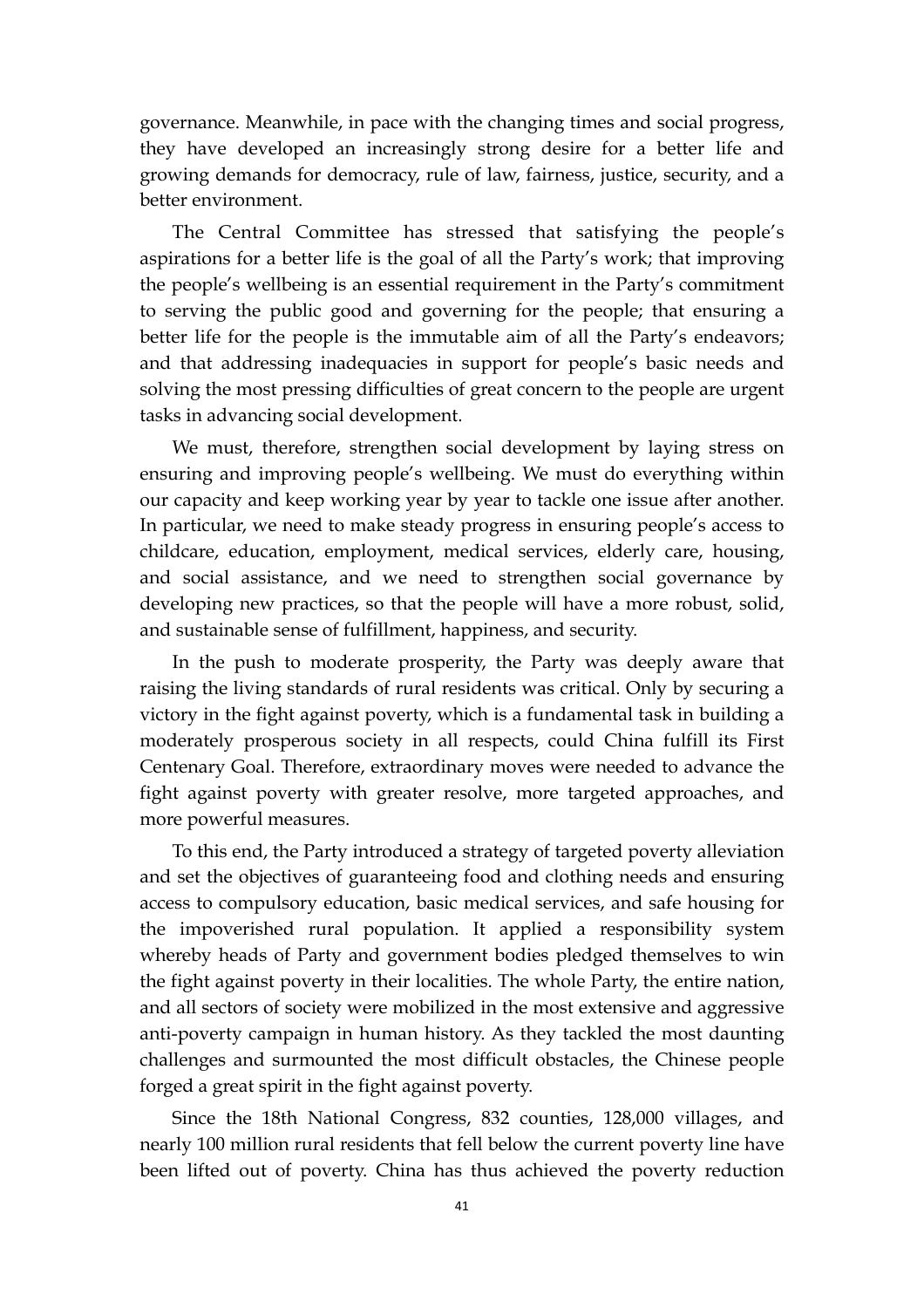target laid out in the UN 2030 Agenda for Sustainable Development ten years ahead of schedule, brought about a historic resolution to the problem of absolute poverty in China, and created a miracle in the human history of poverty reduction.

In 2020, facing the sudden outbreak of the novel coronavirus epidemic, the Central Committee responded calmly and decisively, and set out the general requirements to stay confident, stand united, and adopt a sciencebased approach and targeted measures. With the commitment to putting the people and human life above all else, the Central Committee led the whole nation in an all-out people's war to curb the spread of the virus. It made wellconceived plans for the battles to defend Hubei Province and its capital city Wuhan and pooled nationwide resources to save lives on an unprecedented scale. It worked to ensure constant vigilance against imported cases and domestic resurgences, coordinated the Covid-19 response with economic and social development, and thus protected the health and safety of the people to the greatest extent possible. These efforts enabled China to lead the world in getting the epidemic under control, restarting work and production, and resuming economic and social development. With this major strategic success through our response, we have forged a great spirit in the fight against Covid-19.

To ensure and improve people's wellbeing, the Party has introduced a range of major measures concerning income distribution, employment, education, social security, healthcare, and housing support in accordance with the principles of meeting basic needs, prioritizing key areas, improving institutions, and guiding expectations. Efforts have been focused on providing inclusive public services, meeting essential needs, and ensuring basic living standards, with progress made in providing equal access to basic public services.

We have worked to develop an income distribution system that emphasizes efficiency while promoting fairness. By adjusting excessive income, prohibiting illicit income, increasing the income of low-income groups, and steadily expanding the size of the middle-income group, we have promoted the formation of an olive-shaped pattern of distribution and ensured that personal incomes generally grow in step with economic growth and that rural income grows faster than urban income. We have implemented an employment-first policy and worked to achieve fuller and higher-quality employment.

We have worked to implement the Party's education policy in full and given priority to educational development. We have made it clear that the fundamental task of education is to foster virtue and nurture a new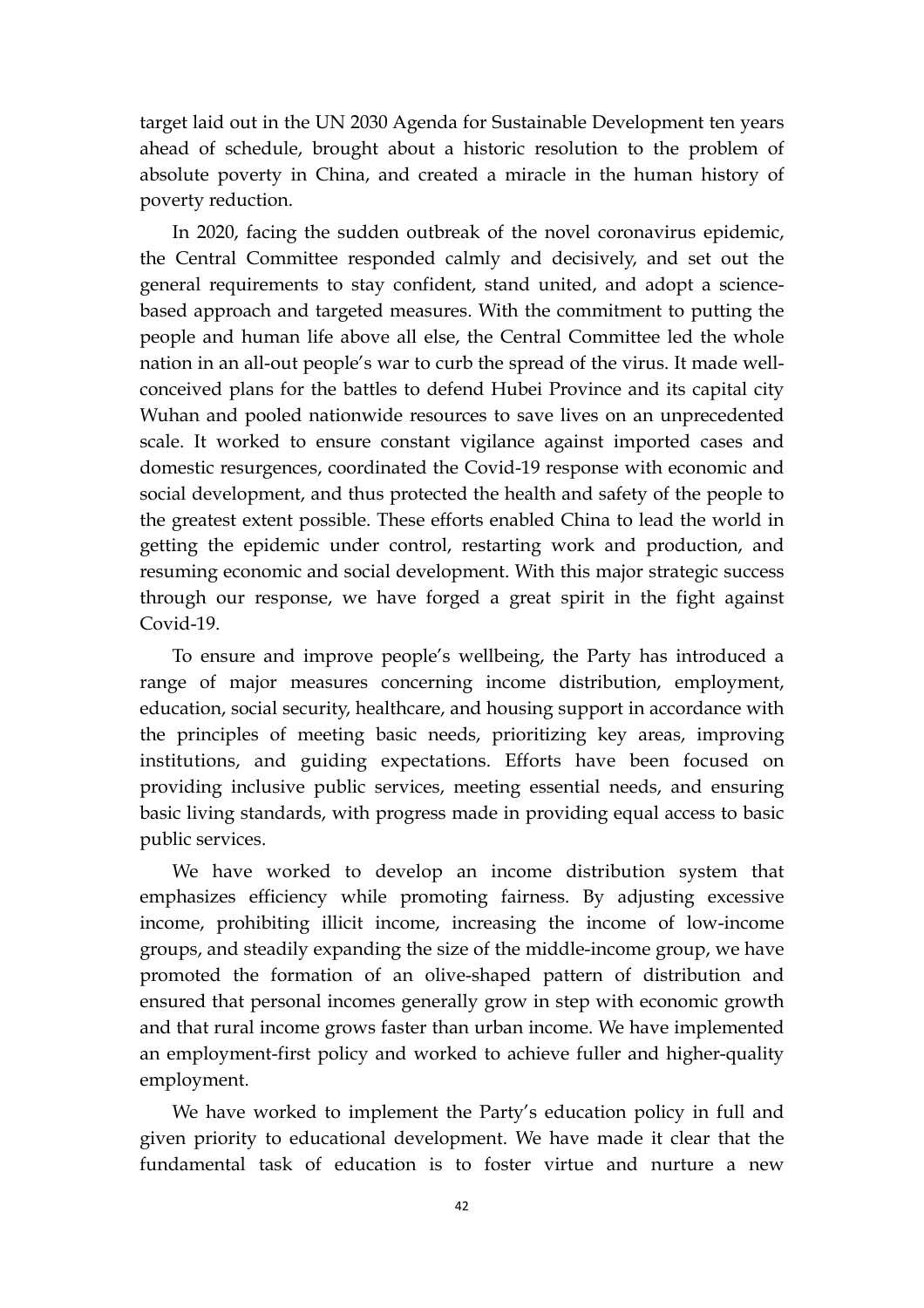generation of capable young people with the moral grounding, intellectual ability, physical vigor, aesthetic sensibility, and work skills needed to join and carry on the socialist cause. We have bolstered reform and innovation in education and teaching in order to promote fair and higher-quality education. We have worked to promote balanced development and urban-rural integration in compulsory education, make education and instruction in the standard spoken and written Chinese language available across the country, and keep off-campus tutoring well-regulated. We have taken active steps to develop vocational education and worked to bring out the full potential of higher education. Through these efforts, we have strived to develop a strong education system that the people are satisfied with.

China has established the world's largest social security system, with 1.02 billion people covered by basic old-age insurance and 1.36 billion people by basic medical insurance.

We have advanced the Healthy China Initiative across the board. Following the principle of putting prevention first, we have deepened reform of the medical and healthcare systems and shifted the focus of medical and health care down to the community level, channeling resources accordingly. We have taken prompt action to improve major epidemic prevention and control systems and mechanisms as well as the national public health emergency management system. We have worked to promote the preservation, innovation, and development of traditional Chinese medicine and strengthened the public health service system covering both urban and rural areas.

As we have stepped up our efforts to build China into a sporting nation, we have launched extensive public fitness activities and vigorously promoted China's sporting spirit.

We have intensified research on our population development strategy. In response to population aging, we have accelerated the development of elderly care services, and we have adjusted and improved the family planning policy so as to promote balanced development of the population over the long term.

We have given greater weight to strengthening family ties, values, and traditions, and worked to better protect the rights and interests of women and children. We have acted more quickly to develop programs for people with disabilities.

Adhering to the principle that housing is for living in and not for speculation, we have moved faster to build a housing system with multiple types of suppliers and support channels that encourages both renting and buying, and increased investment in the construction of governmentsubsidized housing. All this has led to significant improvements in urban and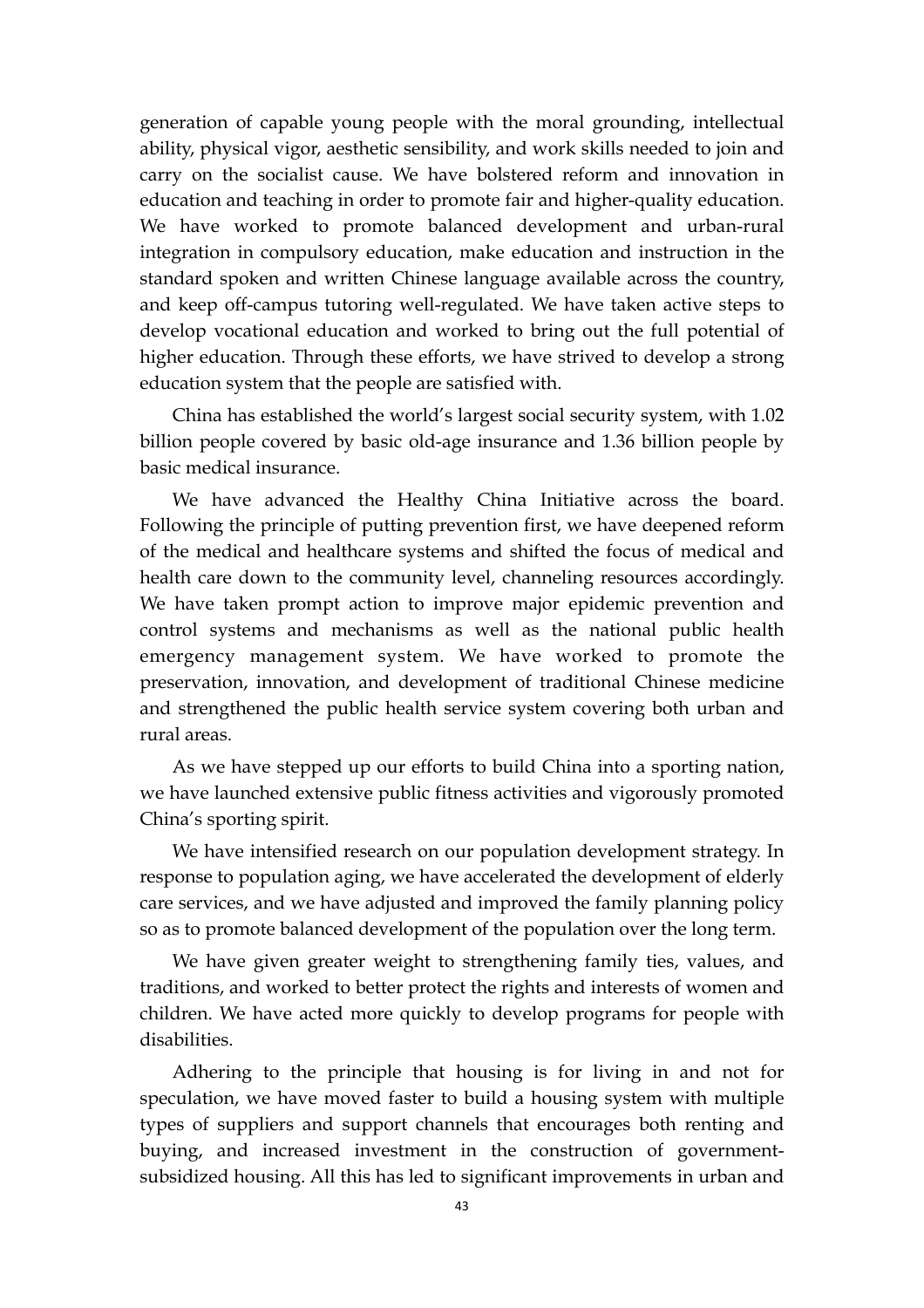rural housing conditions.

To ensure the lasting stability of the country and a happy and comfortable life for the people, the Party has strived to advance the Peaceful China Initiative to a higher level and improve the social governance system. It has enhanced the Party organization-led urban and rural community governance system featuring a combination of self-governance, the rule of law, and the rule of virtue, and it has shifted the focus of social governance down to the community level. This has helped develop a social governance system based on collaboration, participation, and benefit sharing and fostered communities of social governance in which everyone fulfills their responsibilities and shares in the benefits.

We have bolstered disaster prevention, mitigation, and relief efforts, improved workplace safety, and strengthened our national emergency management system and capacity.

We have carried on and developed the Fengqiao model in promoting social harmony in the new era. By continuing to address issues at the source through systematic, law-based, and holistic approaches, and by refining the system for handling public complaints, we have improved integrated mechanisms for preventing, mediating, and defusing social problems. We have adopted a full range of measures to maintain law and order, launching campaigns to combat and root out organized crime, cracking down on Party officials who condoned, covered up, or even provided protection for organized crime, and taking steps to prevent and combat violence and terrorism, new types of cybercrime, and transnational crime.

Since the Party's 18th National Congress, we have promoted social advancement across the board. The people's lives have improved in all areas, public participation in social governance is growing, and social governance is becoming smarter, more law-based, and more specialized. We have continued to develop a sound atmosphere in which people are able to live and work in peace and contentment and social stability and order prevail. As a result, China's miracle of long-term social stability has continued.

### **9. Spurring ecological advancement**

Since the launch of reform and opening up, the Party has paid increasingly greater attention to ecological conservation and environmental protection, a major area in which we are still falling short. China faces increasingly grave problems in the form of tightening environmental and resource constraints and ecological degradation. In particular, environmental pollution and ecological damage of various kinds are becoming increasingly commonplace, impairing our country's development and people's wellbeing. We will pay an extremely heavy price unless we reverse the trend of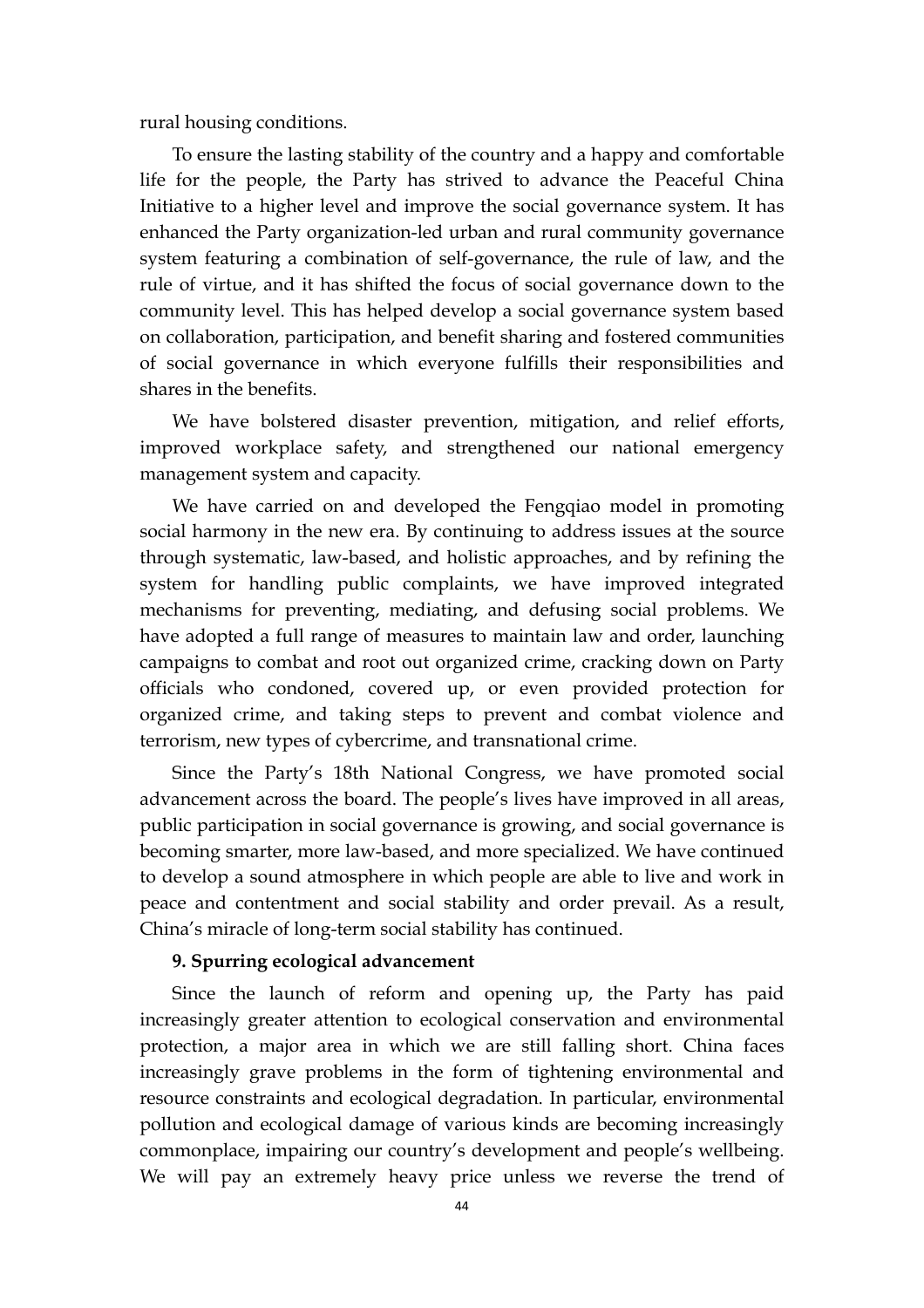ecological and environmental deterioration as soon as possible.

The Central Committee has emphasized that ecological conservation is of vital importance for the sustainable development of the Chinese nation. To protect the environment is to protect the productive forces, and to improve the environment is to boost the productive forces. We must never sacrifice the environment in exchange for transient economic growth. We must stay true to the principle that lucid waters and lush mountains are invaluable assets, continue our holistic approach to the conservation of mountain, river, forest, farmland, lake, grassland, and desert ecosystems, and protect and cherish our natural environment as we do our own lives. We must act with greater resolve to promote green, circular, and low-carbon development, and adhere to a model of sustainable development featuring increased production, higher living standards, and healthy ecosystems.

Through all-out efforts in the areas of theory, law, institutions, organization, and conduct, the Party has strengthened ecological conservation and environment protection in all dimensions and regions and at all times. We have promoted the enforcement of red lines for ecological conservation, set benchmarks for environmental quality, imposed caps on resource utilization, and launched a whole raft of pioneering initiatives that will have fundamental and far-reaching significance. We have worked to implement the functional zoning strategy and set up sound systems in the following areas: property rights for natural resource assets, territorial space development and protection, performance evaluation and accountability for ecological conservation, compensation for ecological conservation, designation of river, lake, and forest chiefs, assignment of equal responsibilities for environmental protection to Party committees and governments, and charging officials with environmental protection responsibilities in addition to their prescribed duties. Corresponding laws and regulations have been formulated and/or revised.

We have optimized planning for development and protection of territorial space, built a national park-based system of nature reserves, moved forward with large-scale afforestation, and better protected and improved the ecosystems of major rivers, lakes, and wetlands, and coastlines. We have redoubled efforts to preserve and restore ecosystems and protect biodiversity, and developed spatial layouts, industrial structures, and ways of production and living that help conserve resources and protect the environment.

Under the Party's leadership, China has achieved initial success in the critical battle against pollution. Three major action plans on addressing air, water, and soil pollution have been fully implemented. We have continued working to keep our skies blue, our waters clear, and our lands pollution-free,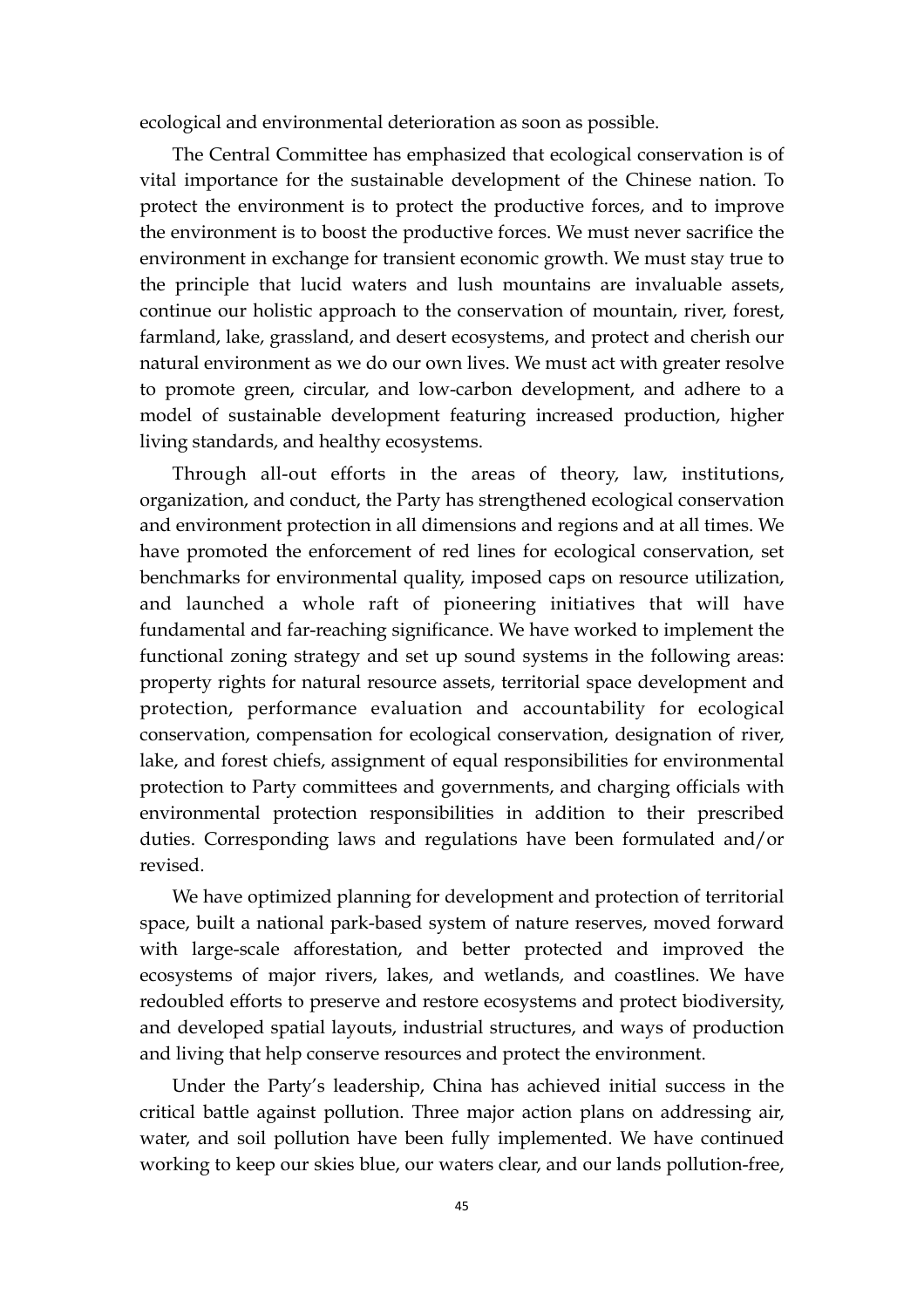improved rural living environments, and completely banned the importation of solid waste. We have carried out central government environmental inspections, strictly investigated and prosecuted a number of major representative cases of ecological damage, and addressed a number of environmental problems that have aroused strong public concern. China has played an active role in global environmental and climate governance, and pledged to reach peak carbon emissions before 2030 and achieve carbon neutrality before 2060, demonstrating its commitment to act as a responsible major country.

Since the Party's 18th National Congress, the Central Committee has devoted greater efforts than ever before to ecological conservation. The whole Party and the entire nation have become more conscious and active in pursuing green development, and made significant progress in building a Beautiful China. Our environmental protection endeavors have seen sweeping, historic, and transformative changes.

### **10. Strengthening national defense and the armed forces**

Since the launch of reform and opening up, China has made constant progress in building a more revolutionary, modernized, and standardized military and enhancing its national defense capabilities. This has provided reliable security guarantees for China's reform, development, and stability. The Central Committee has stressed that a country needs a strong military before it can truly be strong and secure. China must build fortified national defense and a strong people's military commensurate with its international standing and its security and development interests.

The Party has set objectives for strengthening the military and defined China's military strategy for the new era. It has formulated the following three-step development strategy for modernizing national defense and the armed forces:

- achieving the centenary objectives of the People's Liberation Army by 2027;
- basically completing the modernization of national defense and the armed forces by 2035; and
- fully transforming the armed forces into world-class forces by the mid-21st century.

The Party has worked to enhance the political loyalty of the armed forces, strengthen them through reform, science and technology, and training of competent personnel, and run them in accordance with the law. It has accelerated efforts to modernize military theory, organization, personnel, and weaponry and equipment and to integrate mechanization with the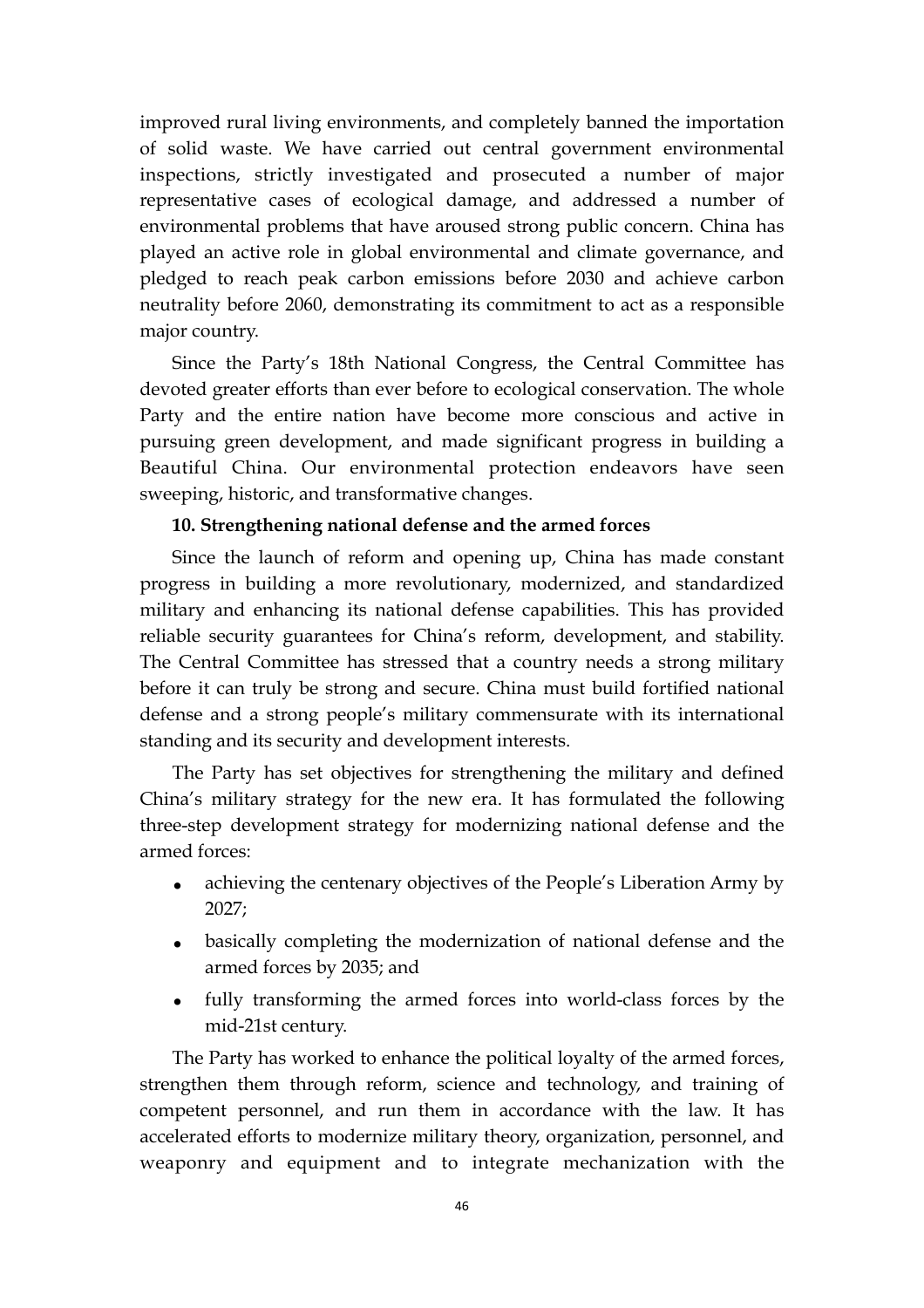application of information and smart technologies within the military. Troop training and battle preparedness have been bolstered across the board. Through these efforts, China has adhered to its own path in building a strong military.

 To build strong people's armed forces, it is of paramount importance to uphold the fundamental principle and system of absolute Party leadership over the military, to ensure that supreme leadership and command authority rest with the Party Central Committee and the Central Military Commission (CMC), and to fully enforce the system of the CMC chairman assuming overall responsibility.

 For a period of time, the Party's leadership over the military was obviously lacking. If this problem had not been completely solved, it would not only have diminished the military's combat capacity, but also undermined the key political principle that the Party commands the gun. Setting their sights on this problem, the Central Committee and the CMC have worked vigorously to govern the military with strict discipline in every respect and made resolute decisions to enforce political discipline within the military. At the conference on military political work in 2014 in Gutian, Fujian Province, a plan was unveiled for enhancing the political loyalty of the armed forces in the new era, restoring and carrying on the proud traditions and fine conduct of the Party and the military, and improving political work through rectification. An all-around push was made to strengthen the Party's leadership and Party building, improve Party conduct, build integrity, and fight corruption in the military. Grave violations of Party discipline and state laws including those involving Guo Boxiong, Xu Caihou, Fang Fenghui, and Zhang Yang were thoroughly investigated and punished, and their negative influence was completely eliminated. With this, the political environment in the people's armed forces has made a fundamental turn for the better.

The Party has set forth the strategy of strengthening the armed forces through reform, and led efforts to conduct the most extensive and profound reform of national defense and the armed forces since the founding of the People's Republic. It has reshaped the leadership and command system of the military, its system of modern military forces, and its system of military policies. The number of active service personnel has been cut by 300,000. A new military structure has been established with the CMC exercising overall leadership, the theater commands responsible for military operations, and the services focusing on developing capabilities.

In response to the new global military revolution, we have implemented the strategy of strengthening the armed forces through science and technology. We have made our people's military more innovative, established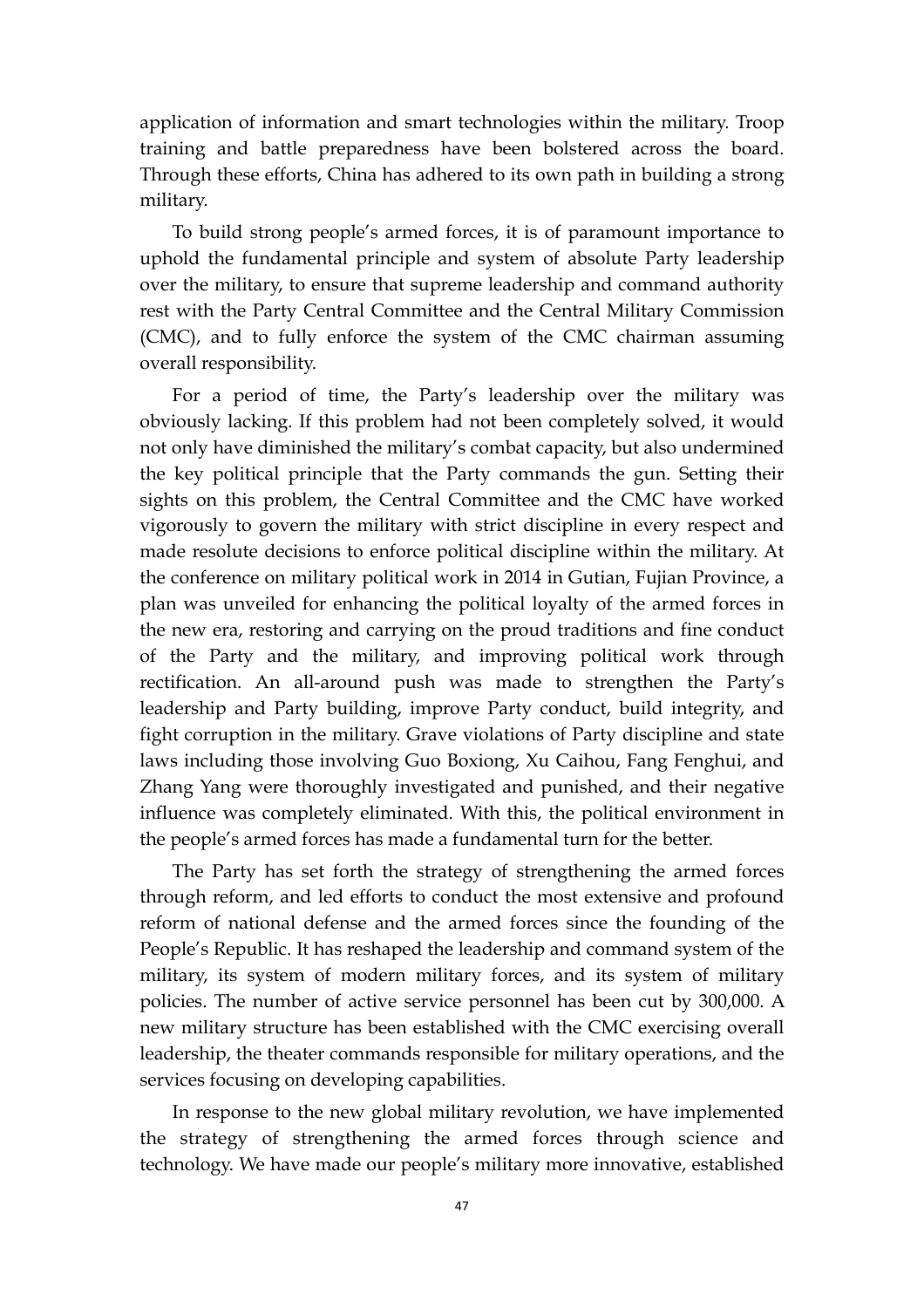a robust modern logistics system, and achieved major progress in developing weapons and equipment and national defense-related science and technology.

We have implemented the strategy of strengthening the armed forces by training competent personnel, established military education policies for the new era, and specified a set of criteria for good military officers. We have worked to develop a new type of military personnel training system consisting of military academies, military training, and military vocational education to train revolutionary officers and soldiers in the new era with faith, ability, courage, and integrity, and to build highly capable forces with ironclad convictions, beliefs, discipline, and sense of duty.

We have implemented the strategy of running the armed forces in accordance with the law, built a Chinese system for law-based administration of military affairs, and expedited fundamental transformations in the way our military is run. We have advanced the development of the military honors system.

The Party has set the missions and tasks for the armed forces in the new era. It has created new methods for providing military strategic guidance, improved the military strategic layout, and strengthened the armed forces' strategic functions in shaping our military posture, managing crises, and deterring and winning wars. Devoting intense focus to combat effectiveness as the sole criterion that matters most and to their fundamental purpose of being able to fight and win, the people's armed forces have strengthened their strategic forces and new-domain forces with new combat capabilities, and they have improved command systems and capacity for joint operations. They have worked hard to address "peacetime ills," vigorously strengthened training under combat conditions, and built strong, well-structured, and modern border defense, coastal defense, and air defense systems. The armed forces have remained committed to carrying out military struggles in a flexible manner to counter military provocations by external forces, and they have created a strong deterrent against separatist activities seeking "Taiwan independence." They have conducted major operations related to border defense, protecting China's maritime rights, countering terrorism and maintaining stability, disaster rescue and relief, fighting Covid-19, peacekeeping and escort services, humanitarian assistance, and international military cooperation.

Since the Party's 18th National Congress, the people's military has been through an all-around revolutionary restructuring under the firm leadership of the Party in preparation for the next stage, while our defense capabilities have grown in step with our economic strength. Integration of national strategic systems and capabilities has accelerated, sound administrative and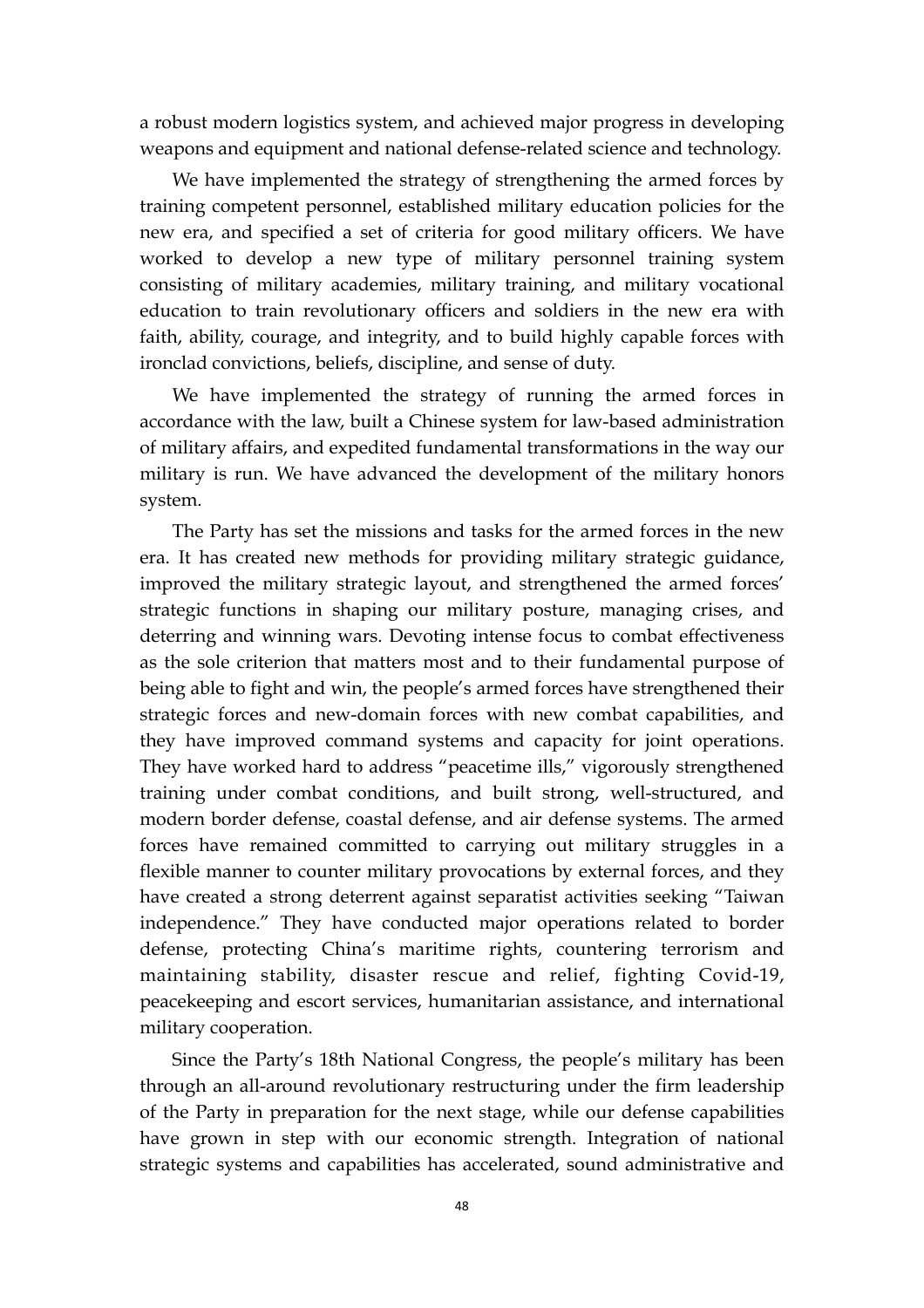support systems for ex-service members have been established, defense mobilization has become more efficient, and greater unity has been cultivated between the military and the government and between the military and civilians. Firmly carrying out the missions of the new era, the people's military has taken concrete actions to safeguard our national sovereignty, security, and development interests with an indomitable fighting spirit.

### **11. Safeguarding national security**

Since the launch of reform and opening up, the Party has attached great importance to properly handling the relationship between reform, development, and stability. With this in mind, it has defined safeguarding national security and social stability as a fundamental task for the Party and the country in order to cultivate a sound security environment for reform, opening up, and socialist modernization.

In the new era, China is faced with more acute national security challenges, as evidenced by unprecedented external pressure, intertwined traditional and non-traditional security threats, and frequent "black swan" and "grey rhino" events. China's ability to safeguard national security falls short of what is required of us by the current circumstances and tasks. We need to strengthen our capacity for responding to various major risks, and improve mechanisms for coordinating efforts to safeguard national security.

The Central Committee has stressed that the most fundamental and universal desire of our people is to live in a safe and peaceful nation. We must always be prepared for worst-case scenarios and mindful of potential dangers. We must uphold the primacy of our national interests and take the people's security as our ultimate goal, political security as our fundamental task, economic security as our foundation, military, technological, cultural, and social security as means of guarantee, and international security as the support. We must find a balance between development and security, between opening up and security, between traditional and non-traditional security, between China's domestic security and the common security of the world, and between safeguarding national security and creating conditions conducive to it.

Comrade Xi Jinping has stressed that our Party should make national security its top priority. He has put forward a holistic approach to national security, which covers political, military, homeland security, economic, cultural, social, technological, cyberspace, ecological, resource, nuclear, overseas interests, outer space, deep sea, polar, and biological security issues, among others. He has urged all Party members to enhance their fighting spirit and fighting capacity and to fulfill their responsibilities for guarding against and defusing various risks as they exercise leadership and carry out their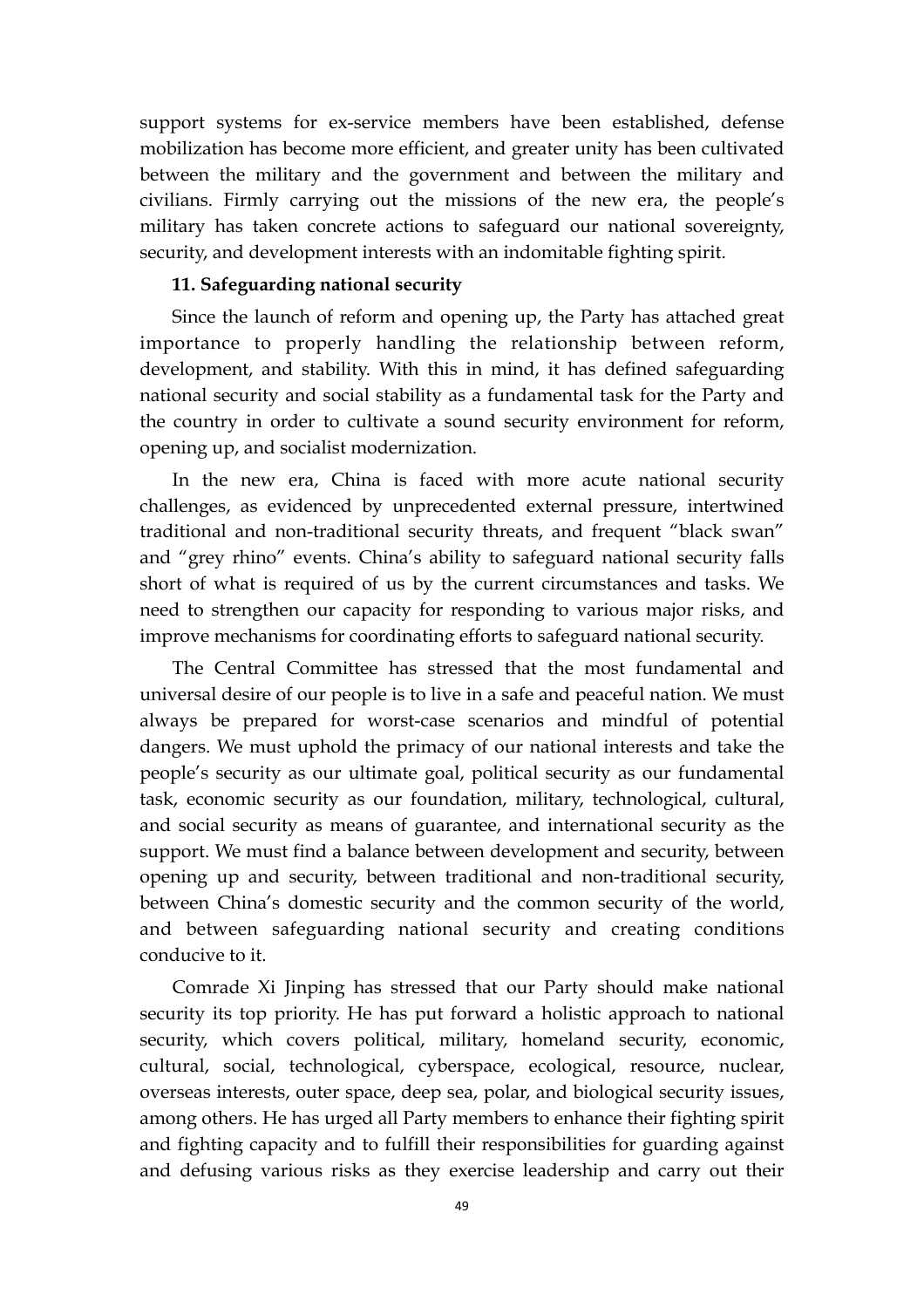work.

The Central Committee is acutely aware that, confronted with various types of external encirclement, suppression, disruption, and subversion, we must not be misguided or intimidated, and we must fight to the end with any forces that would attempt to subvert the leadership of the Communist Party of China and China's socialist system, or to hinder or obstruct China's advance toward national rejuvenation. Constant concessions will only invite more bullying and humiliation.

The Party has redoubled its efforts to strengthen the national security system and capacity building in this regard. It established a national security commission under the Central Committee, and it has improved the centralized, high-performing, and authoritative leadership system and the legal, strategy, and policy systems for national security. It has also put in place coordination and emergency management mechanisms for national security.

The Party has incorporated security imperatives into all areas throughout the process of national development, placed emphasis on guarding against and defusing major risks that may affect China's modernization process, and resolutely safeguarded political, institutional, and ideological security. The Party has enhanced efforts to raise public awareness about the importance of national security and national defense and consolidated the public line of defense for national security. Solid steps have been taken to boost development, raise living standards, and ensure stability in border areas and to strictly prevent and crack down on infiltration, sabotage, subversion, and separatist activities by hostile forces. The Party has withstood and pushed back against extreme external pressure, stood up on issues such as those related to Hong Kong, Taiwan, Xinjiang, Tibet, and territorial waters, and moved faster to build a strong maritime country. Through all these efforts, we have effectively safeguarded national security.

Since the 18th National Congress, we have enhanced national security on all fronts and overcome many political, economic, ideological, and natural risks, challenges, and trials. This has helped ensure that the Party and the country thrive and enjoy lasting stability.

## **12. Upholding the One Country, Two Systems policy and promoting national reunification**

After their return to the motherland, Hong Kong and Macao were reincorporated into the national governance system and embarked on a broad path of complementarity and common development with other parts of the country. The practice of One Country, Two Systems has been a resounding success. However, due to a variety of complicated factors both at home and abroad, anti-China activities aimed at destabilizing Hong Kong ran rampant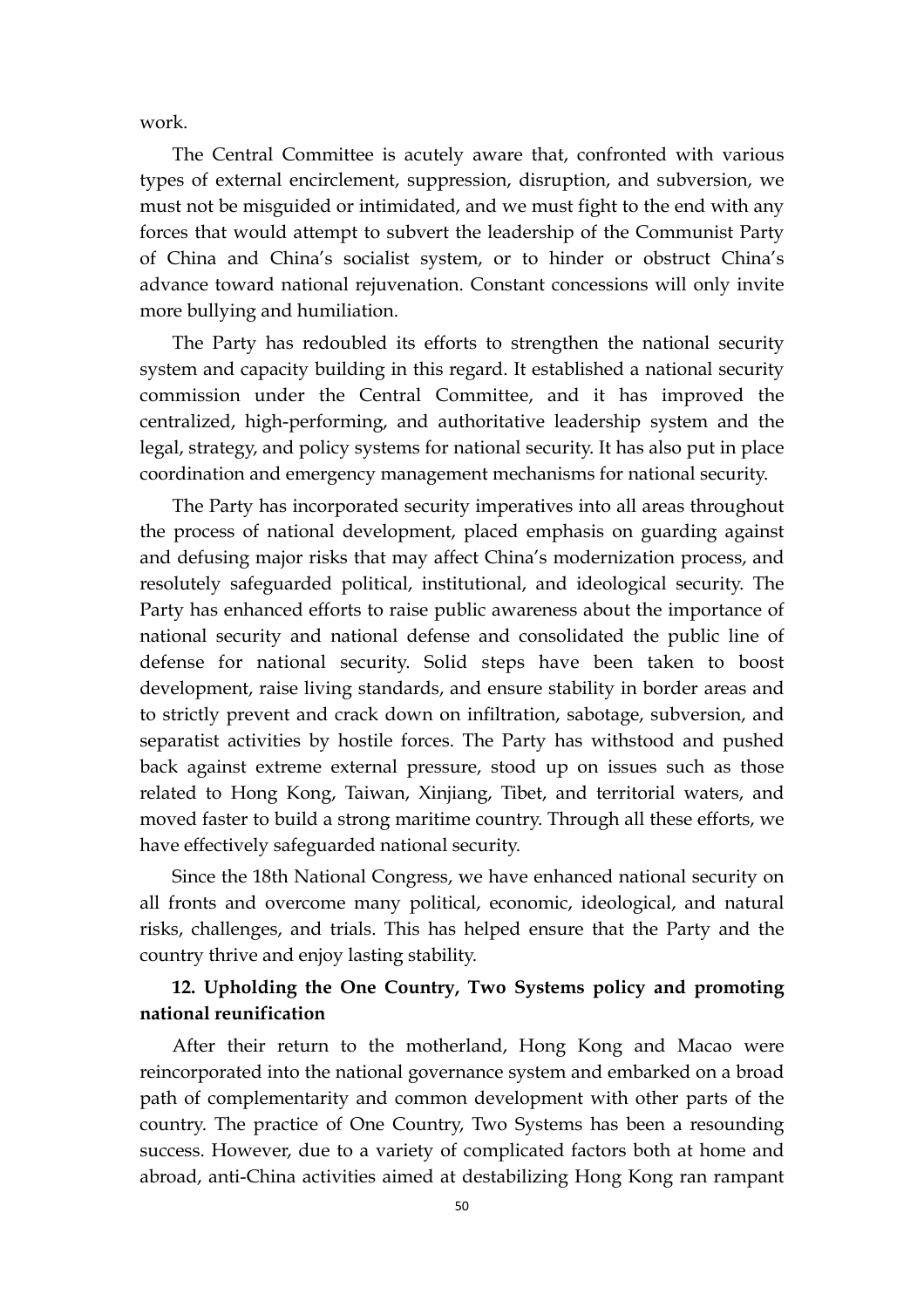for a period of time, posing serious challenges to Hong Kong.

The Central Committee has underscored the need to fully, firmly, and accurately implement the One Country, Two Systems policy and to uphold and improve the systems of the policy. It has taken steps to ensure law-based governance, maintain constitutional order as outlined in the Constitution and the basic laws, and enforce the central government's overall jurisdiction in the Hong Kong and Macao special administrative regions. It has also ensured resolute implementation of the principle of patriots governing Hong Kong and Macao.

Based on its assessment of the situation, the Central Committee made the important decision to enhance the central government's exercise of overall jurisdiction over the special administrative regions in accordance with the Constitution and the basic laws of the two regions, and to improve relevant systems and mechanisms for enforcing the Constitution and the basic laws. The Central Committee has pushed for the establishment and improvement of the special administrative regions' legal systems and enforcement mechanisms for safeguarding national security, the enactment of the Law of the People's Republic of China on Safeguarding National Security in the Hong Kong Special Administrative Region (HKSAR), the refinement of the electoral system of the HKSAR, and the implementation of the principle of patriots governing Hong Kong. The Central Committee supported the special administrative regions in improving the oath-taking system for holders of public office. In accordance with the law, the Central People's Government established the Office for Safeguarding National Security in the Hong Kong Special Administrative Region, and the HKSAR established the Committee for Safeguarding National Security.

The central authorities have firmly supported the law-based efforts of the HKSAR to end violence and chaos and restore order, supported the chief executives and governments of Hong Kong and Macao in exercising lawbased governance, taken resolute steps to stop and prevent interference in the affairs of the two special administrative regions by external forces, and cracked down on acts of separatism, subversion, infiltration, and sabotage.

The central authorities have fully supported better integration of Hong Kong and Macao into the country's overall development as well as highquality development of the Guangdong-Hong Kong-Macao Greater Bay Area. They have supported Hong Kong and Macao in pursuing economic development and improving people's lives, and worked to foster greater patriotism and a stronger sense of national identity among the people in Hong Kong and Macao.

These measures, which address both the symptoms and root causes of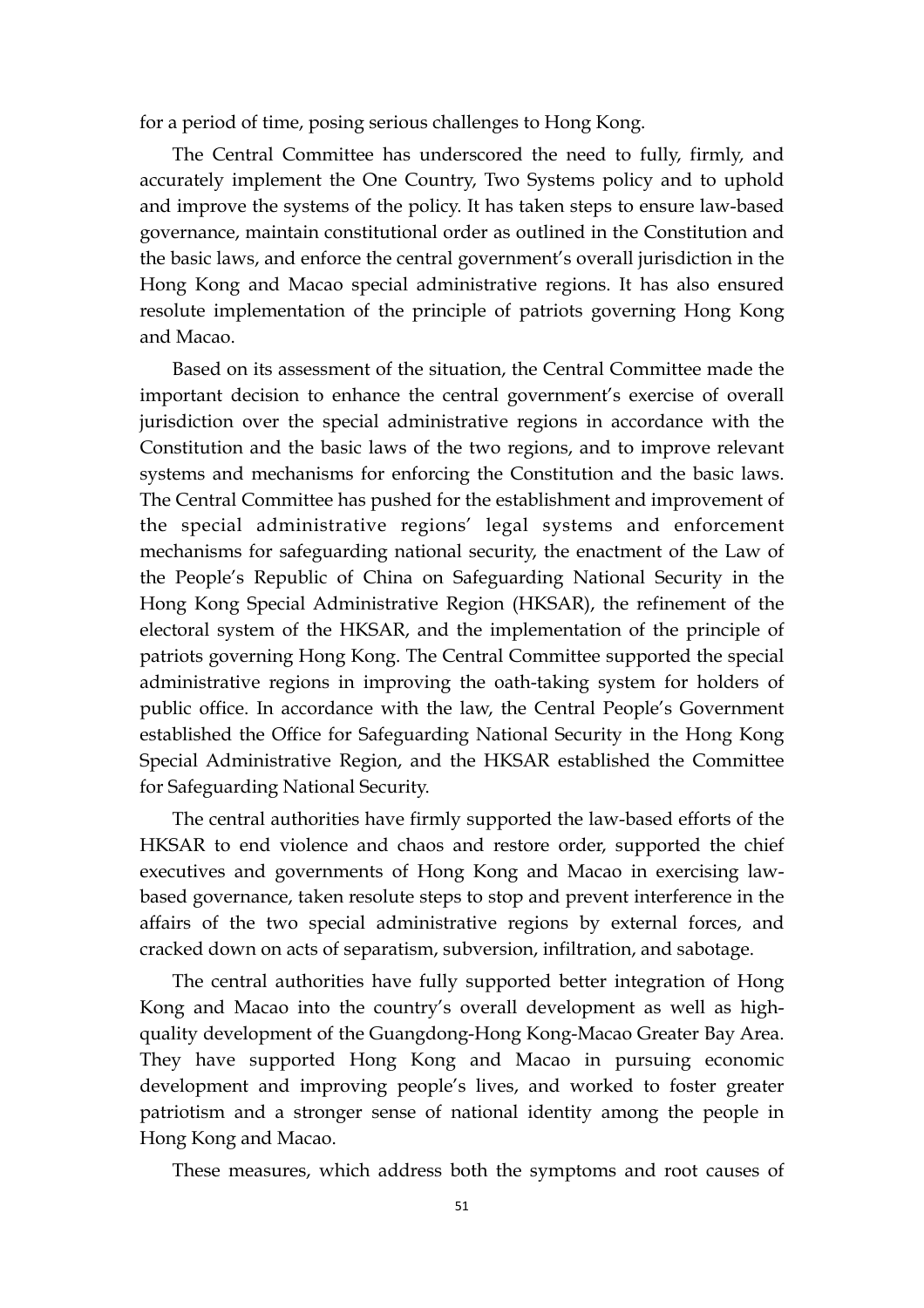relevant issues, have helped to restore order in Hong Kong and ensure a turn for the better in the region. All this has laid a solid foundation for advancing law-based governance in Hong Kong and Macao and for securing steady and continued success of the One Country, Two Systems policy.

Resolving the Taiwan question and realizing China's complete reunification is a historic mission and an unshakable commitment of the Party. It is also a shared aspiration of all the sons and daughters of the Chinese nation, and it is essential to realizing national rejuvenation.

The Party has approached cross-Strait relations in light of the changed circumstances of the times, enriched the theory on national reunification and policies and principles concerning Taiwan, and worked to keep cross-Strait relations on the right track.

Comrade Xi Jinping has put forward a series of important ideas and major policy propositions on Taiwan-related work, thus helping to develop the Party's overall policy for resolving the Taiwan question in the new era.

We facilitated the first meeting between the leaders of the two sides since 1949, as well as direct dialogue and communication between them. Guided by the conviction that we are all of the same family, the Party has promoted peaceful development of cross-Strait relations, unveiling a host of policies for the benefit of our compatriots in Taiwan and strengthening economic and cultural exchanges and cooperation across the Strait.

Since 2016, however, the Taiwan authorities have stepped up separatist activities aimed at "Taiwan independence," which has seriously impacted the momentum of peaceful development of cross-Strait relations. Upholding the one-China principle and the 1992 Consensus, we firmly oppose separatist activities seeking "Taiwan independence" and firmly oppose foreign interference. We have maintained the initiative and the ability to steer in cross-Strait relations. For realizing China's complete reunification, time and momentum are always on our side.

It has been proven through practice that with the firm leadership of the Communist Party of China, the strong support of our great motherland, and the concerted efforts of all Chinese people, including those in the Hong Kong and Macao special administrative regions and Taiwan, it is certain that lasting prosperity and stability will be maintained in Hong Kong and Macao, and that China's complete reunification will become a reality.

### **13. Bolstering the diplomatic front**

Since the launch of reform and opening up, the Party has remained committed to an independent foreign policy of peace, fostered an external environment conducive to China's development, and made significant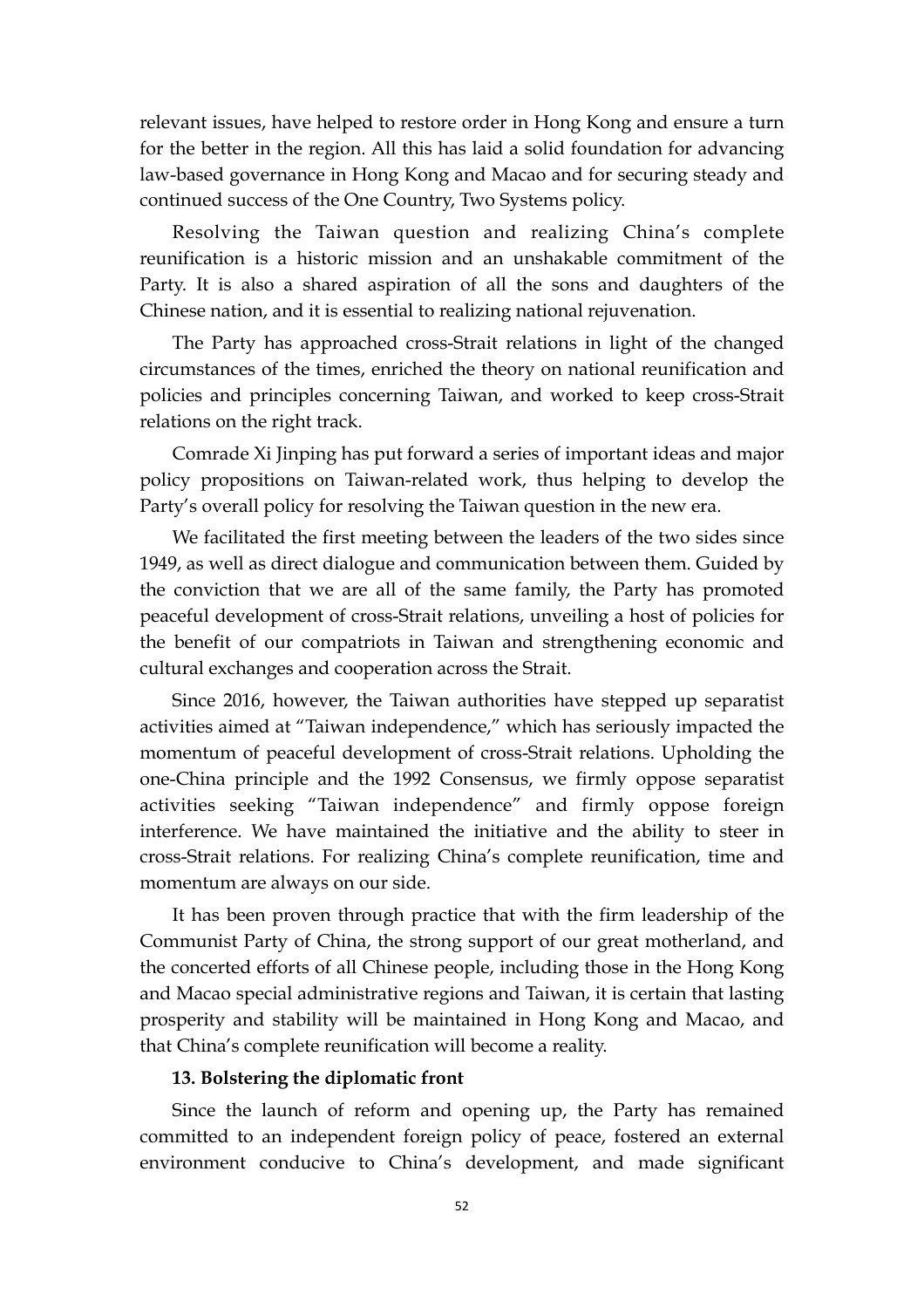contributions to human progress.

In the new era, the international balance of power is undergoing profound adjustments, unilateralism, protectionism, hegemonism, and power politics are posing greater threats to world peace and development, and the backlash against globalization is growing. The world has entered a period of turbulence and transformation.

The Party Central Committee has emphasized that faced with a grave and complex international situation and unprecedented external risks and challenges, it is essential that we take into account both domestic and international imperatives, improve institutions and mechanisms for the Party's leadership over diplomatic endeavors, strengthen top-level design on this front, and conduct strategic planning on the major-country diplomacy with Chinese characteristics. We must work to develop a new type of international relations, promote the building of a human community with a shared future, champion the shared human values of peace, development, fairness, justice, democracy, and freedom, and steer the tide of human progress.

Keeping in mind the big picture of China's diplomatic endeavors in the new era, the Party has focused on the main goal of achieving national rejuvenation and promoting human progress, and it has held high the banner of peace, development, cooperation, and mutual benefit. It has advanced and enhanced China's diplomatic agenda in a comprehensive, multilevel, and multifaceted way, and actively developed global partnerships.

We have worked to develop relations with other major countries and promoted coordination and cooperation between major countries. In accordance with the principles of amity, sincerity, mutual benefit, and inclusiveness and the policy of forging friendship and partnership with our neighbors, we have deepened relations with neighboring countries, worked to cultivate their strategic support, and cooperated with them to build a community with a shared future. We have strengthened solidarity and cooperation with other developing countries with a commitment to upholding the greater good in the pursuit of shared interests and following the principles of sincerity, pragmatism, affinity, and good faith, and put in place collective cooperation mechanisms that cover all other developing countries.

The Party has stayed in constant touch with more than 500 political parties and political organizations around the world with the aim of deepening exchanges and cooperation between parties. Adapting to the growing new momentum in "going global," we have steadily improved systems for protecting China's overseas interests and effectively handled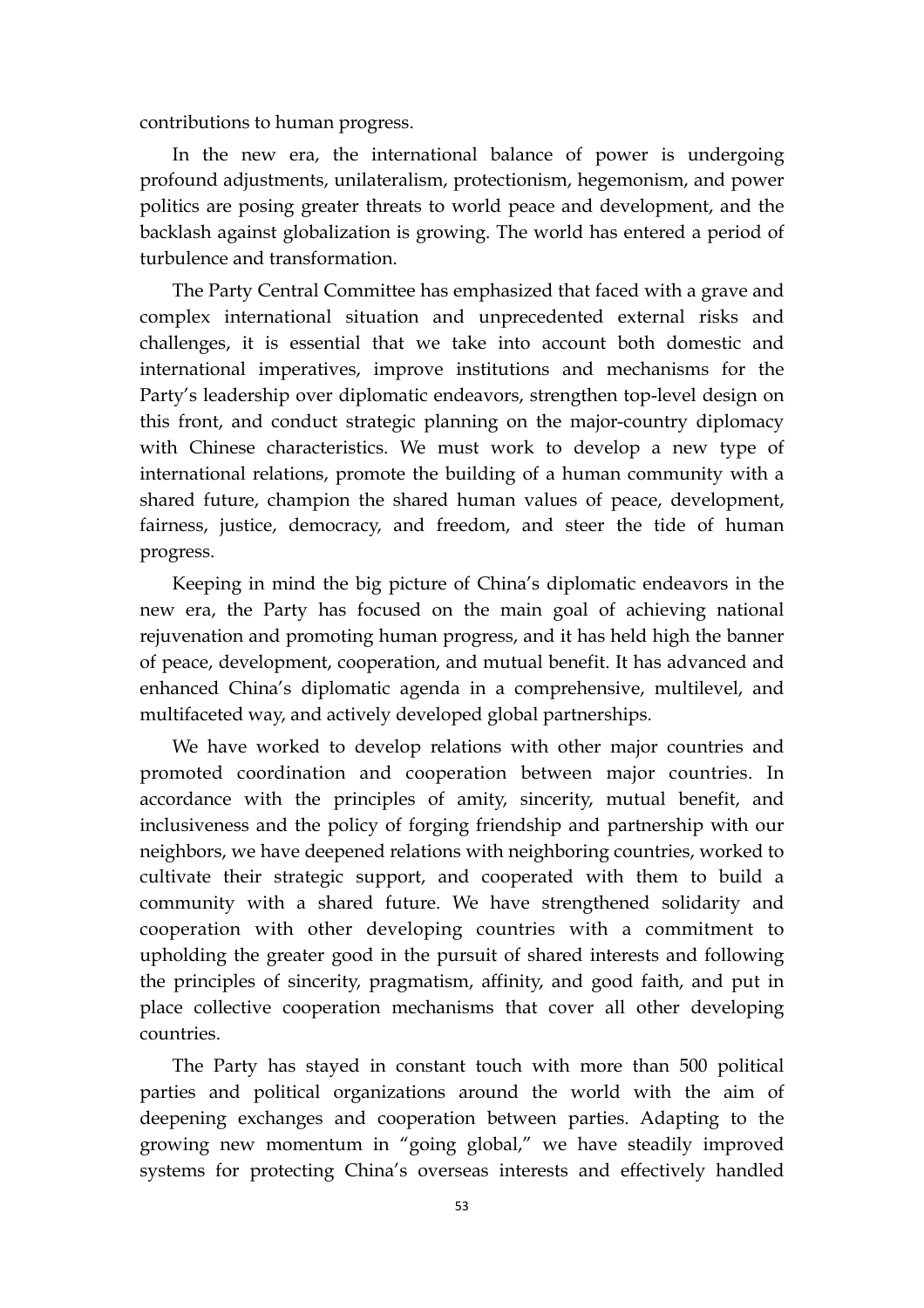many risks and challenges in this regard.

China has actively participated in reform and development of the global governance system. It has worked to safeguard the international system centered on the UN, the international order underpinned by international law, and the basic norms of international relations based on the purposes and principles of the UN Charter. China has upheld and practiced true multilateralism, resolutely opposed unilateralism, protectionism, hegemonism, and power politics, and worked actively to make economic globalization more open, inclusive, balanced, and beneficial for all.

China has played a constructive role in the political resolution of regional and international hotspot issues, and it has been a positive force on issues such as climate change, poverty reduction, counterterrorism, cyber security, and regional security. In combating Covid-19, China has engaged in international cooperation and launched the largest global emergency humanitarian operation since the founding of the People's Republic, providing supplies, medical support, and vaccine assistance for many countries, especially developing countries, and engaging in vaccine cooperation with a number of them. China has thus built its image as a responsible major country.

Through continued efforts, we have advanced major-country diplomacy with Chinese characteristics on all fronts. The concept of a human community with a shared future has become a banner leading trends of the times and human progress. China has broken new ground in its diplomatic endeavors amid profound global changes and turned crises into opportunities amid complex situations on the international stage. These efforts have resulted in a marked increase in China's international influence, appeal, and power to shape.

In summary, since the 18th National Congress, the Party Central Committee with Comrade Xi Jinping at its core has led the entire Party, the military, and all Chinese people in forging ahead. The goal of building a moderately prosperous society in all respects has been accomplished on schedule, while the cause of the Party and the country has scored historic achievements and gone through historic changes. All this demonstrates the great vitality of socialism with Chinese characteristics. The whole Party, the armed forces, and all Chinese people are more united and inspired than ever before. We are now equipped with stronger institutions, firmer material foundations, and a more proactive mindset for realizing national rejuvenation. Through tenacious struggle, the Party and the people have shown the world that the Chinese nation has achieved the tremendous transformation from standing up and growing prosperous to becoming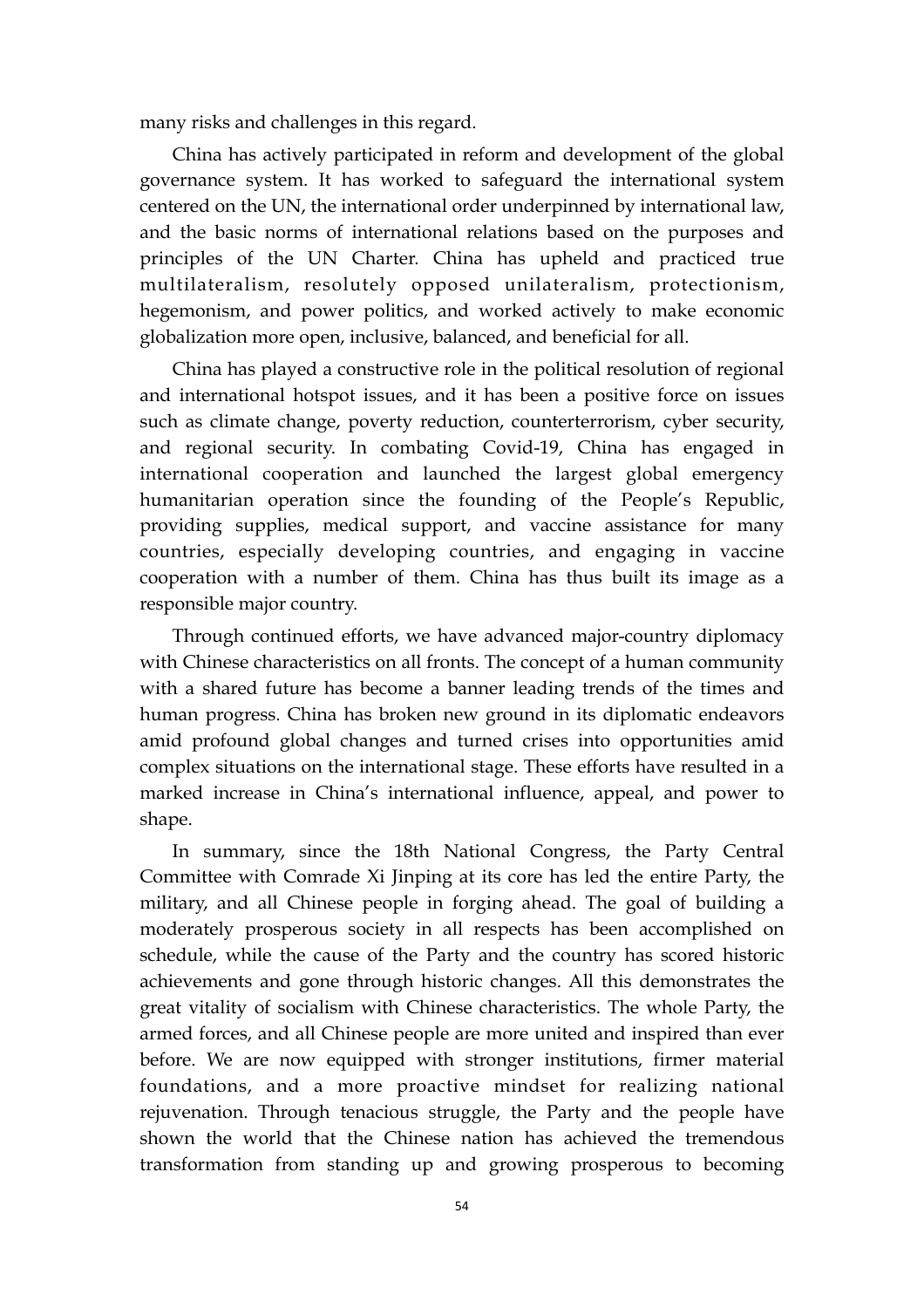strong.

## **V. The Historical Significance of the Party's Endeavors over the Past Century**

Over the past hundred years, the Party has always stayed true to its founding mission and united and led the Chinese people in writing a magnificent chapter in the history of human development, bringing about brighter prospects than ever before for the great rejuvenation of the Chinese nation.

## **1. The Party's endeavors over the past century have fundamentally transformed the future of the Chinese people.**

After the advent of modern times, the Chinese people were oppressed by the three mountains of imperialism, feudalism, and bureaucrat-capitalism, and were denigrated as the "sick man of East Asia" by Western powers. Over the past century, the Party has led the Chinese people in undertaking great and momentous struggles. Freed from bullying, oppression, and subjugation, the people have become the masters of the country, of society, and of their own fate, while people's democracy has developed on a constant basis. The more than 1.4 billion Chinese people have achieved moderate prosperity in all respects, and are now seeing their aspirations for a better life become a reality. Today, the Chinese people are more self-confident, self-reliant, and capable of self-improvement, and have greater ambition, grit, and determination. The tremendous strength they have accumulated over this historical process is being fully unleashed, exhibiting historic initiative and creativity never seen before. With brimming confidence, the Chinese people are now writing a great history for China's development in the new era.

# **2. The Party's endeavors over the past century have opened up the right path for achieving rejuvenation of the Chinese nation.**

After the advent of modern times, the Chinese nation faced a grave crisis. As it withered away in the eyes of the world, it was uncertain whether or not the splendid civilization it had created would endure. Over the past century, the Party has led the people in forging ahead persistently, opening up the right path to national rejuvenation. China has moved from a state of disunity and division to a high level of unity and solidarity, from weakness and poverty to strength and moderate prosperity in all respects, and from suffering invasion and bullying to becoming independent, self-reliant, and confident. China has completed a process of industrialization that took developed countries several centuries in the space of mere decades, bringing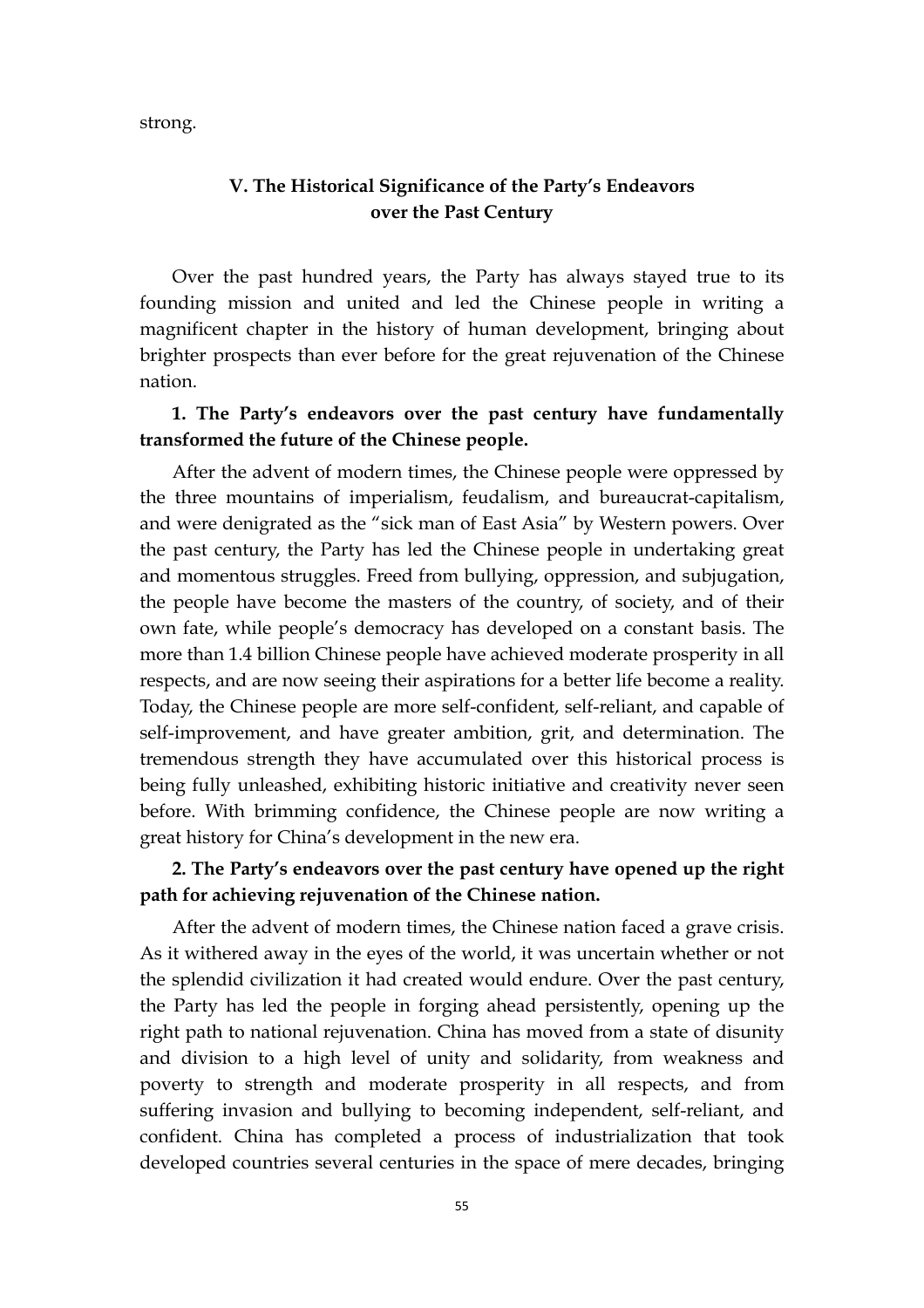about the two miracles of rapid economic growth and enduring social stability. Today, the Chinese nation is a thriving nation standing tall and firm in the East.

## **3. The Party's endeavors over the past century have demonstrated the strong vitality of Marxism.**

Marxism has brought to light the laws governing the development of human society. It is a scientific truth for understanding and shaping the world. But to uphold and develop Marxism, Marxists from all over the world must engage in extremely strenuous and challenging work, both in theory and in practice. Over the past century, the Party has rallied under the banner of Marxism, continued to adapt Marxism to the Chinese context and the needs of our times, embraced all the outstanding achievements of human society with a broad-minded perspective, and used the sound theories derived from adapting Marxism to the Chinese context to guide its great endeavors.

In China, Marxism has been fully tested as a scientific truth, its peoplecentered and practical nature has been brought into full play, and its openended nature and contemporary relevance have been fully demonstrated.

Our continued success in adapting Marxism to the Chinese context and the needs of our times has enabled Marxism to take on a fresh face in the eyes of the world, and significantly shifted the worldwide historical evolution of and contest between the two different ideologies and social systems of socialism and capitalism in a way that favors socialism.

## **4. The Party's endeavors over the past century have produced a profound influence on the course of world history.**

The cause of the Party and the Chinese people constitutes an important part of the cause of human progress. Over the past hundred years, while pursuing happiness for the Chinese people and rejuvenation of the Chinese nation, the Party has also contributed to human progress and world harmony. It has profoundly altered the trends and landscape of world development through its unremitting efforts in self-improvement. The Party has led the people in pioneering a uniquely Chinese path to modernization, creating a new model for human advancement, and expanding the channels for developing countries to achieve modernization. This has offered a new option for countries and nations who want to accelerate development while preserving their independence. The Party has promoted the development of a human community with a shared future, and offered Chinese wisdom, Chinese solutions, and Chinese strength for addressing major issues facing humanity and for building an open, inclusive, clean, and beautiful world that enjoys enduring peace, universal security, and common prosperity. It has thus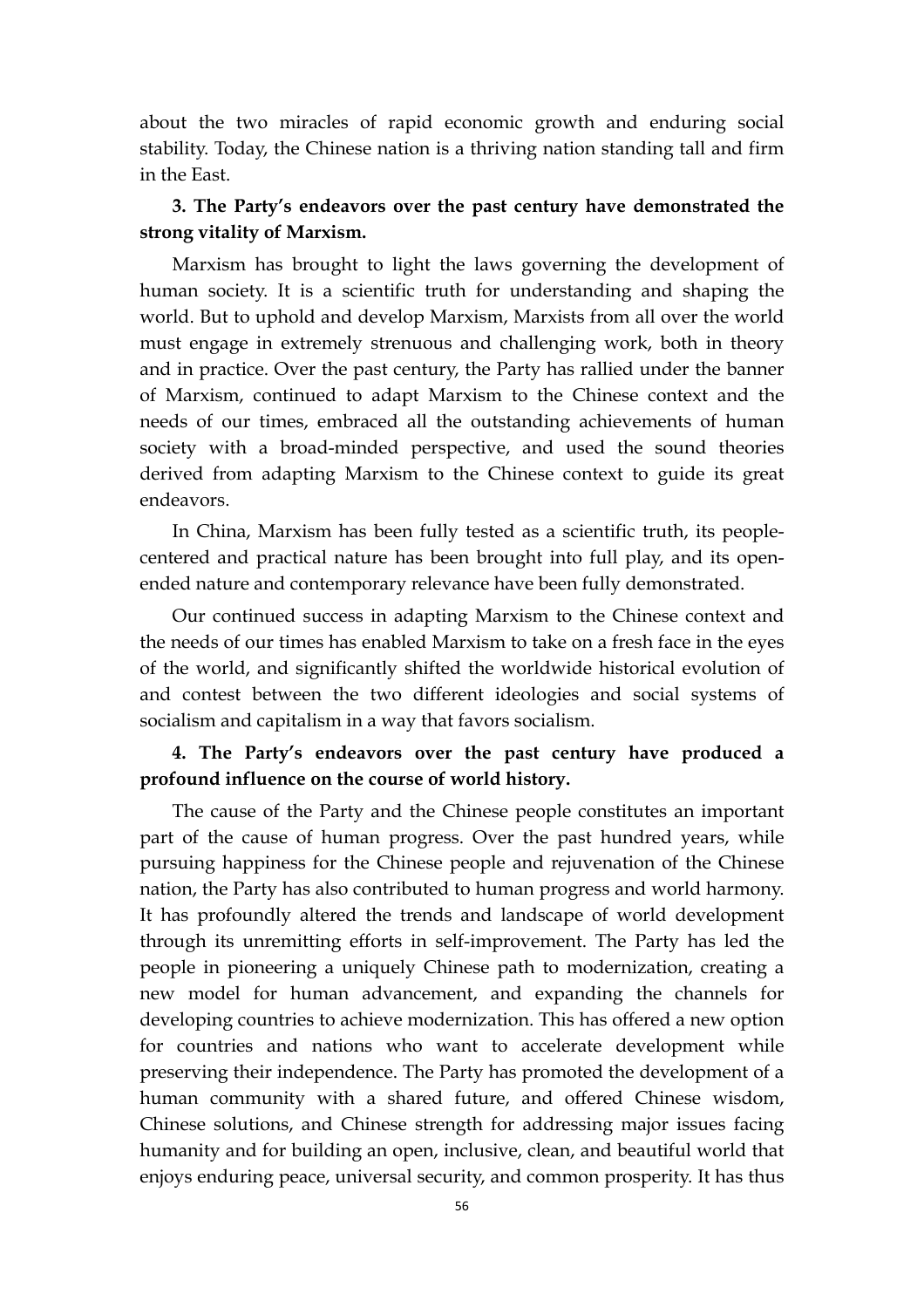become an important force driving human development and progress.

## **5. The Party's endeavors over the past century have made the CPC a forerunner of the times.**

The Party's membership has grown from just over 50 when it was founded to more than 95 million today. Leading a country of more than 1.4 billion people, it is now the world's largest governing party with significant global influence. Over the past hundred years, the Party has remained true to its nature and purpose, upheld its ideals and convictions, and stayed committed to its founding mission. It has bravely engaged in self-reform, and withstood all manner of risks and trials and made enormous sacrifices in the course of life-and-death battles and arduous struggles. It has forged a distinct political character and developed a long line of inspiring principles originating from its great founding spirit. The Party has preserved its advanced nature and integrity, and kept improving its governance and leadership capacity. It is now leading the Chinese people in advancing toward national rejuvenation with unstoppable momentum on the path of socialism with Chinese characteristics. It has proven to be a great, glorious, and correct party.

# **VI. The Historical Experience from the Party's Endeavors over the Past Century**

Over the past century, the Party has led the people through great endeavors in which it has made breakthroughs by pushing forward, become stronger by rising above setbacks, and improved itself by reflecting on its past. In the process, it has accumulated valuable historical experience.

### **1. Upholding the Party's leadership**

The Communist Party of China is the central leading force of our cause. The strong leadership of the Party is the fundamental reason why the Chinese people and Chinese nation have been able to transform their fate in modern times and achieved the great success we see today. Both the facts of history and the reality of today prove that without the Communist Party of China, there would be no new China and no national rejuvenation.

To govern our Party, which is the largest in the world, and our country, which is the most populous in the world, we must uphold the Party's overall leadership, especially the Central Committee's centralized, unified leadership, adhere to democratic centralism, and ensure that the Party exercises overall leadership and coordination.

As long as we maintain unwavering commitment to the Party's overall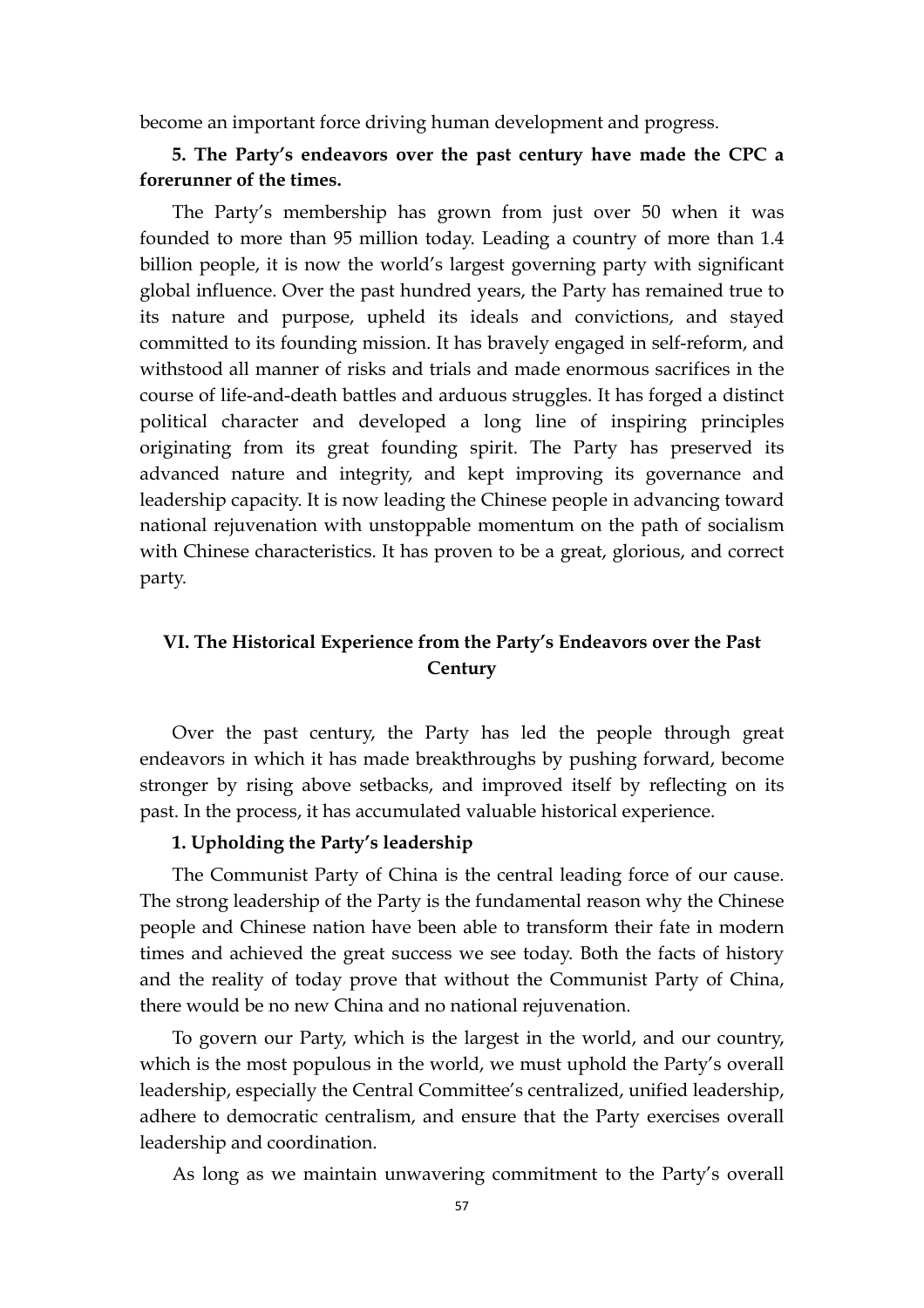leadership, firmly uphold the core of the Party and the authority of the Central Committee, fully leverage the political strengths of Party leadership, and see that Party leadership is exercised in all aspects and stages of the Party and the country's cause, we will be able to ensure that all Party members, the armed forces, and all Chinese people unite as one in pressing ahead.

### **2. Putting the people first**

The Party has in the people its roots, its lifeblood, and its source of strength. The people are the greatest source of confidence for the Party in governing and rejuvenating the country. No political consideration is more important than the people; no force is more powerful than justice. The Party's greatest political strength is its close ties with the people, while the biggest potential danger it faces as a governing party is becoming distanced from them.

The Party represents the fundamental interests of the overwhelming majority of the Chinese people. It has no special interests of its own, nor has it ever represented the interests of any individual interest group, any power group, or any privileged stratum. This is the fundamental reason why the Party has maintained its inviolable strength.

We will remain committed to the Party's fundamental purpose of wholeheartedly serving the people, adhere to the Party's mass line, and always be aware that this country is its people and the people are the country. We will do everything for the people and rely on them in everything we do, exercise governance on behalf of the people and on the basis of their support, and stick to the notion that development is for the people, depends on the people, and its fruits should be shared by the people. With unswerving resolve, we will pursue common prosperity for all. By doing so, our Party will be able to lead the people toward new and even greater triumphs in building socialism with Chinese characteristics. Any attempt to divide the Communist Party of China from the Chinese people or to set the Chinese people against the Communist Party of China is bound to fail.

### **3. Advancing theoretical innovation**

Marxism is the fundamental guiding ideology upon which our Party and our country are founded and thrive. Marxist theory is not a dogma, but a guide to action; it must develop with the evolution of practice, and only by adapting to the Chinese context can it take root in our country and gain a firm place in Chinese people's hearts.

The fundamental reason why the Party has been able to lead the people through painstaking searches, setbacks, and pioneering efforts to accomplish enormous tasks that were inconceivable for any other political force in China is its commitment to the following: freeing minds, seeking truth from facts,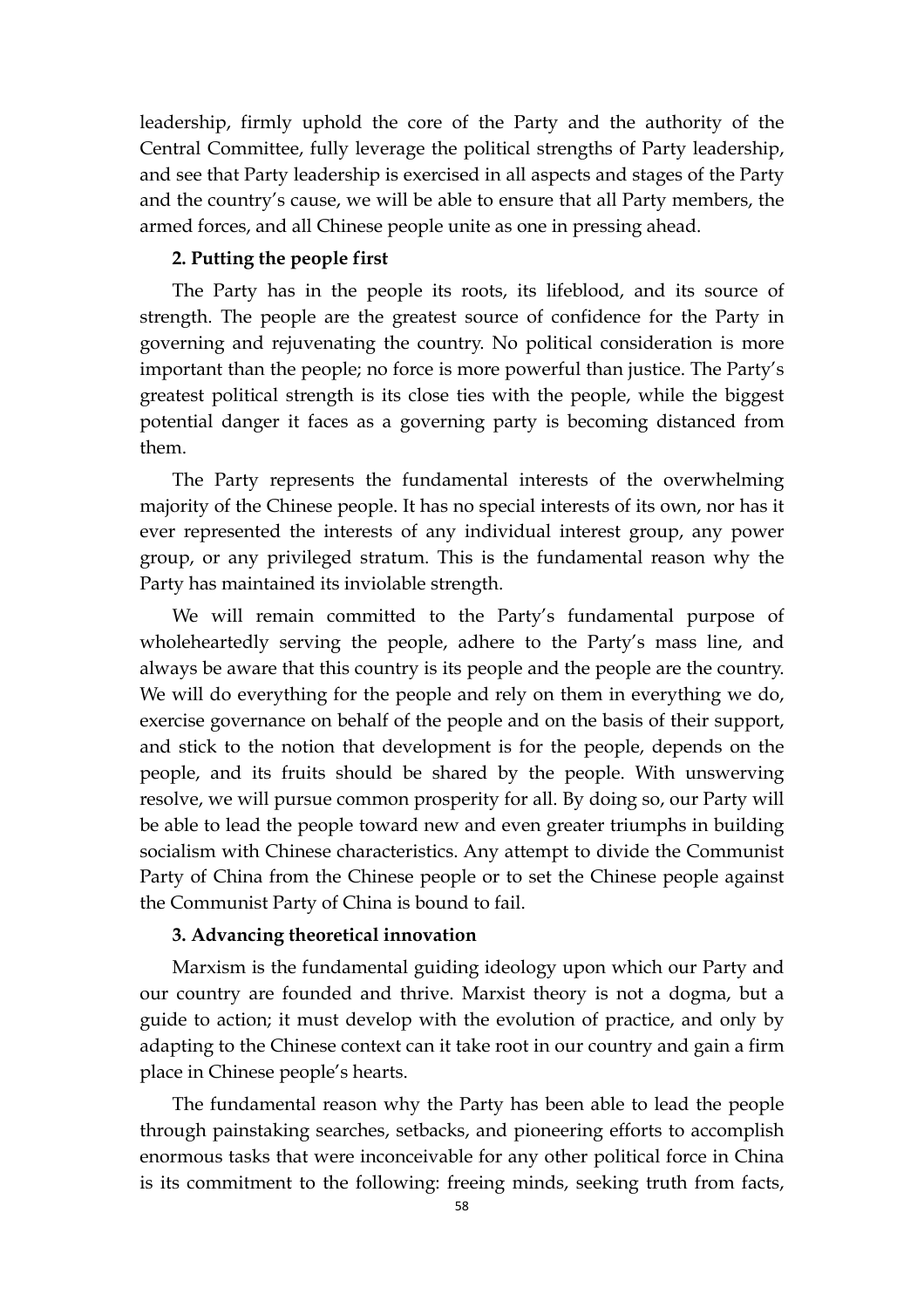advancing with the times, and applying a realistic and pragmatic approach; adapting the basic tenets of Marxism to China's specific realities and China's fine traditional culture; abiding by the principle that practice is the sole criterion for testing truth; and grounding all its efforts in reality. Furthermore, the Party has provided prompt answers to the questions of our times and our people, and kept adapting Marxism to the Chinese context and the needs of our times.

As Comrade Xi Jinping pointed out, the great social transformations that contemporary China has undergone are not a natural continuation of our country's historical and cultural traditions, not a mechanical application of the templates designed by authors of Marxist classics, nor a copy of the socialist practice in other countries or foreign models of modernization. As long as we have the courage to keep making theoretical innovations in light of new practical developments and use new theory to guide new practice, we are certain to see Marxism emanate mightier and more compelling power of truth across the land of China.

### **4. Staying independent**

Independence is the essence of China's national spirit, and it is a major principle for building our Party and our country. We must follow our own path—this is the historical conclusion our Party has drawn from its endeavors over the past century.

The Party has always followed an independent path as it has pressed forward, stressing reliance on our own efforts to drive the nation's development, and maintaining that China's affairs must be decided and run by the Chinese people themselves. Throughout human history, no nation or country has ever become strong and prosperous by relying on external forces, indiscriminately copying the models of other countries, or blindly following in others' footsteps. Those who have attempted to do so have either suffered inevitable defeat or been reduced to vassals of others.

As long as we maintain independence and self-reliance, bolster our people's sense of national dignity and self-confidence while drawing on the useful experience of other countries, and refuse to be taken in by fallacies or to bend in the face of pressure, we will be able to keep the fate of China's development and progress firmly in our own hands.

### **5. Following the Chinese path**

The direction determines the path, and the path determines the future. Throughout its endeavors over the past century, the Party has always stayed grounded in China's conditions and felt out a right path consistent with China's realities—the path of socialism with Chinese characteristics. It is a sure path toward a better life for the people and the rejuvenation of the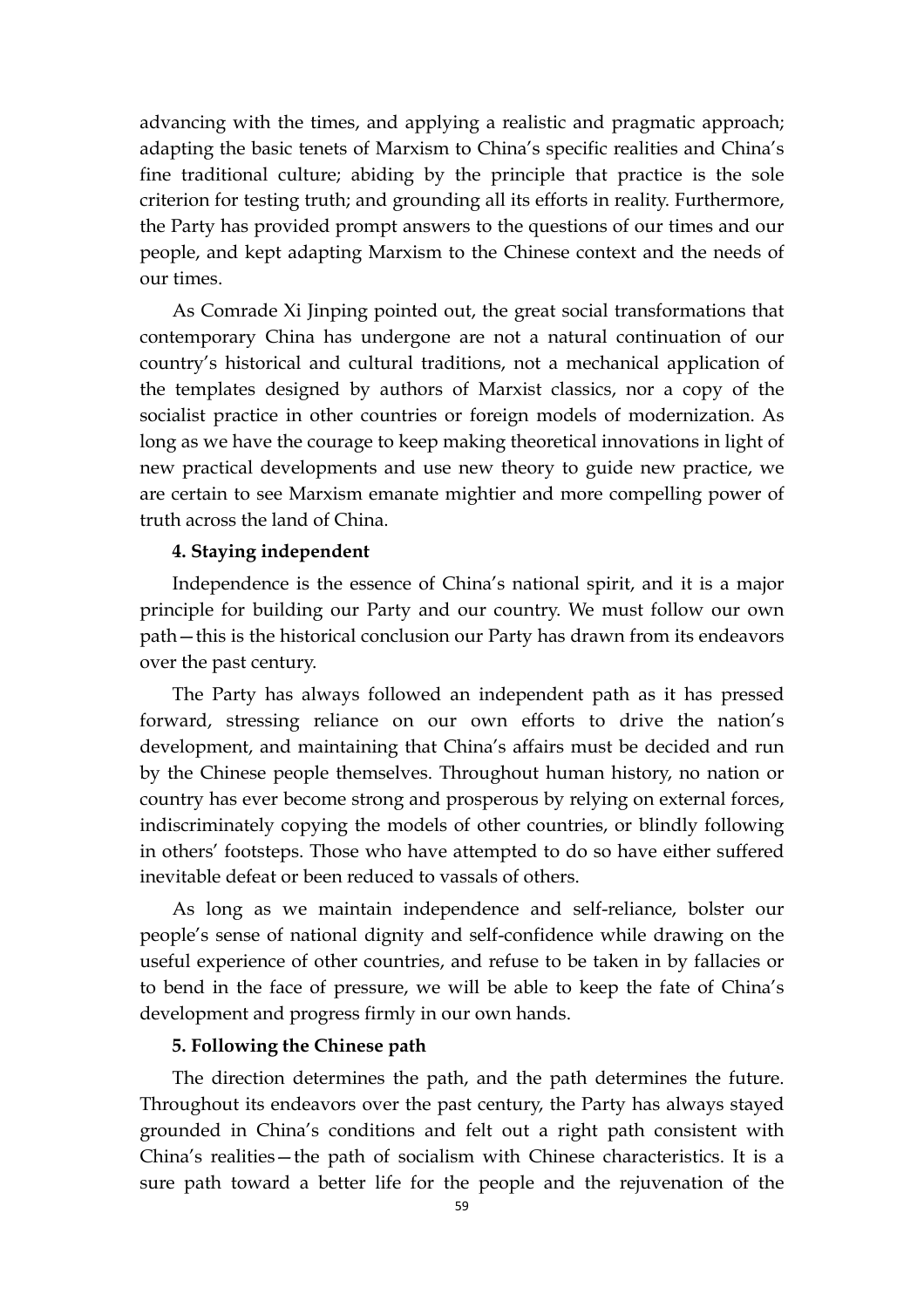Chinese nation. The Chinese land, the Chinese civilization, and the Chinese path provide our Party and people an infinitely vast stage, a heritage of incomparable depth, and unmatched resolve for forging ahead.

We must neither retrace our steps to the rigidity and isolation of the past, nor take a wrong turn by changing our nature and abandoning our system. As long as we follow the path of socialism with Chinese characteristics with unswerving commitment, we will be able to develop China into a great modern socialist country that is prosperous, strong, democratic, culturally advanced, harmonious, and beautiful.

### **6. Maintaining a global vision**

When the path is just, the common good will reign over all under Heaven. The Party has been cogitating on the future of humanity with a global vision, and has correctly understood and handled China's relations with the rest of the world in the context of the general trend of human development, the grand scheme of things amid global changes, and the entire course of Chinese history. It champions opening up over isolation, pursues mutual benefit instead of zero-sum games, and stands up for fairness and justice. This has enabled the Party to stand on the right side of history and the side of human progress.

We will keep to the path of peaceful development, developing our country by safeguarding world peace and contributing to world peace through our development. We will move forward in tandem with all progressive forces around the world. We will never rely on others, take advantage of others, or seek hegemony. As long as we stick to these principles, we will be able to continue contributing our wisdom and strength to the progress of human civilization and work with the people of other countries to keep the wheels of history rolling toward a brighter future.

### **7. Breaking new ground**

Innovation is an inexhaustible source of momentum for the development of a country and a nation. The greater the cause, and the more fraught it is with difficulties and obstacles, the more important it is to work hard and break new ground.

The Party has led the people in surmounting all difficulties, searching high and low for a way forward, and pressing ahead with determination. As we have made constant innovations in theory, practice, institutions, culture, and other areas, we have demonstrated the courage to be pioneers and pursue a path hitherto uncharted. No difficulty or obstacle has been able to hold back the advance of the Party and the people.

We will continue to follow the trend of the times, respond to the demands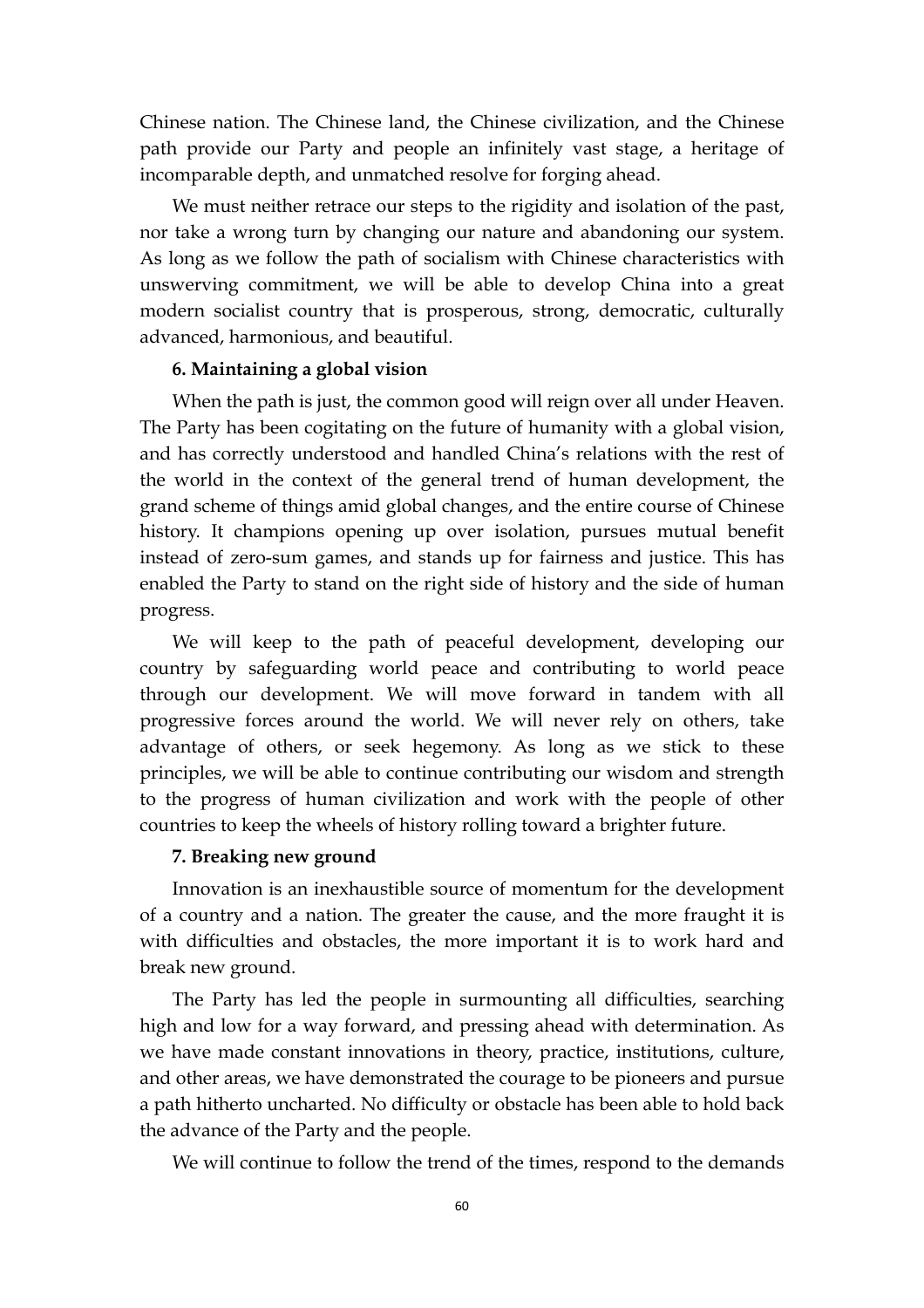of the people, and boldly advance reform. We will accurately identify changes, adeptly respond to them, and work to steer them in a favorable direction. We will never become rigid and never cease making progress. As long as we keep doing so, we will be able to bring about more miraculous achievements that amaze the world.

### **8. Standing up for ourselves**

Having the courage to fight and the mettle to win provides the Party and the people with inviolable strength. All the achievements that the Party and the people have made did not come from nothing, nor were they given to us by others; they were earned through persistent struggle.

The Party was born amid domestic turmoil and foreign aggression, was tempered through numerous tribulations, and has grown strong by surmounting difficulties. No matter how powerful the enemy, how difficult the journey, or how grave the challenges, the Party has never lost heart or backed down, and never hesitated to make necessary sacrifices. It has remained unyielding despite all setbacks, fighting for our people, our country, and our nation, as well as our shared ideals and convictions.

We should grasp the contemporary features of the great new struggle, seize historical opportunities, and get a head start. As long as we carry forward the fighting spirit, build up our ability, and rally the will and strength of the whole Party and the entire nation, we are sure to overcome any risks or challenges, whether foreseeable or otherwise.

### **9. Promoting the united front**

Solidarity is strength. Developing the broadest possible united front provides important assurance for our Party to defeat the enemy and to govern and rejuvenate the country.

The Party has remained committed to great unity and solidarity, united all forces that can be united, and mobilized all positive factors available in order to promote harmony between different political parties, ethnic groups, religions, social strata, and compatriots at home and abroad. This has allowed us to pool strength to the greatest extent possible for our common goals.

As long as we continue to consolidate solidarity between different ethnic groups, people across the nation, and all the sons and daughters of the Chinese nation, foster a strong sense of community for the Chinese nation, and ensure that Chinese people all over the world focus their energy and ingenuity toward the same goal, we will bring together a mighty force for making national rejuvenation a reality.

#### **10. Remaining committed to self-reform**

Having the courage to reform itself is a hallmark that distinguishes the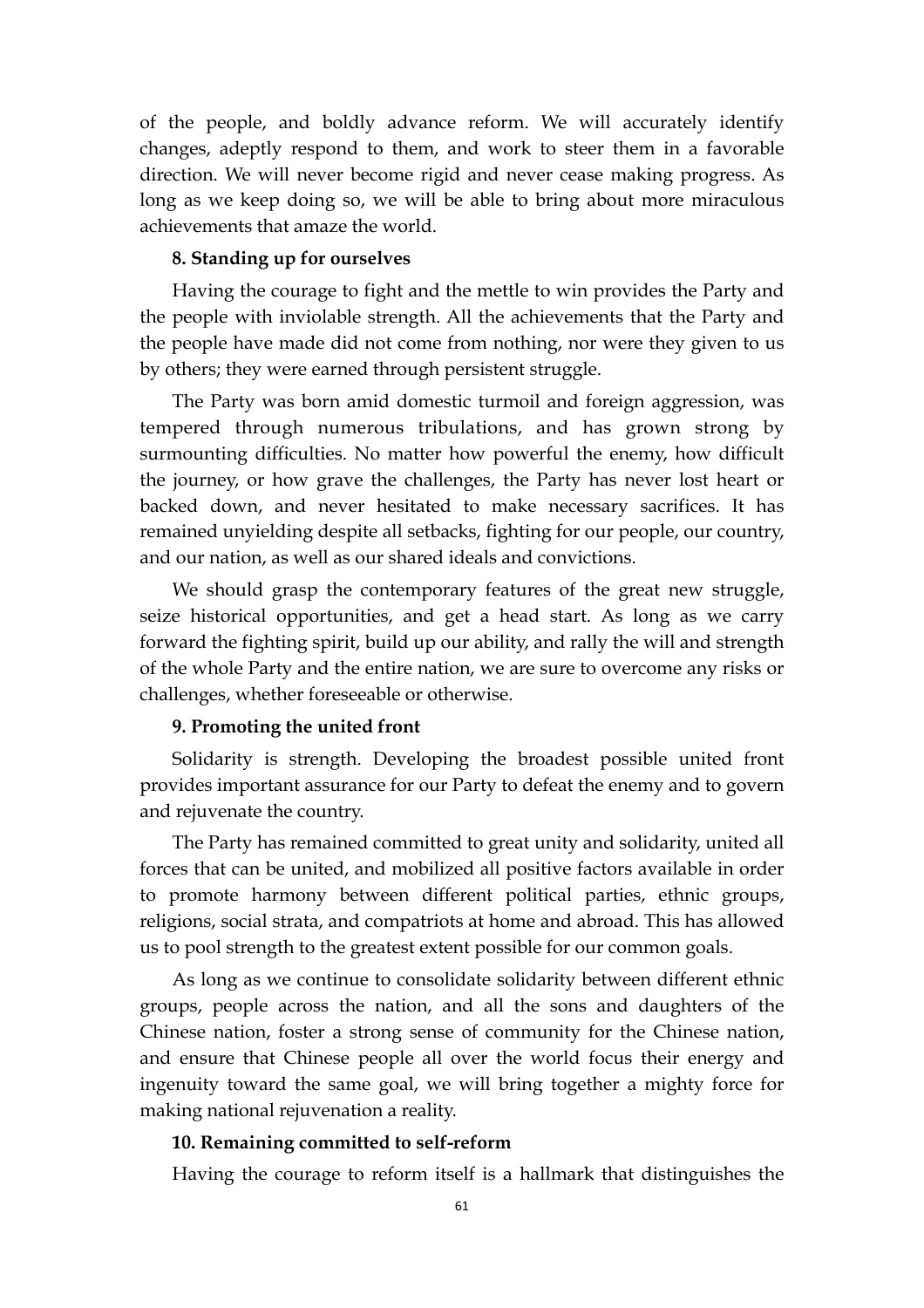Communist Party of China from other political parties. The spirit of selfreform underpins the Party's ability to maintain its youthful vigor.

The advanced nature of a Marxist party is not a given, but rather cultivated through constant self-reform. The Party has emerged from one hundred years of vicissitudes with even greater vitality. The secret to this lies in the Party's commitment to upholding truth and righting errors. The Party is great not because it never makes mistakes, but because it always owns up to its errors, actively engages in criticism and self-criticism, and has the courage to confront problems and reform itself.

As long as we consistently remove all elements that would harm the Party's advanced nature and integrity, and eliminate any viruses that would erode its health, we will be able to ensure that the Party preserves its essence, color, and character and see that it always serves as the strong leadership core in the course of upholding and developing socialism with Chinese characteristics in the new era.

These ten points represent valuable practical experience gained over a long period and intellectual treasures created through the joint efforts of the Party and the people. All of us must cherish them, uphold them over the long term, and continue to enrich and develop them in practice in the new era.

### **VII. The Communist Party of China in the New Era**

To accomplish the Party's mission, we must never forget why we started. The Communist Party of China remains focused on achieving lasting greatness for the Chinese nation, and a hundred years on from its founding, the Party is still in its prime. Over the past century, the Party has secured extraordinary historical achievements on behalf of the people. Today, it is rallying and leading the Chinese people on a new journey to realize the Second Centenary Goal. It is up to the people to judge how the Party performs in the test of the times. We must continue to perform well, take an entirely new look in the new era, and make new accomplishments on our new journey.

At its 19th National Congress, the Party set out a two-stage strategic plan for achieving the Second Centenary Goal. In the first stage, from 2020 to 2035, we will see that socialist modernization is basically realized. In the second stage, from 2035 to the middle of this century, we will develop China into a great modern socialist country. By the end of that stage, the following objectives will have been met:

• New heights will be reached in every dimension of material, political,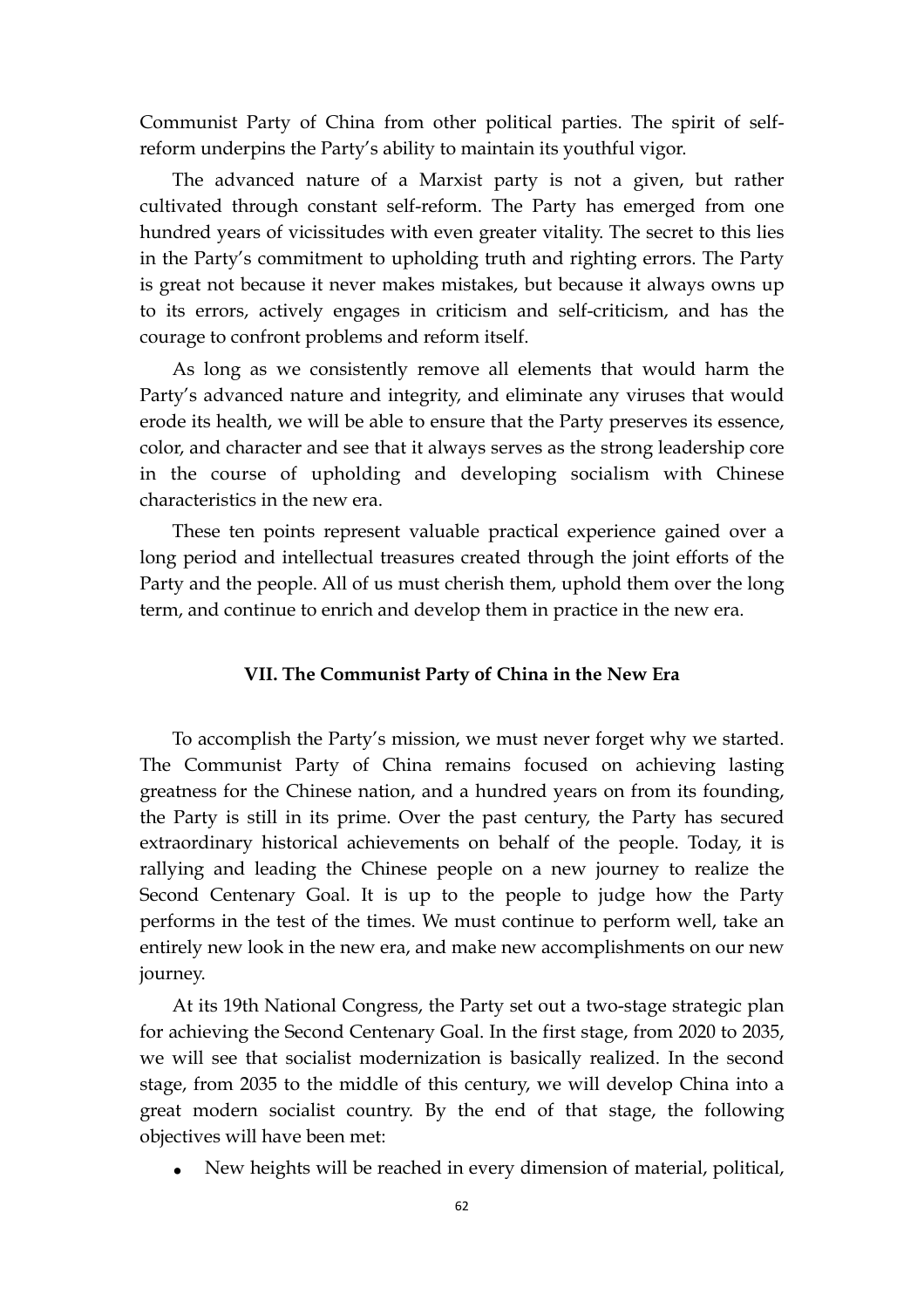cultural-ethical, social, and ecological advancement;

- Modernization of China's system and capacity for governance will be achieved;
- China will become a global leader in terms of composite national strength and international influence;
- Common prosperity for all will be largely realized;
- The Chinese people will enjoy happier, safer, and healthier lives; and
- The Chinese nation will stand taller and prouder among the nations of the world.

Today, we are closer, more confident, and more capable than ever of realizing the goal of national rejuvenation. But at the same time, all Party members must realize that achieving national rejuvenation will be no walk in the park, and it will take more than drum beating and gong clanging to get there. There are many risks and challenges on the journey ahead, some of which we can foresee and others we cannot. We must also recognize that China is still in the primary stage of socialism and will long stay in this stage, that it remains the largest developing country in the world, and that the principal contradiction facing Chinese society is that between unbalanced and inadequate development and the people's ever-growing needs for a better life. Every Party member must bear in mind what the Party is and what its mission is—these are issues of fundamental importance that we must never lose sight of. We must have a precise grasp of historical trends, stand firm in our ideals and convictions, and stay true to our Party's founding mission. We must remain modest and prudent, guard against arrogance and rashness, and work hard. We should draw strength from our achievements to forge ahead, and learn lessons from missteps and setbacks. We must not be intimidated by any risks or led astray by any distractions, and we must be absolutely certain that we make no catastrophic mistakes on fundamental issues. With the determination to never let up until we reach our goals and the attitude that the last leg of the journey only marks the halfway point, we must make unremitting efforts to advance the rejuvenation of the Chinese nation.

The whole Party must uphold Marxism-Leninism, Mao Zedong Thought, Deng Xiaoping Theory, the Theory of Three Represents, and the Scientific Outlook on Development and fully implement Xi Jinping Thought on Socialism with Chinese Characteristics for a New Era. We must use Marxist positions, viewpoints, and methods to observe, understand, and steer the trends of the times, and constantly deepen our understanding of the laws underlying governance by a communist party, the building of socialism, and the development of human society.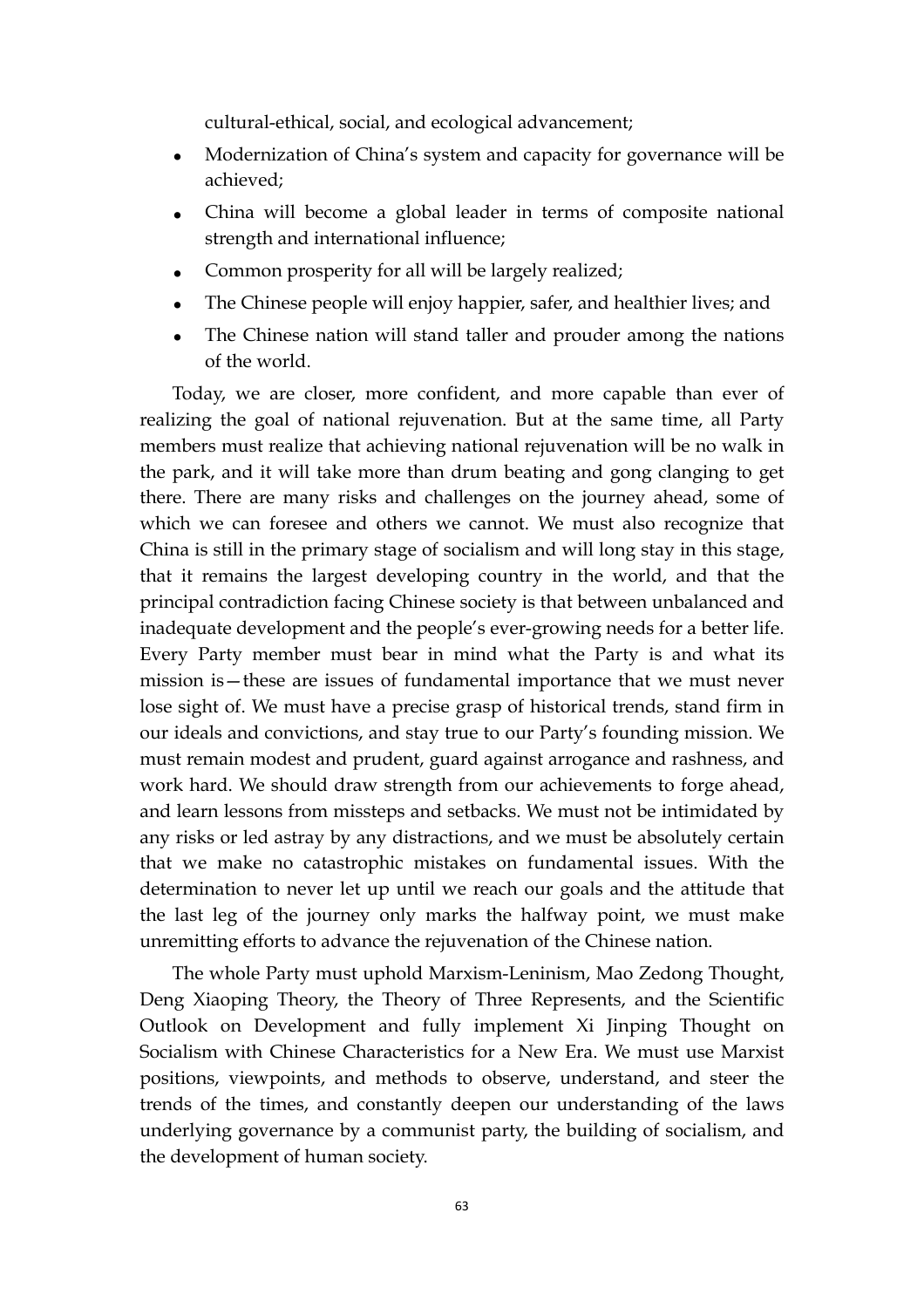We must adhere to the basic theory, line, and policy of the Party; strengthen our consciousness of the need to maintain political integrity, think in big-picture terms, follow the leadership core, and keep in alignment with the central Party leadership; stay confident in the path, theory, system, and culture of socialism with Chinese characteristics; and uphold Comrade Xi Jinping's core position on the Party Central Committee and in the Party as a whole, and uphold the Central Committee's authority and its centralized, unified leadership.

We should continue to apply systems thinking and ensure coordinated implementation of the Five-Sphere Integrated Plan and the Four-Pronged Comprehensive Strategy. We need to ground our work in this new stage of development, apply the new development philosophy, foster a new pattern of development, and promote high-quality development. We should deepen reform and opening up across the board, promote common prosperity for all, and build up our country's strength in science and technology. We should develop whole-process people's democracy and ensure it is the people who run the country. We should continue to advance law-based governance in all respects, uphold the core socialist values, ensure and enhance people's wellbeing in the course of development, and promote harmony between humanity and nature. We need to balance development and security imperatives, move faster to modernize national defense and the armed forces, and take well-coordinated steps toward making our people prosperous, our nation strong, and our country beautiful.

The entire Party must forever maintain close ties with the people, stand firmly on their side, uphold their principal position, and respect their creativity. We must act in line with the people-centered philosophy of development, safeguard social fairness and justice, and work hard to resolve the imbalances and inadequacies in development and the most pressing difficulties and problems that are of great concern to the people. We will better realize, safeguard, and advance the fundamental interests of the overwhelming majority of the people, and unite and lead all Chinese people in working ceaselessly for a better life.

All Party members must keep in mind that one thrives in adversity and perishes in laxity, see things from a long-term, strategic perspective, and always remain mindful of potential dangers. We will continue to advance the great new project of Party building in the new era, exercise full and rigorous self-governance, and remain committed to improving Party conduct, upholding integrity, and combating corruption. We will rise to the tests facing the Party in long-term governance, reform and opening up, the market economy, and the external environment, and we will overcome the dangers of losing drive, lacking competence, becoming disengaged from the people, and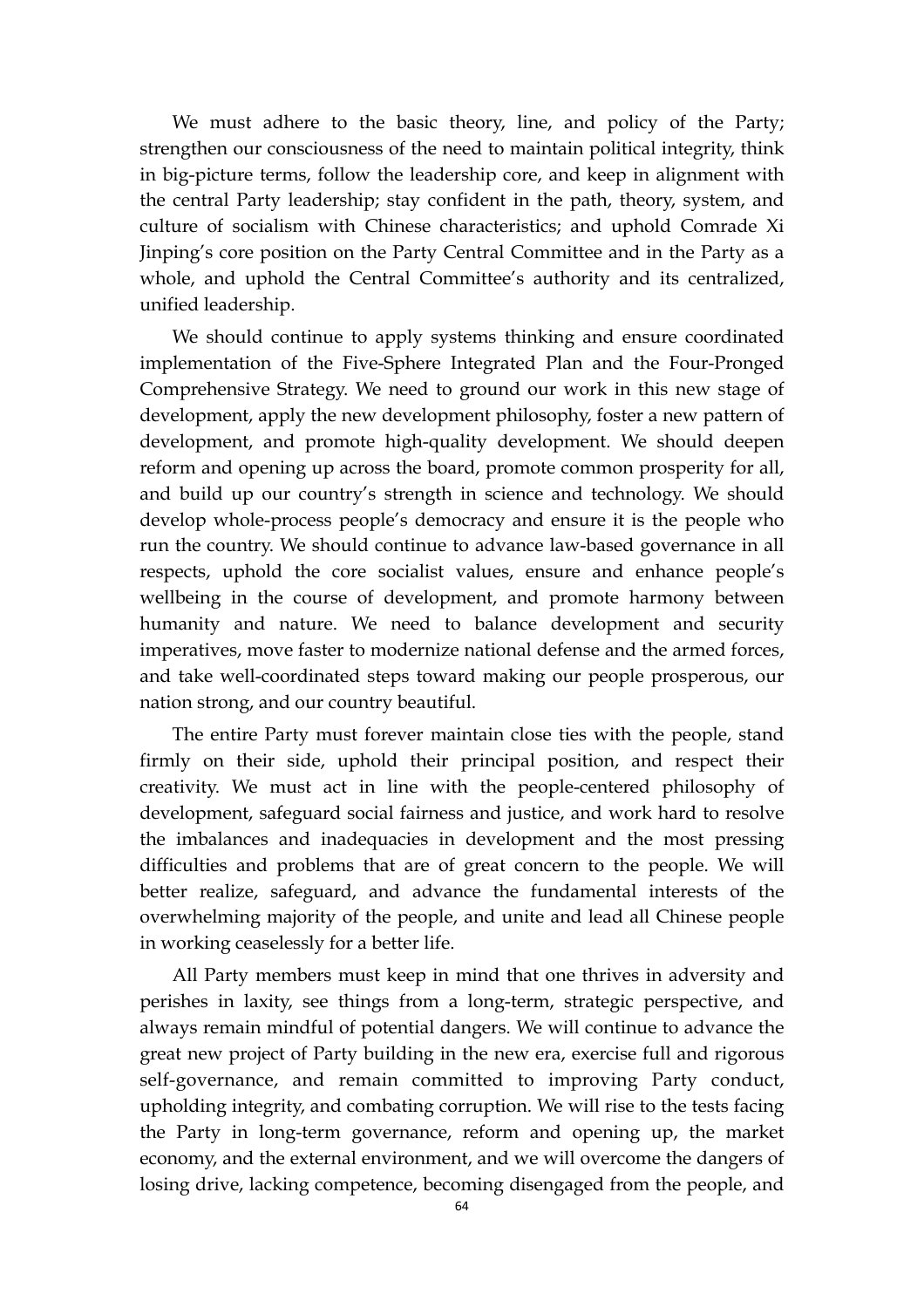succumbing to inaction and corruption. We must maintain our mettle regardless of the hardships and dangers we face, and be both brave and adept in carrying out our struggle, forging new paths and building new bridges wherever necessary. We must be able to overcome all difficulties and withstand all pressures and steer the great ship of socialism with Chinese characteristics to cleave the waves and sail ahead with unstoppable momentum.

The cause of the Party and the people requires the continuous efforts of Chinese communists over generations. We must deliver on the vitally important issue of making sure this cause is carried forward by future generations.

We must educate our people with Xi Jinping Thought on Socialism with Chinese Characteristics for a New Era, enhance cohesion by instilling in them the Party's ideals and convictions, nourish them with the core socialist values, and inspire them with the historic mission of national rejuvenation. By doing so, we will cultivate a large contingent of people who are capable of shouldering the mission of the times and well prepared to carry forward our cause.

We must work to train and select a constant stream of loyal, upright, responsible, high-caliber, and specialized officials, especially young officials, who demonstrate both integrity and ability. Party members and officials should be educated and guided to have firm belief in Xi Jinping Thought on Socialism with Chinese Characteristics for a New Era and to practice it faithfully, and they should keep in mind that empty talk harms the country while solid work makes it flourish. They must be loyal to the country and the people, pursue lofty ideals, and strive to enhance their capabilities and sense of responsibility.

We must admit to the Party a constant stream of progressive people from various sectors, especially outstanding young people, and educate and guide young communists to forever follow the banner, the course, and the will of the Party, to sustain the Party's revolutionary legacy, to carry forward its fine traditions, and to engage in hard struggle in which they brave the storms, broaden their horizons, temper their spirit, and increase their capabilities.

We must cultivate a constant stream of talented people who are dedicated to the country and have the courage to break new ground, truly care for them, nurture them attentively, and put them to good use, so as to bring together a full spectrum of bright people for the great endeavors of the Party and the people.

The Central Committee calls upon the entire Party, the military, and all Chinese people to rally more closely around the Central Committee with